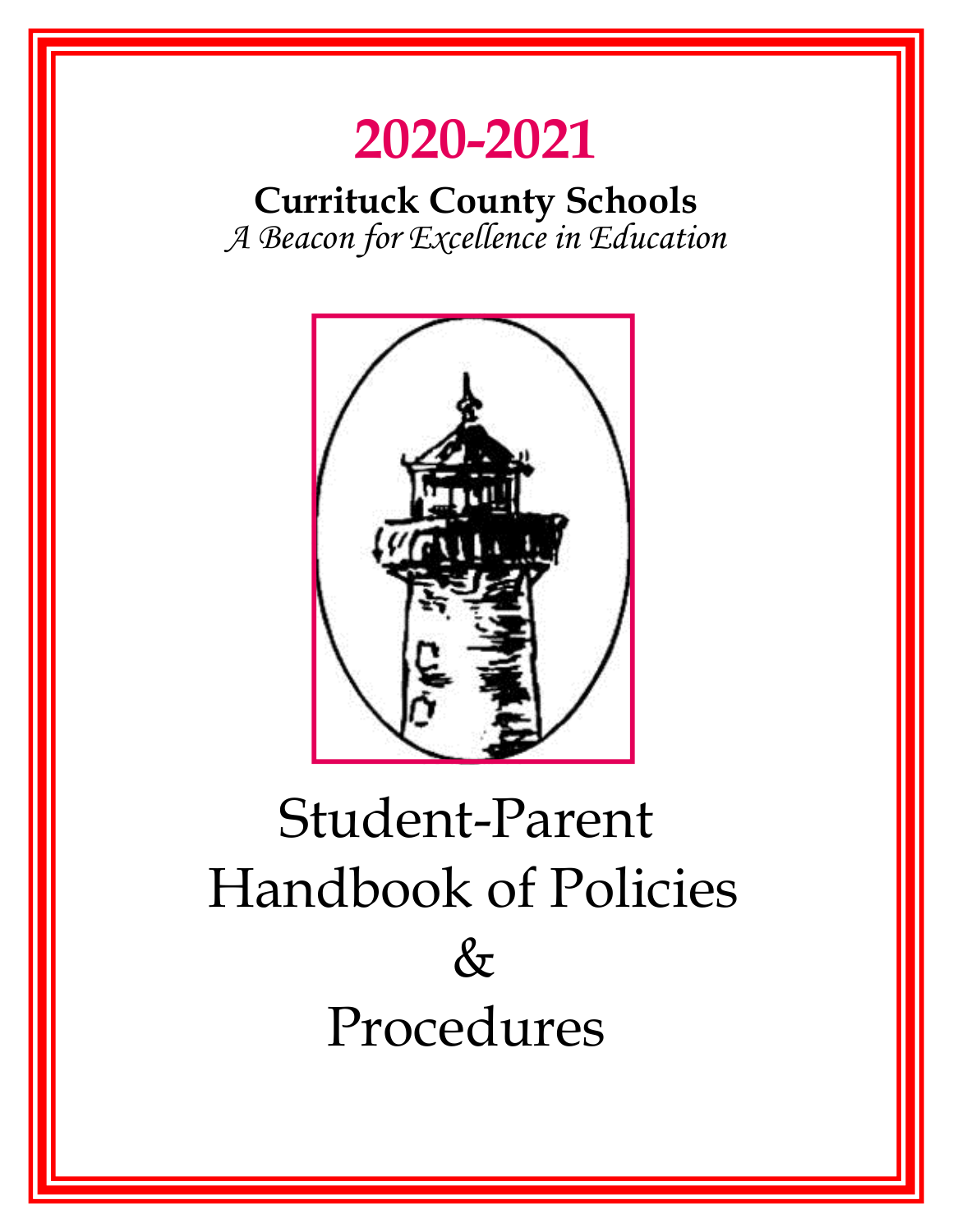

### **This handbook can be viewed or downloaded by visiting our website,**  *www.currituck.k12.nc.us*  **and navigating to "Information for Parents".**

 This handbook provides a general overview of the policies and procedures established by the Currituck County Board of Education. It is not designed to be a complete nor comprehensive guide. All state and federal policies supersedes any rule, policy, or procedure that may be printed in this handbook.

 For a more detailed explanation, or to review the policy manual, you may call the Currituck County School's Board of Education office (252) 232-2223, contact the administrative office of your child's school, or view the policy manuals on-line at www.currituck.k12.nc.us .

> The Currituck County School District does not discriminate on the basis of race, color, national origin, sex, or handicap in admission to treatment in, or employment in its programs and activities.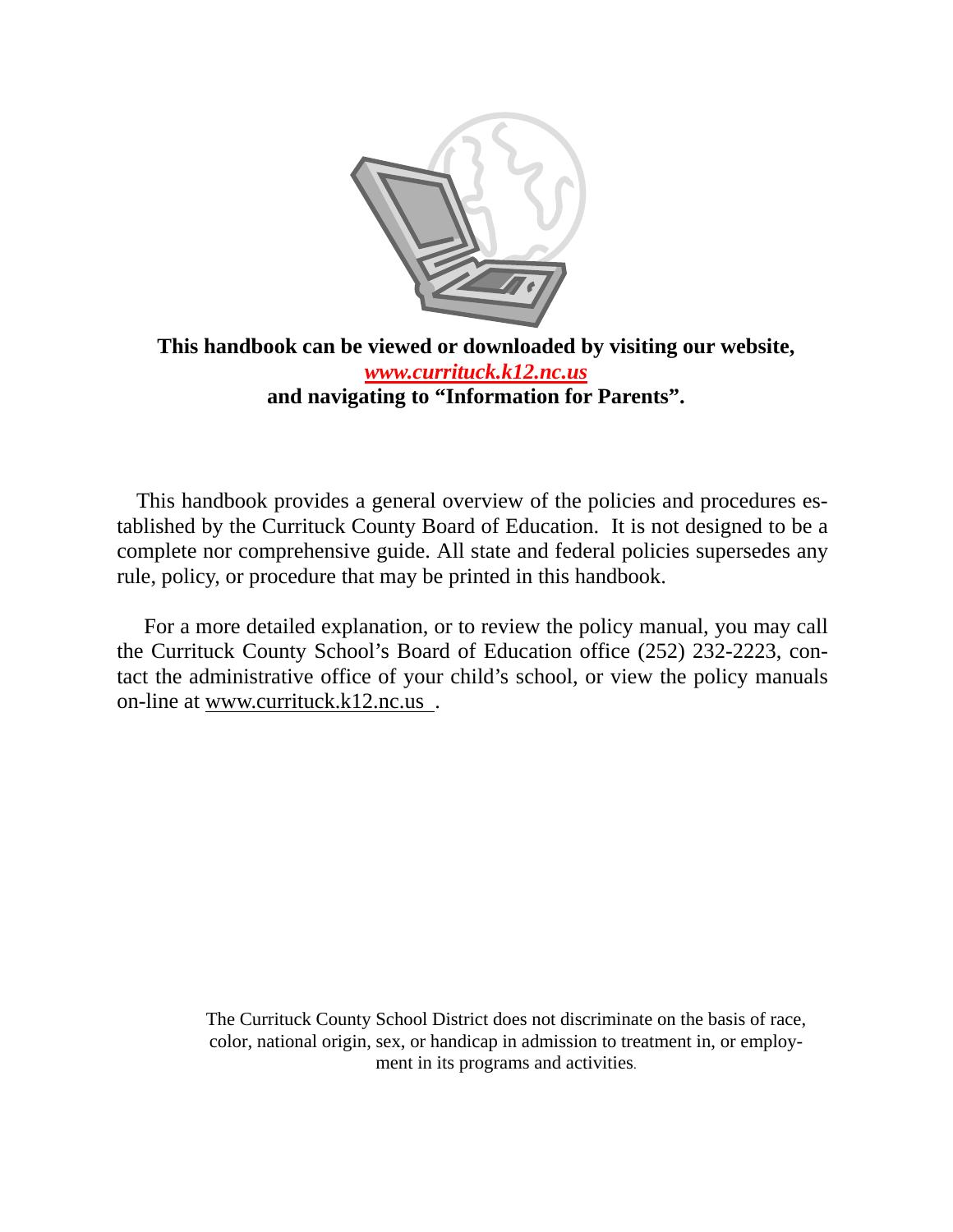### **Parent Right-To-Know**

Under the guidelines of The Elementary and Secondary Education Act (ESEA) parents may request, and the agency will provide the parents on request, information regarding the professional qualifications of the student's classroom teacher or teacher assistant, including State qualifications and licensing for the grade levels and subject areas in which the teacher or teacher assistant provides instruction.

In addition, a school that receives funds under ESA section 1111(h)(6) Parents Right to Know will provide parents information on the level of achievement of the parent's child in each of the State required academic assessments and timely notice in the event the child has been assigned or taught for 4 or more consecutive weeks by a teacher who is not highly qualified.

The Currituck County Schools' discipline and suspension policies for students with disabilities follow the North Carolina Procedures Governing Programs and Services for Children with Disabilities.



Existing Currituck County Board of Education policies that support information produced in this handbook, or policies being considered for adoption by the Currituck County Board of Education, can be obtained by contacting the Currituck County Schools Administrative Office at (252) 232-2223.

Policies can also be viewed or downloaded by visiting our website**,**  *www.currituck.k12.nc.us*  and clicking on the Board of Education.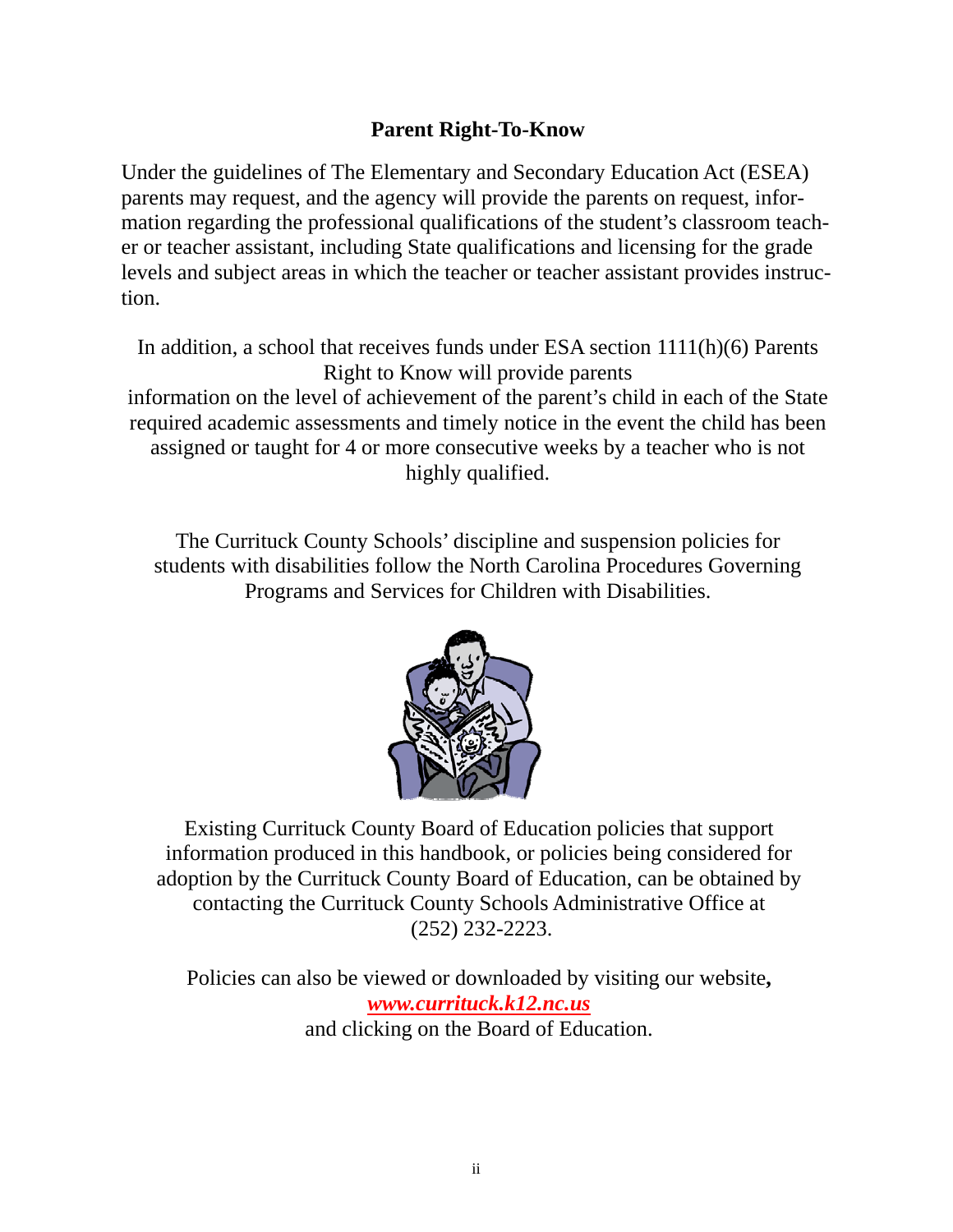### **Table of Contents**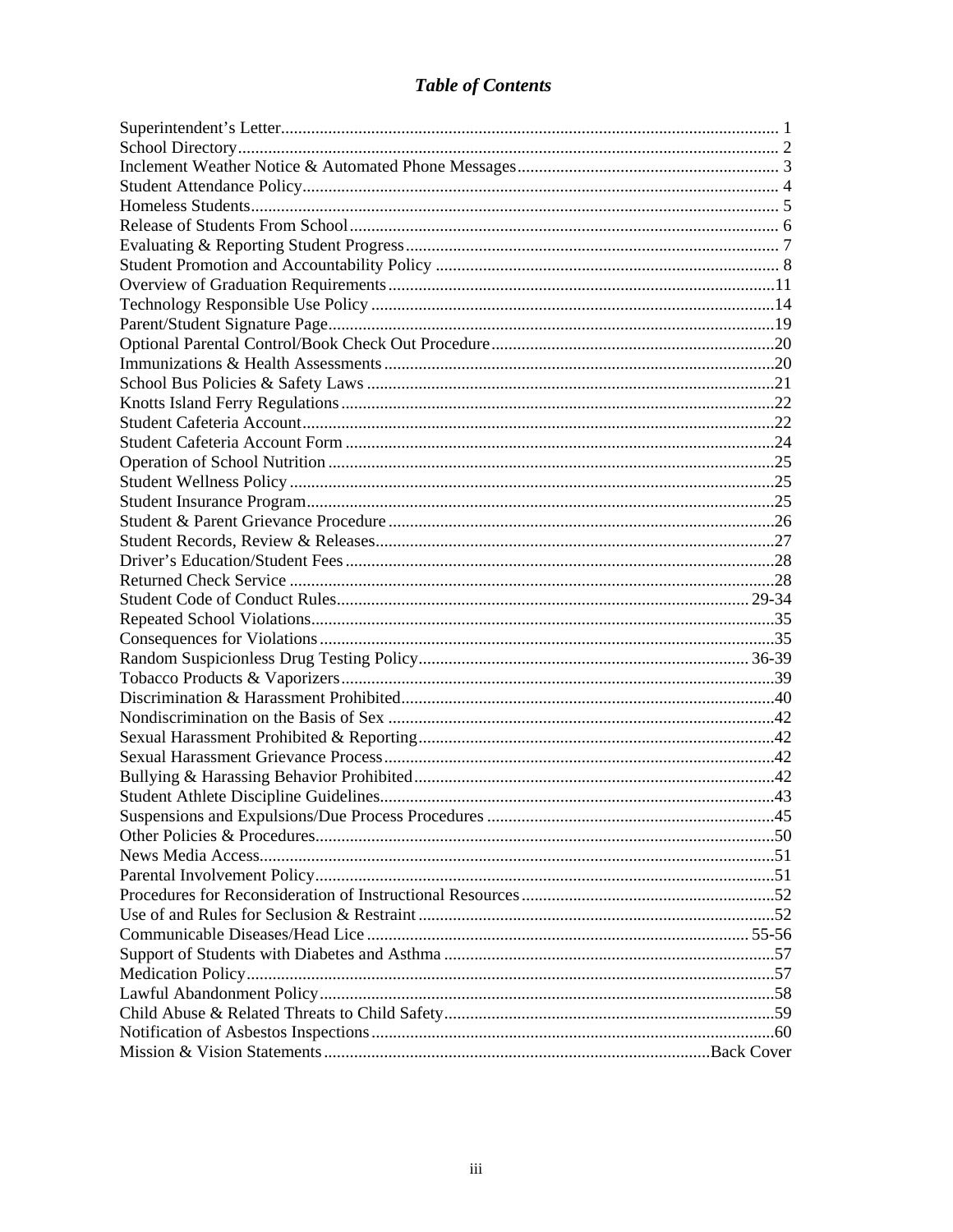

 $\overline{a}$ 

Currituck County Schools A Beacon for Excellence in Education

Dear Students, Parents, and Guardians,

Welcome to the 2020-2021 school year! Please take a moment to read this Student-Parent Handbook of Policies and Procedures. The purpose of this handbook is to provide you with an overview of policies, school rules, and student achievement requirements. Mandates at the federal and state levels also affect local policy; therefore, the district's handbook is a working document and necessary revisions are made each year. To review the policy manual you may call the Currituck County School's Board of Education office (252) 232-2223, contact the administrative office of your child's school, or view the policy manual on-line at www.currituck.k12.nc.us.

The policies and procedures implemented in our district allow Currituck County Schools to provide students and staff with an environment conducive to academic achievement. A positive, safe and caring environment is created when all of us adhere to the rules and regulations.

Currituck County Schools utilizes the online student registration/data validation system powered by InfoSnap and found within PowerSchool's Parent Portal. The system is a secure and green process, which allows the district to collect and verify updated student information for your child at the start of school year without having to complete duplicate paperwork. The system significantly reduces the amount of paperwork your child brings home on the first day of school. Please see information on our district's homepage for assistance in signing up for the Parent Portal.

An electronic version of this handbook can be viewed within the Parent Portal. You will also find an electronic signature page acknowledging your receipt of the 2020-2021 Student-Parent Handbook of Policies and Procedures, Responsible Use of Electronic Devices/Resources, website publishing, and a child nutrition account form. We encourage parents to utilize the Parent Portal/InfoSnap to review and update important information; however, we realize some parents may prefer paper forms, while others may need to use paper forms due to the lack of internet service. For your information, schools will have computers available for parents to use to update information during open house events and throughout the start of school.

Upon request, hard copies of this handbook will be made available. The signature page and child nutrition account form are located in this handbook. The forms should be completed and returned to your child's school.

Again, welcome to a new school year! We look forward to helping your child achieve success. Sincerely,

Dr. Matt Lutz, Superintendent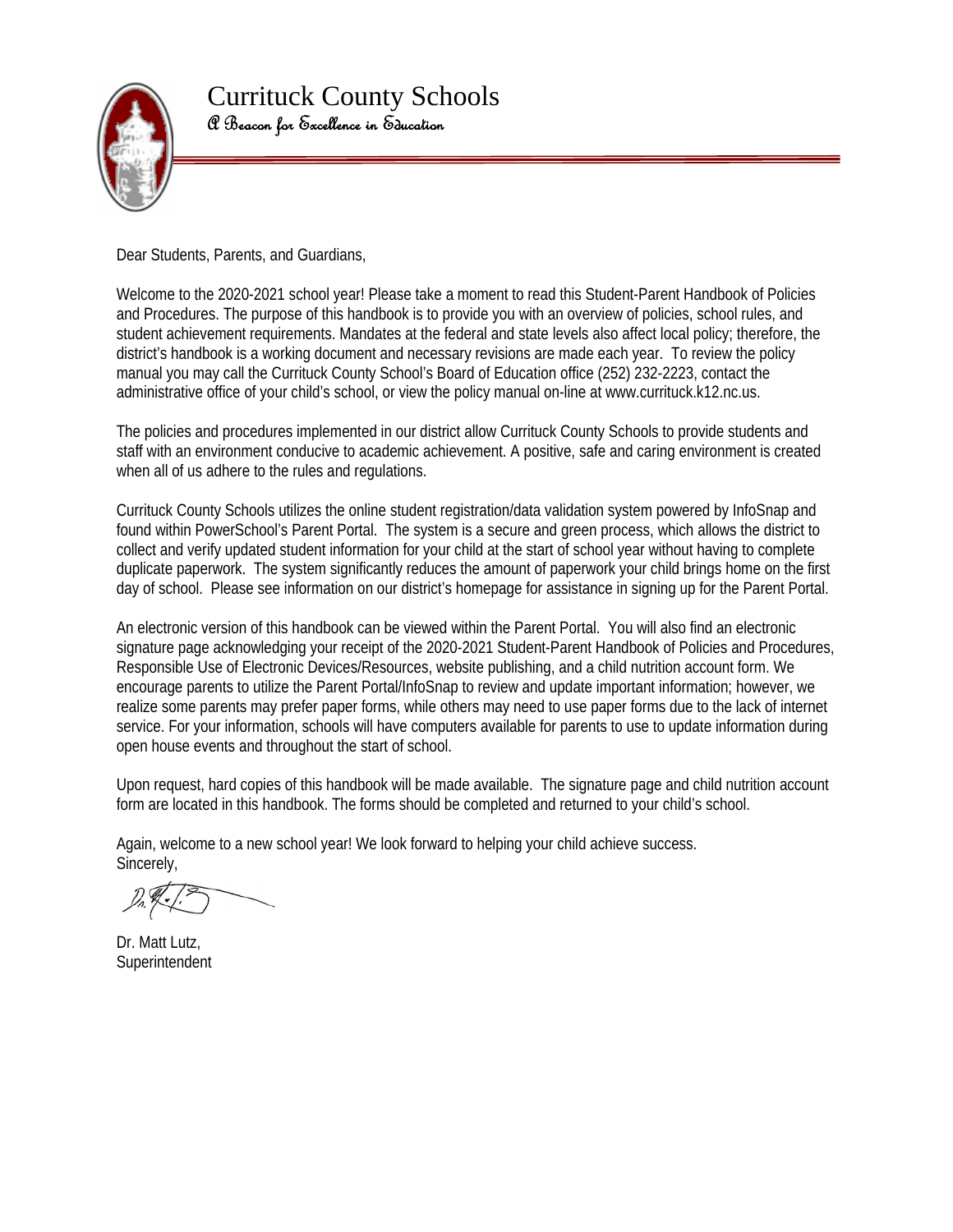# **Currituck County Schools**

**Administrative Offices 2958 Caratoke Highway Currituck, NC 27929 Phone: 252-232-2223** 

> Dr. Matt Lutz Superintendent

Dr. Matt Lutz, Assistant Superintendent of Elementary Instruction

Renee Dowdy, Assistant Superintendent of Secondary Instruction

### **Board of Education**

 Karen Etheridge, Chairman, Dwan Craft Vice-Chairman Will Crodick Janet Rose Dr. Bill Dobney

4203 Caratoke Highway 4263 Caratoke Highway Barco, NC 27917 Barco, NC 27917 Phone: (252) 453-0014 Phone: (252) 453-2171 Principal: Allison Sholar Principal: John Parkman

216 Survey Road 261 Poplar Branch Road Moyock, NC 27958 Poplar Branch, NC 27965 Phone: (252) 435-2566 Phone: (252) 453-2700 Principal: Dr. Anne Radke Principal: Angela Lasher

Barco, NC 27917 Knotts Island, NC 27950 Phone: (252) 453-0010 Phone: (252) 429-3327 Principal: Karrie Chappell Principal: Kevin Goins

#### **The J. P. Knapp Early College Moyock Elementary School**

Currituck, NC 27929 Moyock, NC 27958 Phone: (252) 232-3107 Phone: (252) 435-6521 Principal: Denise Fallon Principal: Brandi Kelly

#### **Jarvisburg Elementary School Shawboro Elementary School**

110 Jarvisburg Road 370 Shawboro Road Jarvisburg, NC 27947 Shawboro, NC 27973 Phone: (252) 491-2050 Phone: (252) 232-2237 Principal: Julie Iorio Principal: Greta Nelson

### **Currituck County High School Currituck County Middle School**

# **Moyock Middle School Dr. W. T. Griggs Elementary School**

#### **Central Elementary School Knotts Island Elementary School**

504 Shortcut Road 413 Woodleigh Road/P.O. Box 40

2966 Caratoke Highway 255 Tulls Creek Road/P.O. Box 160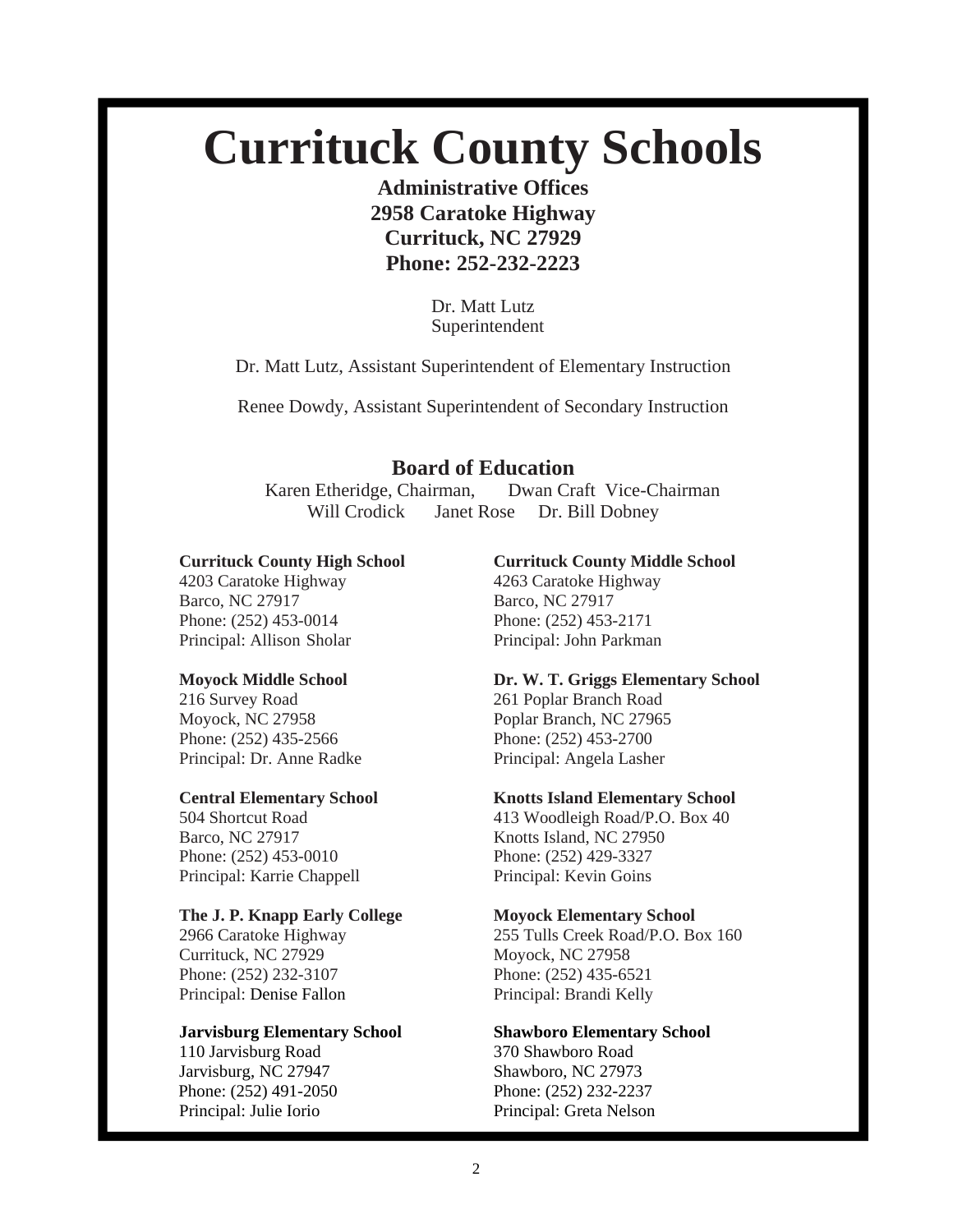### **Inclement Weather in Currituck County (Snow, Fog, Torrential Rain/Nor'easter)**

From time to time throughout the school year, inclement weather may affect the start or end times of the school day. The Currituck County Schools administration takes inclement weather conditions very seriously and works closely with the Currituck County Emergency Management Department to stay abreast of any possibility of severe weather.

When the threat of inclement weather has the potential to interfere with school, school system officials receive alerts from Emergency Management Communications Dispatch, who receive reports on road conditions from deputies on patrol throughout the county. Along with these alerts, officials consult with designated staff members across the county regarding conditions and reviews weather forecasts and/or current radar conditions from multiple outlets (NOAA, AccuWeather, Weather Underground, local weather stations) before making decisions to close or delay school. Alerts and the monitoring of conditions often begin in the very early morning hours to determine if a delay or closing needs to be made. In order to make a delay or closing call in adequate time for the bus drivers to receive notification not to start their routes, **decisions about weather delays must be made by approximately 4:30 a.m.** Automated phone messages announcing delays or closures will be launched as soon as possible, but not before 5:30 a.m. News stations, Currituck County Schools' Facebook page and website will post announcements as soon as a decision is made.

In many cases, weather can change drastically between 4:30 a.m. and the start of the school day, making it a difficult decision as to whether or not school should start on time. Also, geographically speaking, Currituck County faces issues that other neighboring counties do not. Because of Currituck's distance from one end of the county to the other, weather conditions may be vastly different from the northern tip to the southern end. When reports and forecasts are consistently predicting inclement weather, school officials may make the call for a delay or closure in advance of the weather's arrival. This is done out of consideration for parents who may need time to make arrangements for child care or with their employer in order to ensure children are not left unsupervised during a delay or closure.

It's always important to remember that as a parent, you know what is best for your child and your individual situation. If you feel that weather conditions in your area may jeopardize your ability to travel, we urge you to make the best decision in the interest of your children. We will excuse tardiness for these types of decisions. We just ask that you send a note with your child if his or her reason for tardiness is because of inclement weather.

Again, we encourage parents to visit Currituck County Schools' Facebook page and our district's website where emergency closing and delay announcements will be posted.

### Automated Phone & Text Messaging *(#5008)*

Automatic telephone dialing systems ("autodialers") and short message service text messages ("text messages") can be used to communicate valuable information to students, parents, and the community regarding emergencies and other school-related matters .

School officials may call parents, guardians, or school personnel for non-emergency purposes when the call is closely related to the school's educational mission, such as to provide notification of official system-wide or school -specific events or activities.

Autodialed calls may not be made for any non-emergency purpose to an individual who has notified the school that he or she does not wish to receive such calls. Unintended recipients of automatic calls should contact the Administrative Office at (252) 232-2223 to have their number removed from the directory.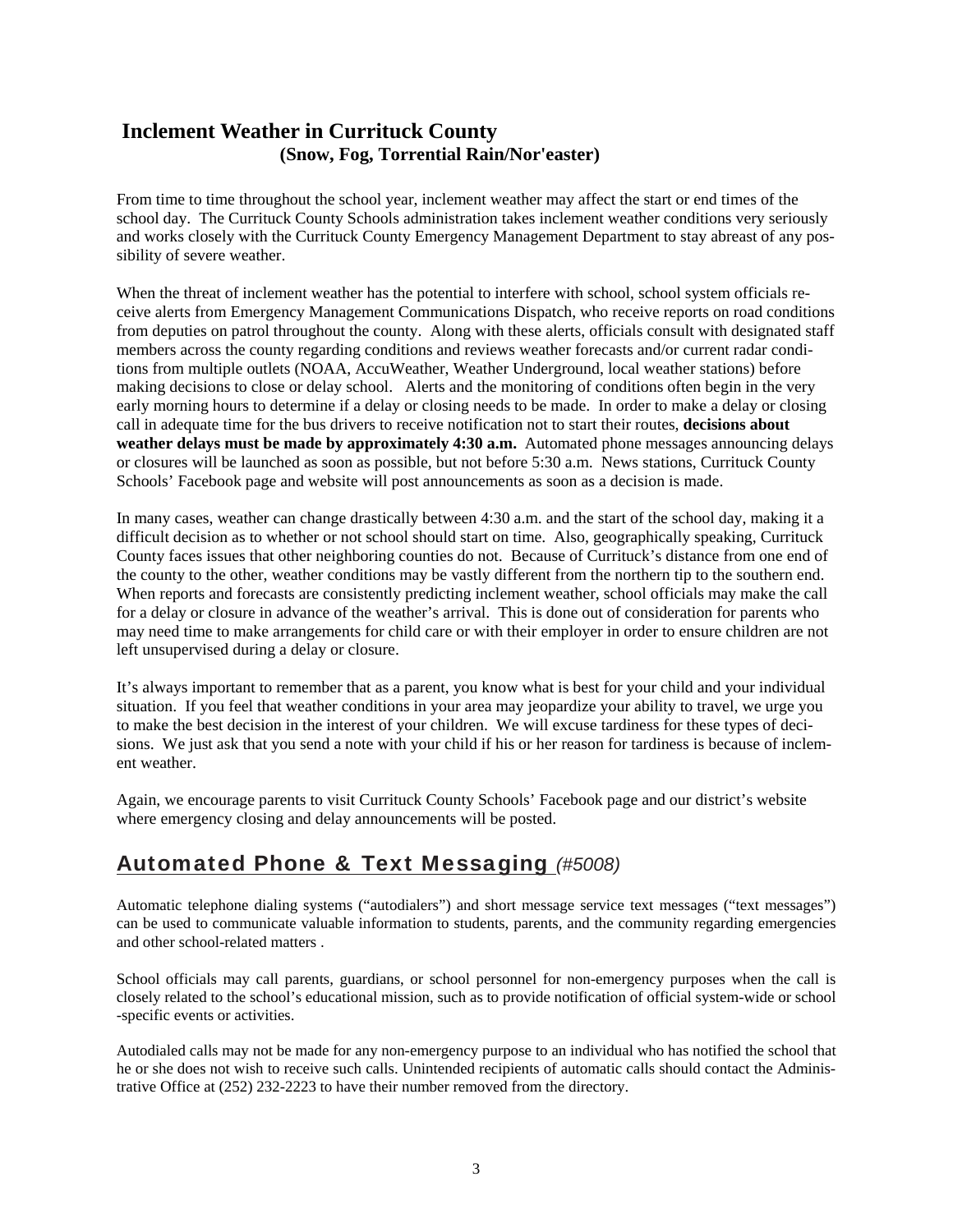### Student Attendance Policy *(#4400)*

Regular attendance by every student is mandatory. The State of North Carolina requires that every child in the State between the ages of 7 (or younger if enrolled) and 16 attend school.

### **ATTENDANCE RECORDS**

To be counted present, a student must be in attendance at least one-half of the school day, which may include attendance at official school activities at a place other than the school when approved by the principal. A student must be in his or her assigned area at the beginning of the s 4 (including: (1) a founding principles course which shall be either American History: Founding Principles, Civics and Economics or Founding Principles of the United States of America and North Carolina: Civic Literary;† (2) two American history courses which shall be either (a) American History I and II, (b) American History I or II and another Social Studies course, or (c) American History and another Social Studies course; and (3) World History) chool day and the beginning of each class or the student will be recorded as tardy. Attendance records will be used to enforce the Compulsory Attendance Law of North Carolina.

### **EXCUSED ABSENSES**

When a student must miss school, a written excuse signed by a parent or guardian must be presented to the student's teacher within two days after the student returns from an absence. Absences due to extended illnesses may also require a statement from a physician. An absence may be excused for any of the following reasons:

- 1. personal illness or injury that makes the student physically unable to attend school.
- 2. isolation ordered by the State Board of Health.
- 3. death in the immediate family.
- 4. medical or dental appointment.
- 5. participation under subpoena as a witness in a court proceeding.

6. a minimum of two days each academic year for observance of an event required or suggested by the religion of the student or the student's parent(s) or legal guardian with approval by the principal. The approval of an absence of more than two cumulative days may be granted unless the religious observance or the cumulative effect of religious observances is of such duration as to interfere with the student's educational program. The student will have the opportunity to make up any tests or other work missed due to the excused absence for a religious observance.

7. participation in a valid educational opportunity, such as travel or service as a legislative or Governor's page, with prior approval from the principal.

8. pregnancy and related conditions or parenting, when medically necessary.

for, is on leave from, or has immediately returned from deployment to a combat zone or combat 9. a minimum of two days each academic year for visitation with the student's parent or legal guardian if the student is not identified as at risk of academic failure because of unexcused absences and the student's parent or legal guardian (a) is an active duty member of the uniformed services as defined by policy 4050, Children of Military Families, and (b) has been called to duty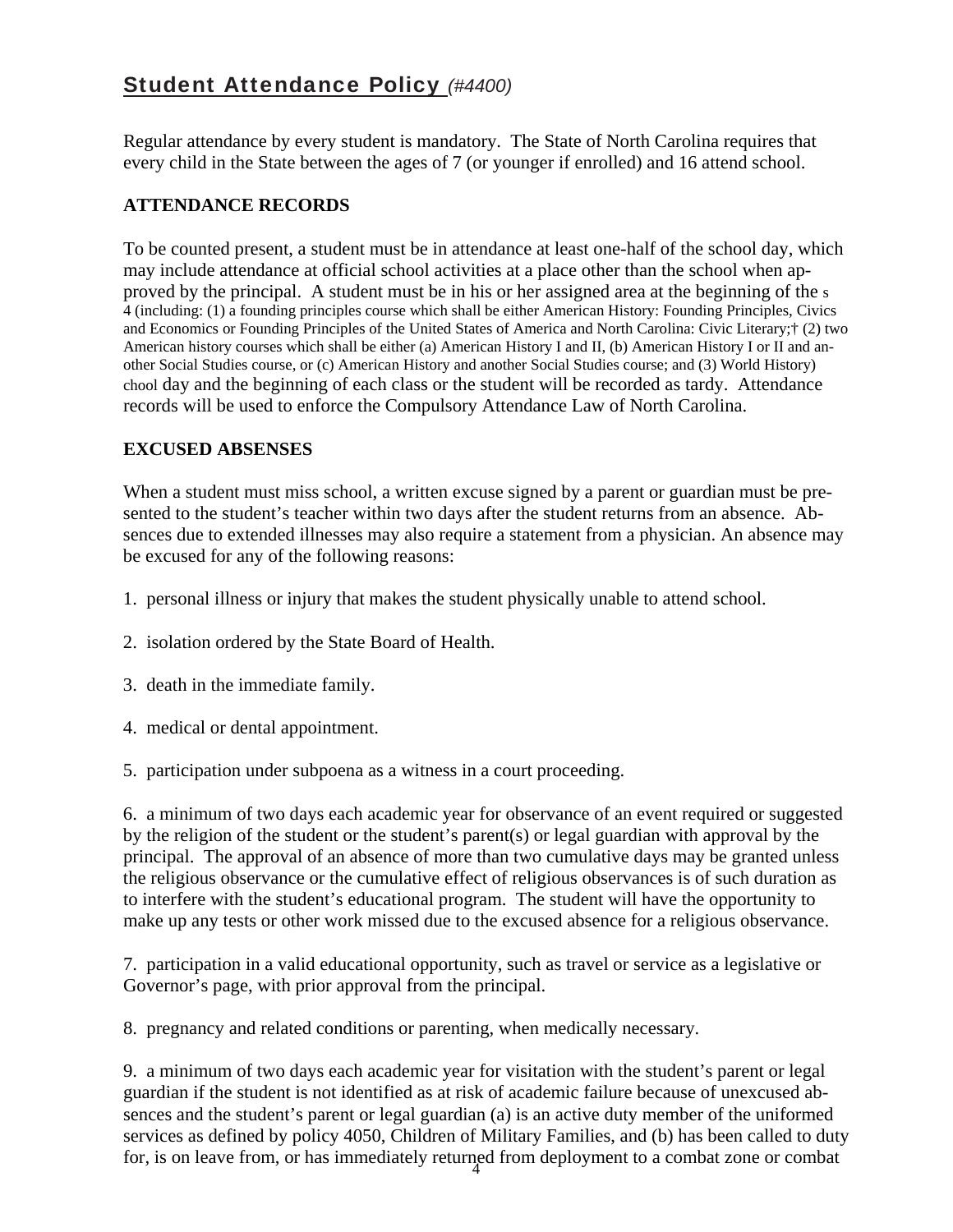support posting.

In the case of excused absences, short-term out-of-school suspensions, and absences under G.S. 130A-440 for the failure to submit a school health assessment form within 30 days of entering school the student will be permitted to make up his or her work (See policy 4351 Short-Term Suspension & 4110 Immunization and Health Requirements for School Admission). The teacher will determine when work is to be made up. The student is responsible for finding out what assignments are due and completing them within the specified time period.

### **EXCESSIVE ABSENCES**

Class attendance and participation are critical elements of the educational process and may be taken into account in assessing academic achievement. Students are expected to be at school on time and to be present at the scheduled starting time for each class. Students who are excessively tardy to school or class may be subject to in-school disciplinary action.

In situations where excessive absence is having a negative impact on student performance, teachers will implement the MTSS (Multi-Tiered System of Supports) problem solving process after the student has accrued 5 consecutive absences or accumulated 10 absences, in order to identify strategies and interventions needed to improve both attendance and academic performance. In addition, for students experiencing homelessness (see board policy 4125, Homeless Students), school officials must consider issues related to the student's homelessness, such as a change of caregivers or nighttime residence, before taking disciplinary action or imposing other barriers to school attendance based on excessive absences or tardies.

A parent is responsible for remaining aware of the number of absences a student has accumulated. At the conclusion of each nine-week grading period, a student's report card will indicate the number of absences. However, the principal shall notify parents and take all other steps required by G.S. 115C-378 for excessive absences. Students may be subject to in-school disciplinary action for truancy.

Excessive absences may impact eligibility for participation in interscholastic athletics.

Legal References: G.S. 115C-47, -84.2, -288(a), -375.5, -378 through -383, -390.2(d), -390.5, - 407.5; 16 N.C.A.C. 6E .0102, .0103; State Board of Education Policies ATND-000, 003, NCAC-007.

### Homeless Students *(#4125)*

As required by the North Carolina Constitution and North Carolina law, the Currituck County Board of Education is committed to providing a free public school education to all children who are legally entitled to enroll in the school system. In accordance with the McKinney-Vento Homeless Assistance Act and the North Carolina State Plan for Educating Homeless Children, the board will make reasonable efforts to identify homeless children and youth of school age located within the area served by the school system, encourage their enrollment, and eliminate barriers to their receiving an education that may exist in school system poli-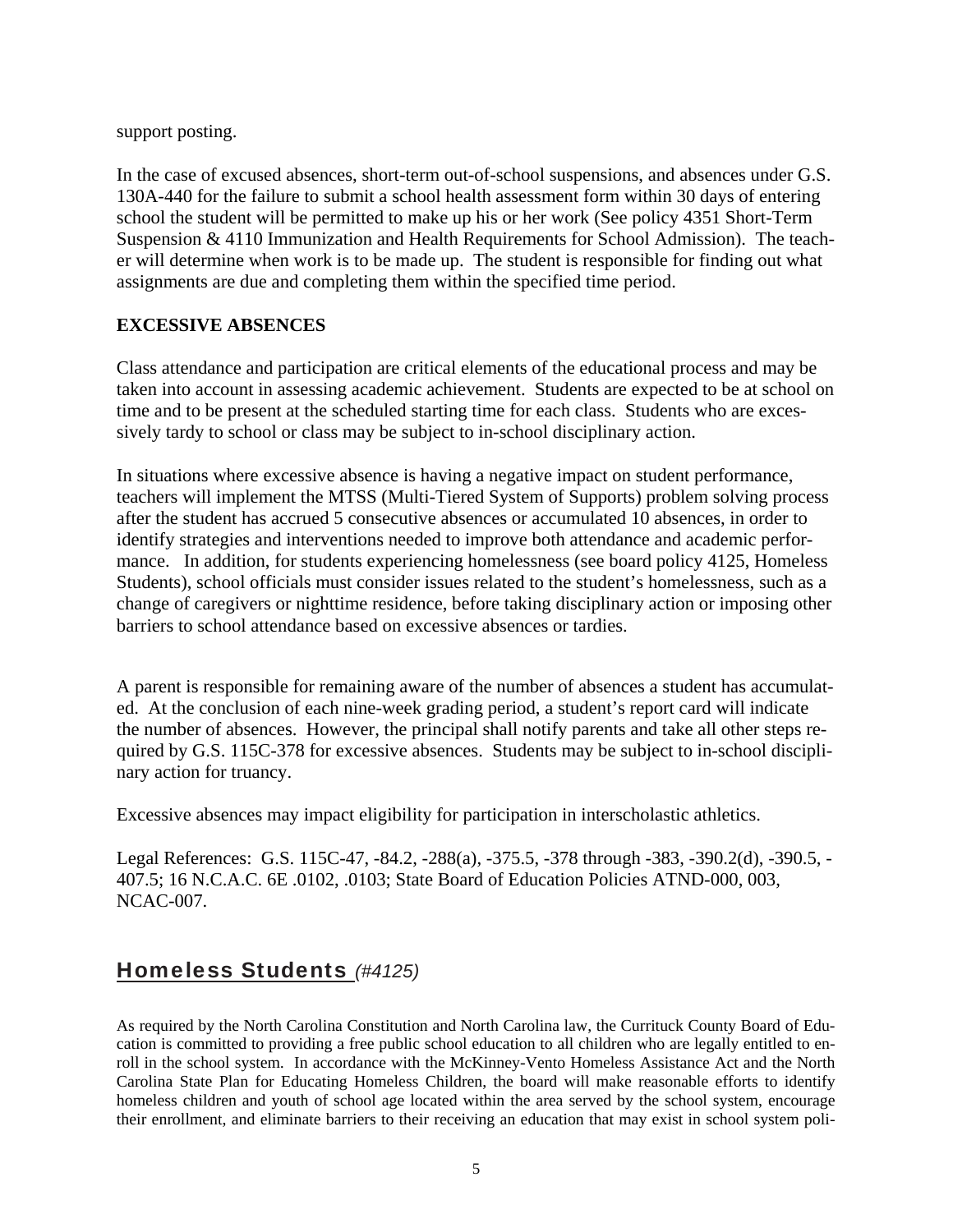cies or practices. Based on individual need, homeless students will be provided services available to all students, such as preschool, free or reduced price school meals, services for English language learners, special education, career and technical education (CTE), academically or intellectually gifted (AIG) services, and before- and after-school care.

The provisions of this policy will supersede any and all conflicting provisions in board policies that address the areas discussed in this policy.

Determining whether a child/youth fits the definition is a case-by-case analysis. Homeless students are children and youth who lack a fixed, regular, and adequate nighttime residence. The term "homeless student" will also be deemed to include the term "unaccompanied youth," which includes a youth who is not in the physical custody of a parent or guardian. Homeless children and youth include those students who are as follows:

1. temporarily sharing the house of other persons due to loss of housing, economic hardship or a similar reason;

2. living in motels, hotels, transient trailer parks, or camping grounds due to the lack of alternative adequate accommodations;

- 3. living in emergency or transitional shelters;
- 4. abandoned in hospitals;

5. living in a primary nighttime residence that is a public or private place not designed for or ordinarily used as regular sleeping accommodations for human beings;

6. living in cars, parks, public spaces, abandoned buildings, substandard housing, bus or train stations, or similar settings; or

7. living in a migratory situation that qualifies as homeless because the child lacks a fixed, regular and adequate nighttime residence.

Currituck County Schools' district coordinates with school personnel to identify and provide services for eligible students.

The school system will implement an enrollment dispute resolution process that is consistent with the process required by the State Board of Education in the North Carolina Administrative Code, Section 6H .0112. Copies of this can obtained from the Homeless Liaison or can be viewed online within Policy 4125.

### Release of Students From School *(#4210)*

The safety of students is a paramount concern of the board and school system. The principal or designee shall make reasonable efforts to verify that any person appearing at a school and requesting permission to take a student from the school is properly identified as authorized to do so before the student is released to him or her.

Except in the most extreme circumstances, custody of a student shall not be relinquished to any person without the prior approval of the parent or guardian who has physical custody of the student. In this instance, the authorized parent or guardian is assumed to be the person who initially enrolled the student in school unless the school has been notified otherwise. If the parents are divorced or separated, the student may be released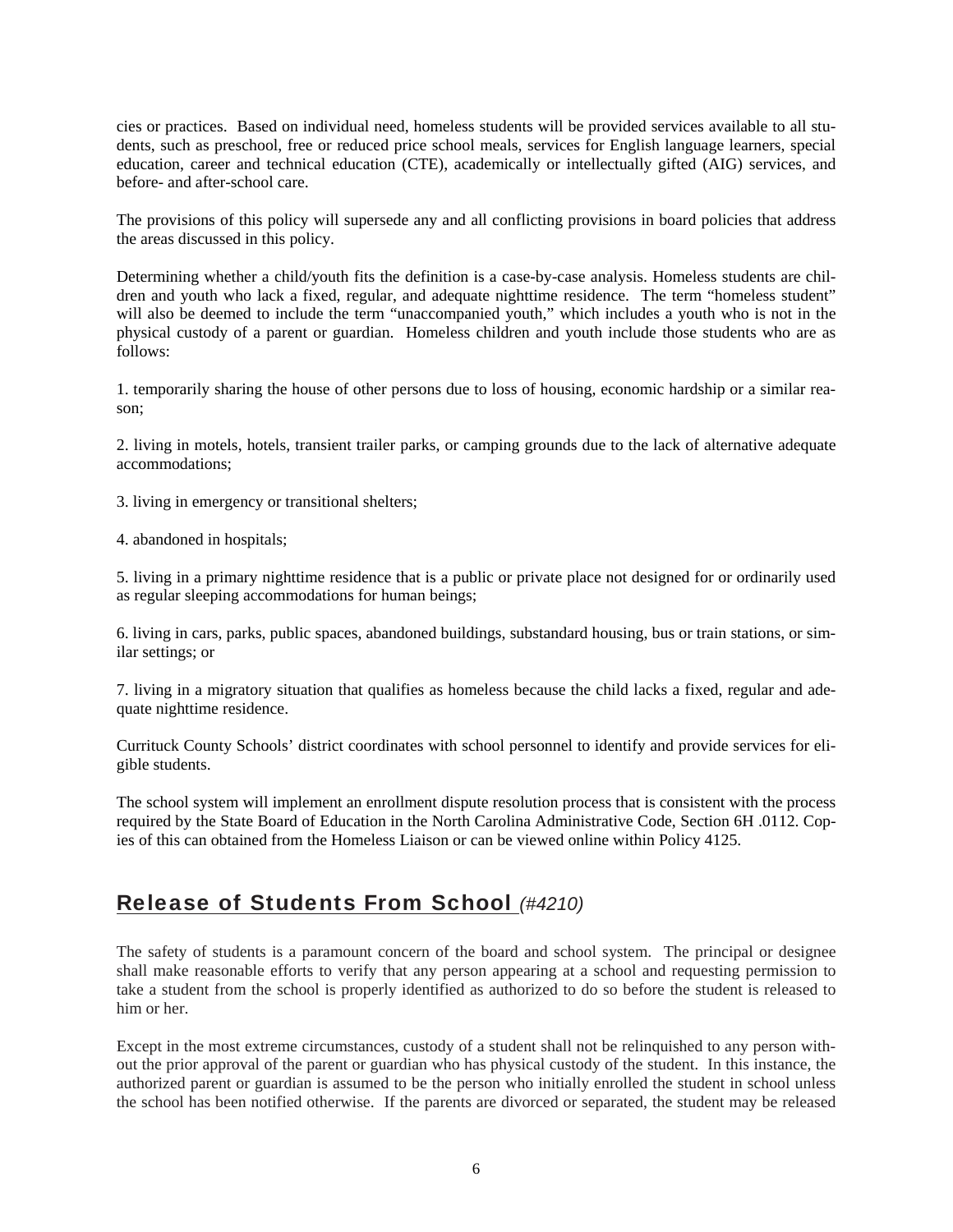to either parent, unless the principal has been provided with a copy of a court order or agreement that specifies otherwise.

If the principal or designee judges that the student's health or safety may be harmed by releasing the student, the principal shall contact law enforcement and/or the department of social services as appropriate.

The Currituck County Board of Education discourages allowing a high school student off-campus for the purposes of conducting school-related errands during the school day. In the event it becomes necessary for a student to leave school property for this reason, the principal must obtain advance consent from the student's parent or guardian.

Principals are encouraged to develop guidelines as necessary to implement this policy. Legal References: G.S. 115C-47

### Evaluating and Reporting Student Progress *(#3400 & # 3400R)*

The Currituck County School System believes that assessment and grading practices are directly tied to student achievement. As a result, grading practices must be designed to measure students' true attainment of knowledge and skills outlined in the standard course of study. Grading should be a way for teachers to effectively communicate progress to students and their families. This effective communication is best facilitated through regular updates of progress that enable both schools and families to implement intervention strategies when necessary to improve student performance.

Reporting systems in the Currituck County School System will involve regular communication through formal means of reporting (report cards and progress reports) and through informal means of reporting (teacher to parent and teacher to student contact through conferences, emails and telephone calls). The system will reflect consistency in grade spans at the elementary (K-2, 3-5) and secondary (7-12) levels. Elementary students will receive report cards on a nine (9) week schedule. Secondary students will also receive report cards on a nine (9) week schedule, unless enrolled in a college level course.

NOTE: Students taking online courses through NCVPS or through the community college may be provided with grading systems and guidelines specific to their course that do not align with guidelines for Currituck County School system employees. Students enrolled in community college courses will not receive an official progress report, but parents may access student grades through the student's Moodle account.

The lack of quarterly grades issued when a student is enrolled in community college courses makes it difficult to calculate Honor Roll accurately. Therefore, Honor Roll recognition will be calculated and distributed at the high school level at the end of each semester.

#### **Grade Scales Effective in 2016-17 School Year**

Elementary: Grades K-2

M-Mastery = Has the complete understanding of the concepts and objectives when assessed multiple times.

P-Progressing = Has a basic understanding of the concepts and objectives but needs more practice to obtain mastery.

LP-Limited Progress = Has started to grasp the concepts and objectives however is making minimal progress and will need more assistance.

NP-No Progress = Has been introduced the concepts and objectives however has not yet begun to grasp the concepts and objectives.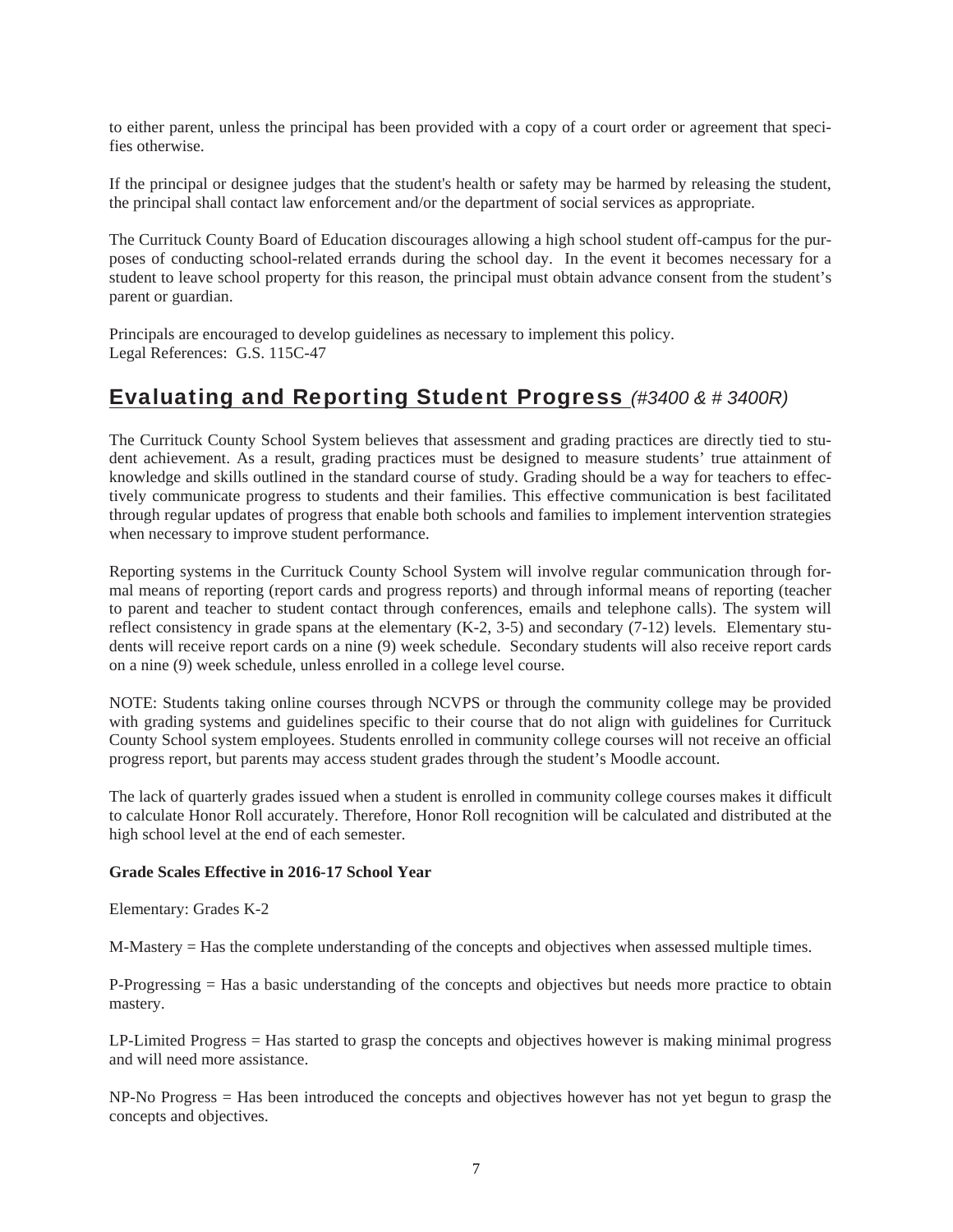NA-Not Yet Attempted = The concepts and objectives have not yet been taught or assessed.

Elementary: Grades 3-5

Grades will be reported using an alpha scale aligned with the 10 point scale (including numeric conversions and/or rubric definitions) in all areas.

A = 90-100 OR Performance as described and provided in a rubric

 $B = 80-89$  OR Performance as described and provided in a rubric

 $C = 70-79$  OR Performance as described and provided in a rubric

 $D = 60-69$  OR Performance as described and provided in a rubric

 $F = 59$  OR Performance as described and provided in a rubric

Secondary: Grades 6 - 12

Pursuant to State Board Policy GCS-L-004 (Policy outlining standards to be incorporated into the electronically generated high school transcript) the 10 point scale will be used for grading.

 $A = 90-100$  $B = 80-89$  $C = 70-79$  $D = 60-69$  $F = <59$ 

NOTE: Students enrolled in community college courses receive only letter grades (A, B, C, D, F) as a final grade issued by the college. For GPA calculation purposes, letter grades will be converted to a numeric grade for entry into PowerSchool based on the following:  $A = 96$ ;  $B = 89$ ;  $C = 79$ ;  $D = 69$ ;  $F = 59$ . College transcripts will not be effected by this conversion.

### Student Promotion and Accountability Policy *(#3420)*

Principals have the authority to promote or retain students based upon the standards established by the board and any applicable standards set by the State Board of Education. Parents have the right to appeal promotion decisions to the Superintendent following the process outlined in Policy 3420.

Teachers will be responsible for notifying the parent of any student who fails to satisfy any of these requirements. Teachers will also inform parents of re-assessment and remediation opportunities outlined in this policy.

#### **Assistance to Students At Risk** *(#3405)*

Schools will implement a multi-tiered system of support (MTSS) that uses data-driven problem-solving and research-based instructional practices for all students. The district and schools will establish processes and standards for addressing concerns about student performance and for documenting student responses to research-based instruction and interventions within the MTSS. Using information about the student's response to instruction and/or interventions and other student performance data, school personnel must identify students at risk of academic failure annually and as early as reasonably may be done, beginning in kindergarten. School administrators and teachers will address the needs of students identified as at risk of academic failure through the supports available in the MTSS and/or other processes established by the district. The parents or guardians of such students will be invited to be involved, through oral or written communication or other means, in the implementation and review of academic and/or behavioral interventions for their children.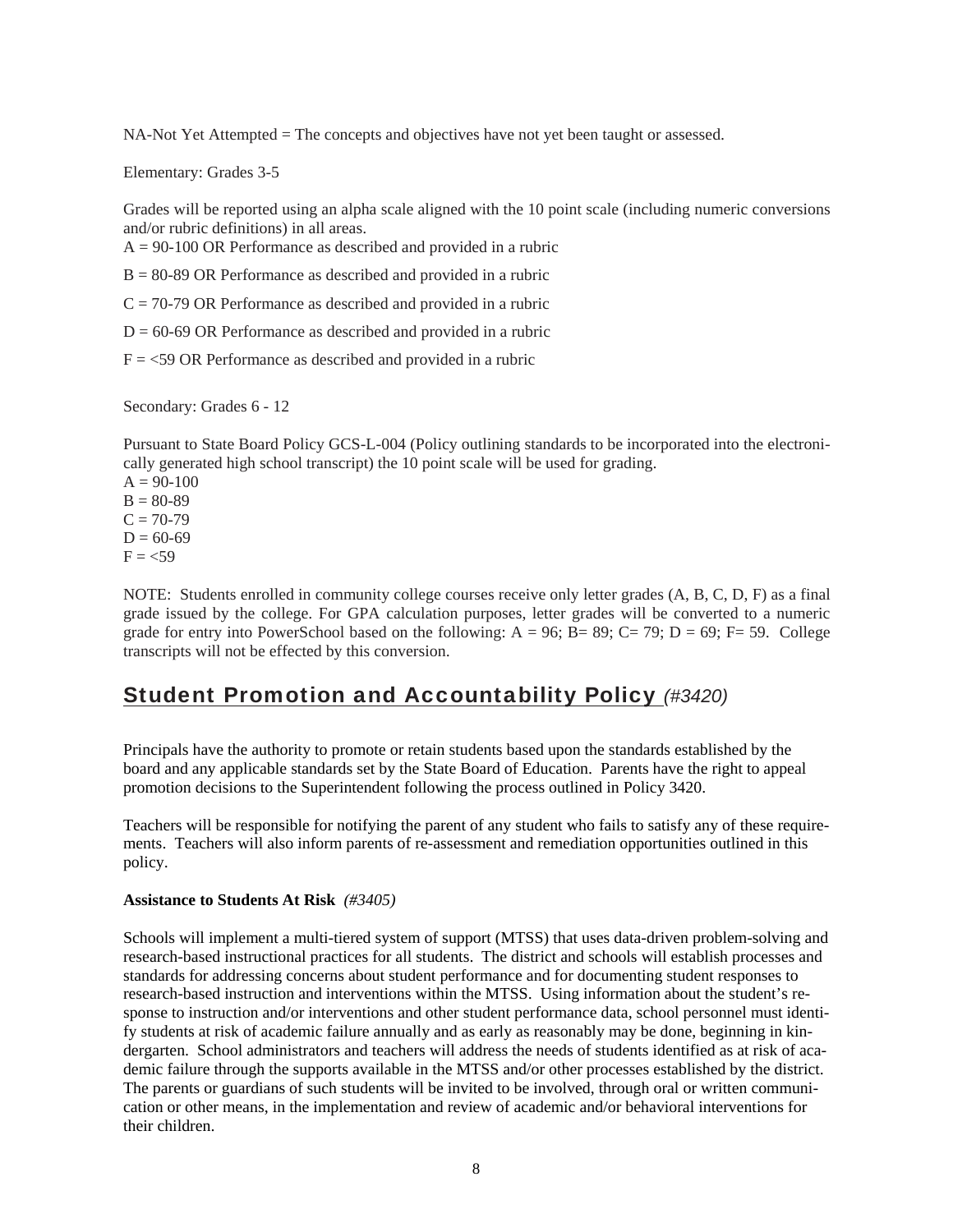#### **Standards**

Students must meet teaching standards demonstrate adequate mastery of grade level or course content for promotion in grades K-8 or to receive end-of-course (EOC) credit and meet graduation requirements, unless otherwise provided for under state or federal law or this policy. Additionally, students are subject to the Read To Achieve requirements to be promoted to fourth grade.

#### **K-12 Writing Assessments**

Students in grades K-12 must demonstrate grade-level proficiency in writing as measured by state and local assessments and locally developed writing assessment plans. If a student does not demonstrate proficiency in writing, the student will receive focused remediation.

#### **Grades K-8**

#### **A. Grades K-2**

To be promoted to the next grade level, students in grades K-2 must demonstrate grade-level proficiency in reading and math as determined by performance on K-2 assessments, observations, grades, work samples, portfolios and/or other indicators.

#### **B. Grades \*3-8**

Students in grades 3-8 must demonstrate grade-level proficiency as determined by grades, teachergenerated, locally-generated, and state-generated assessments, work samples, portfolios and/or other indicators to be promoted. NOTE: Read to Achieve Legislation sets specific pathways for 3rd graders to demonstrate reading proficiency necessary for promotion. *See Reading Camps.* 

#### **C. Reading Camps**

The district will provide reading camp opportunities as required by law at no fee for students who have not yet demonstrated reading proficiency on a third grade level at the end of third grade and for first and second grade students whose demonstrated reading comprehension is below grade level.

To the extent resources permit, the district will offer fee-based reading camp opportunities to students who have successfully demonstrated reading proficiency appropriate for a third grade student and to first and second grade students who have demonstrated appropriate developmental abilities in reading comprehension. Annually, the district will establish criteria for priority enrollment in its fee-based reading camps and will set the attendance fee at an amount not to exceed the statutory limit. The schools will notify interested parents of the application procedure for the fee-based reading camps.

#### **D. Additional Promotion Requirements for Grades 6-8**

Students in grades 6-8 must earn a passing grade in a minimum of four yearlong or equivalent yearlong curricular classes, two of which should be language arts and mathematics. Students in grades 6-8 who enroll in a high school credit course will be held to the High School Test standards, where applicable.

#### **High School End-of-Course Tests**

EOC test results will count as 20 percent of the student's final grade for the course.

It is recognized that the final authority to grade and place students is the responsibility of the principal, in accordance with G.S. 115C-288(a). The principal shall consider the student's classroom work, grades, and the best educational interests of the student in making course credit decisions.

#### **Career and Technical Education Test Requirements**

Students enrolled in Career and Technical Education courses in grades 9-12 are required to take the state post assessment administered as a final exam for each course. This post assessment will count as 20 percent of the final grade for the course.

#### **North Carolina Final Exams**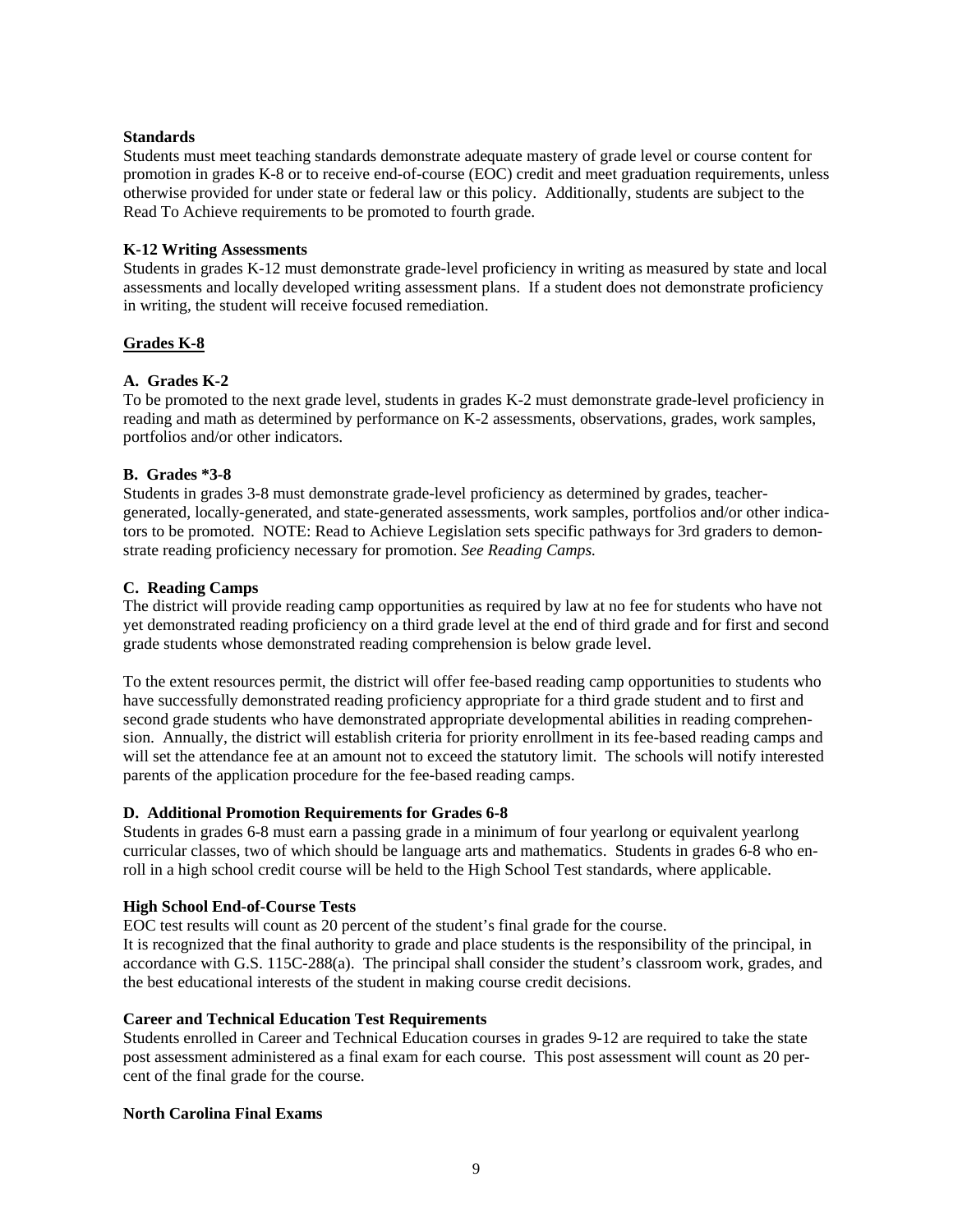NC final exams test results will count as 20 percent of the student's final grade for the course. It is recognized that the final authority to grade and place students is the responsibility of the principal, in accordance with G.S. 115C-288(a). The principal shall consider the student's classroom work, grades, and the best educational interests of the student in making course credit decisions.

#### **Exceptional Children**

Exceptional Children at the elementary and middle school level or who are enrolled in high school courses will be held to the same standards as all other students who are participating in End-of-Grade testing or enrolled for diploma course credit.

#### **English Language Learners**

English Language Learners (ELL) students enrolled in high school courses will be held to the same standards as all other students who are enrolled for diploma course credit.

Some ELL students in grades 3-8 are exempt from the End-of-Grade test based on their LEP status.

#### **Acceleration**

Some students may need less time to learn the curriculum. Teachers are encouraged to challenge these students by expanding the curriculum, providing opportunities to explore subjects in greater detail or providing different types of educational experiences. To challenge a student sufficiently, the principal may reassign the student to a different class or level of study and/or may identify concurrent enrollment or other curriculum expansion options (see policy 3101, Concurrent Enrollment and Other Curriculum Expansions).

The principal, after consulting with the professional staff and the student's parents, may determine that skipping a grade level is appropriate.

#### **Credit by Demonstrated Mastery**

Beginning with the 2014-15 school year, the superintendent shall provide opportunities for students in grades 9 through 12 to earn course credit by demonstrating mastery of course material without first completing the regular period of classroom instruction in the course. Students in grades 6 through 8 may earn credit by demonstrated mastery for high school courses offered in middle school. To earn credit by demonstrated mastery, students must demonstrate a deep understanding of the content standards and application of knowledge through a multi-phase assessment, in accordance with standards established by the State Board of Education and any additional standards established by the superintendent. *(See website for details)*

#### **Parental Responsibilities**

Knowledge of the school system's expectations by parents is essential for student success. Therefore, by the end of the first month of school, parents will be invited to meet with each of their children's teachers to receive information on course content and requirements. At the conclusion of this meeting, parents will sign agreements making them partners in their children's success. All parents of children enrolled in the school system must become partners.

#### **Children of Military Families** *(#4155)*

As required by the Interstate Compact on Educational Opportunity for Military Children (G.S. 115C-407.5) and policy 4155, Assignment to Classes, school administrators have the authority to exercise flexibility in waiving course or program prerequisites or other preconditions for the placement of children of military families in courses or programs offered by the school system .

#### **Notifications**

When a student is to be retained, the principal shall provide the student's parents written notice of the retention and, if the student will be retained in accordance with G.S. 115C-83.7(a) for failure to demonstrate reading proficiency, (1) written notice of the reason the student is not eligible for a good cause exemption as provided in G.S. 115C-83.7(b) and (2) a description of proposed reading interventions that will be provided to the student to remediate identified areas of reading deficiency. Teachers shall provide parents of students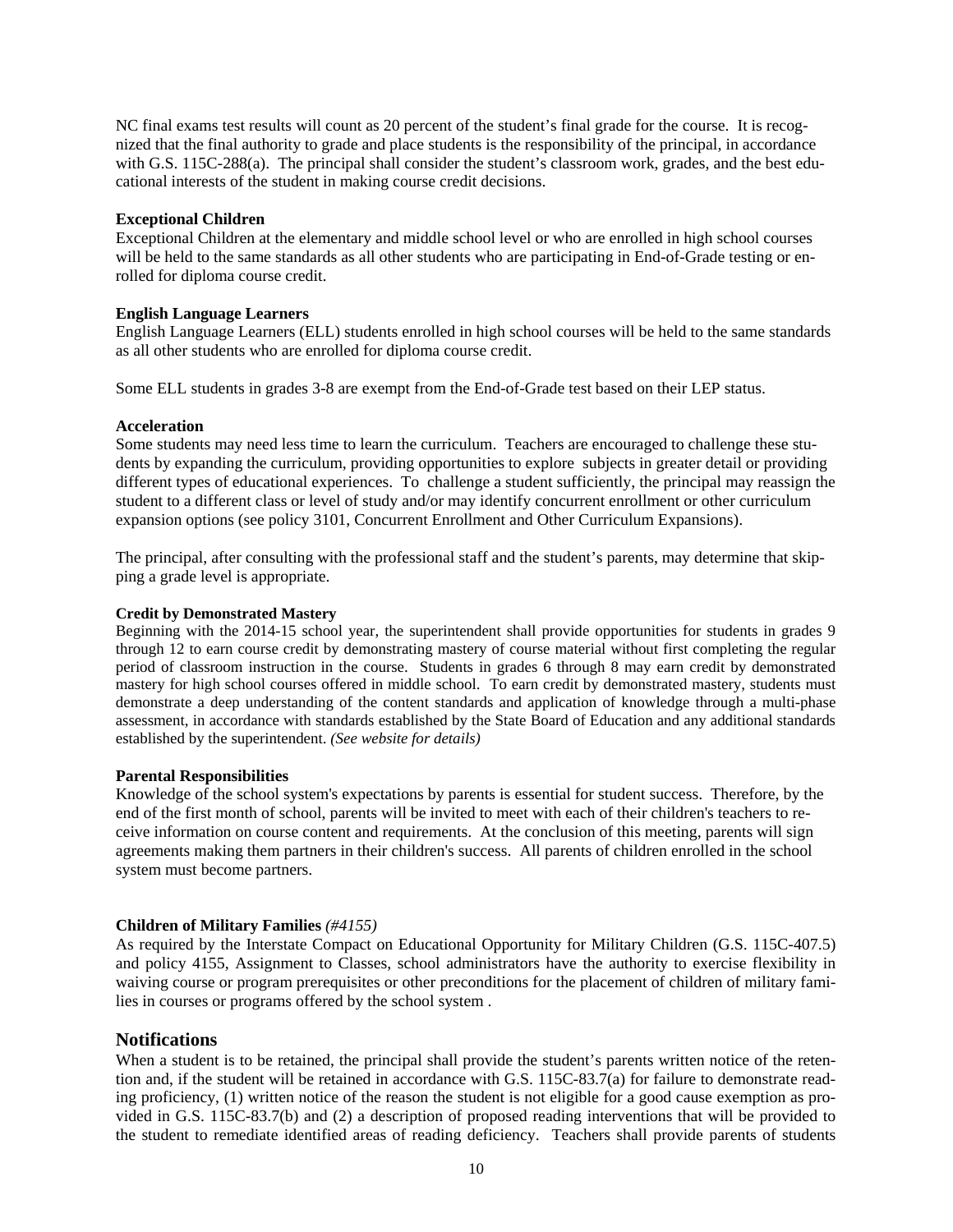retained under G.S. 115C-83.7(a) at least monthly written reports on student progress toward reading proficiency. The evaluation of a student's progress will be based upon the student's classroom work, observations, tests, assessments and other relevant information.

### Overview of Graduation Requirements *(#3460)*

 The Currituck County Board of Education recognizes the importance of setting rigorous graduation requirements to help ensure that students are receiving an education that will prepare them to be productive members of society.

In order to graduate from high school, students must meet the following requirements:

- 1. successful completion of all course unit requirements.
- 2. successful completion of cardiopulmonary resuscitation instruction; and
- 3. successful completion of all other requirements mandated by the board, as provided in this policy.

All students must fulfill the course unit requirements of the Future-Ready Core Course of Study, unless they are approved for the Future-Ready Occupational Course of Study. The tables below lists the course unit requirements for the Future-Ready Core Course of Study and the Future-Ready Occupational Course of Study based on the student's year of entry into ninth grade for the first time.

In accordance with policy 3101, Dual Enrollment, and State Board of Education requirements, students may earn high school credit for college courses completed. In addition, students may earn credit for certain high school courses in the Future-Ready Core Course of Study completed while in middle school, as authorized by the State Board of Education. Students also have the opportunity to meet course unit requirements without completing the regular period of classroom instruction by demonstrating mastery of the course material in accordance with policy 3420, Student Promotion and Accountability, and State Board of Education requirements. Please check with your child's guidance counselor to ensure you receive the most up-to-date requirements for graduation.

All awards of high school course credit must be consistent with State Board of Education requirements. Any inconsistency between board policy and State Board graduation requirements will be resolved by following the State Board requirements. While the board endeavors to keep its policy up to date with current State Board of Education graduation requirements, students should verify current requirements with their guidance counselors when planning course schedules or making other decisions based on graduation requirements.

| <b>Courses Required*</b> | <b>State Requirements</b>                                                                                                                                                                                                                                                                                                                                                                                                                                                               |  |
|--------------------------|-----------------------------------------------------------------------------------------------------------------------------------------------------------------------------------------------------------------------------------------------------------------------------------------------------------------------------------------------------------------------------------------------------------------------------------------------------------------------------------------|--|
| English                  | 4 sequential (English I, II, III and IV)                                                                                                                                                                                                                                                                                                                                                                                                                                                |  |
| Mathematics              | 4 (NC Math 1, 2, and 3 and a fourth math course aligned with the student's post-high school<br>plans.)** (A principal may exempt a student from this math sequence. Exempt students will<br>be required to pass NC Math 1 and 2 and two other application-based math courses or select-<br>ed CTE courses, as identified on the NC DPI math option chart.)***                                                                                                                           |  |
| Science                  | 3 (a physical science course, Biology and earth/environmental science)                                                                                                                                                                                                                                                                                                                                                                                                                  |  |
| <b>Social Studies</b>    | 4 (including: (1) a founding principles course which shall be either American History:<br>Founding Principles, Civics and Economics or Founding Principles of the United States of<br>America and North Carolina: Civic Literary;† (2) two American history courses which shall<br>be either (a) American History I and II, (b) American History I or II and another Social Stud-<br>ies course, or (c) American History and another Social Studies course; and (3) World Histo-<br>ry) |  |
| Health/P.E.              | 1                                                                                                                                                                                                                                                                                                                                                                                                                                                                                       |  |
| Electives                | 6 (2 electives must be any combination of Career and Technical Education, Arts Education<br>or Second Language; 4 must be from one of the following: Career and Technical Education,<br>R.O.T.C., Arts Education or any other subject area or cross-disciplinary course. A four-<br>course concentration is recommended.)±                                                                                                                                                              |  |
| <b>Total Credits</b>     | 22                                                                                                                                                                                                                                                                                                                                                                                                                                                                                      |  |

1. Future-Ready Core Course of Study Credits Required for Students Entering Ninth Grade for the First Time before2020- 2021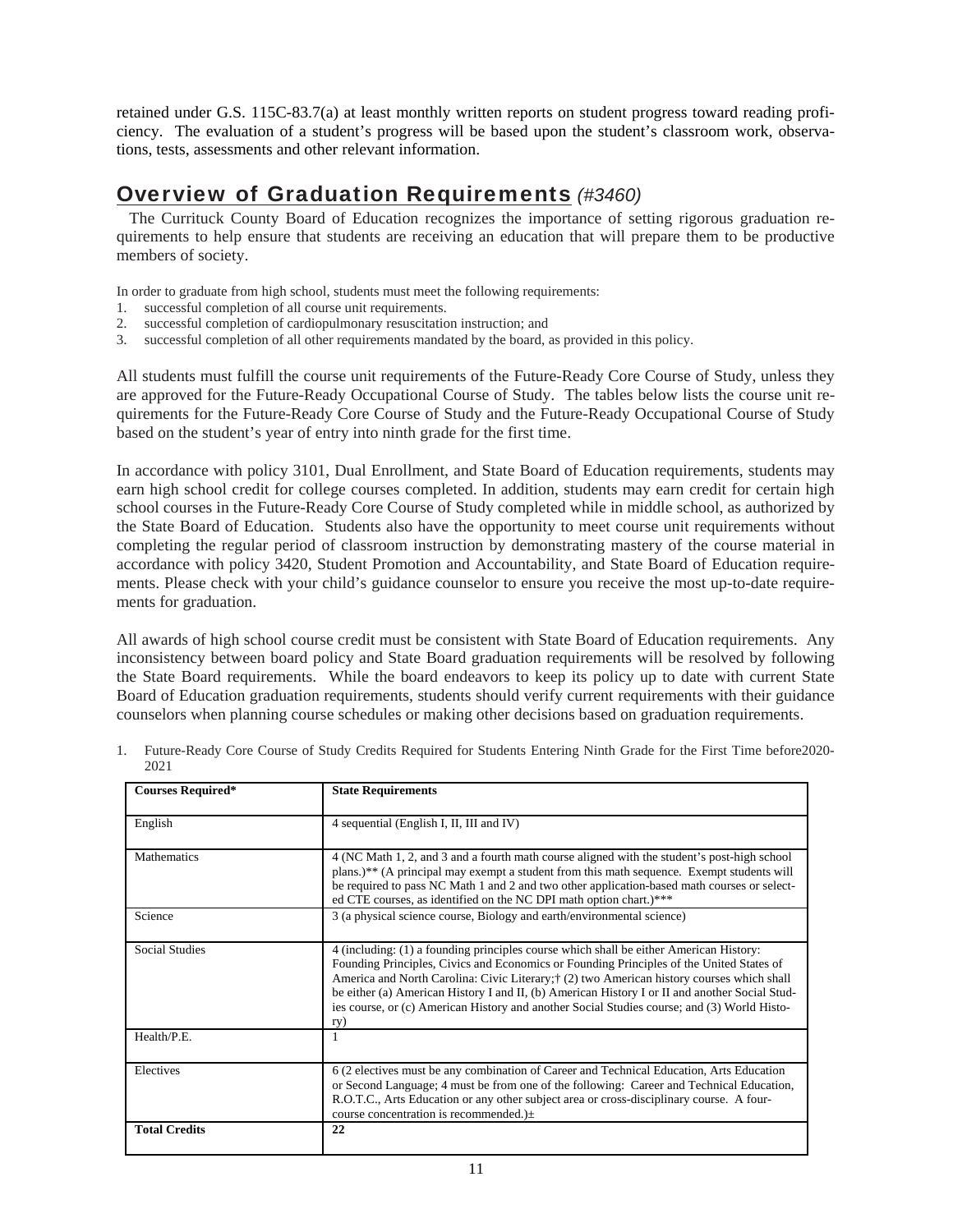\* Certain International Baccalaureate (IB), Advanced Placement (AP), and Cambridge International Examination (CIE) courses will satisfy specific graduation requirements. See SBE Policy GRAD-008.

\*\* Students who are learning disabled in math may have other options for meeting the four mathematics credits requirement. See DPI memo of August 24, 2016 available at http://bit.ly/DPIMemo.

\*\*\* Students seeking to complete minimum course requirements for UNC universities must complete four mathematics courses, including a fourth math course with Math 3 as a prerequisite. The math options chart is available at https://www.dpi.nc.gov/documents/curriculum/mathematics/scos/nc-mathematics-graduation-requirementoptions-charts.

† The founding principles courses, American History: Founding Principles, Civics and Economics and Founding Principles of the United States of America and North Carolina: Civic Literacy, must follow the North Carolina Standard Course of Study (NCSCOS) in its entirety and may not be satisfied by any other courses.

 $\pm$  Students seeking to complete minimum course requirements for UNC universities must complete two credits of a single world language.

2. Future-Ready Core Course of Study Credits Required for Students Entering Ninth Grade for the First Time in 2020-2021 and Thereafter

| <b>Courses Required*</b> | <b>State Requirements</b>                                                                                                                                                                                                                                                                                                                                      |  |
|--------------------------|----------------------------------------------------------------------------------------------------------------------------------------------------------------------------------------------------------------------------------------------------------------------------------------------------------------------------------------------------------------|--|
| English                  | 4 sequential (English I, II, III and IV)                                                                                                                                                                                                                                                                                                                       |  |
| <b>Mathematics</b>       | 4 (NC Math 1, 2, and 3 and a fourth math course aligned with the student's post-high school<br>plans.)** (A principal may exempt a student from this math sequence. Exempt students will<br>be required to pass NC Math 1 and 2 and two other application-based math courses or select-<br>ed CTE courses, as identified on the NC DPI math options chart.)*** |  |
| Science                  | 3 (a physical science course, Biology and earth/environmental science)                                                                                                                                                                                                                                                                                         |  |
| <b>Social Studies</b>    | 4 (including Founding Principles of the United States of America and North Carolina: Civic<br>Literacy; <sup>†</sup> Economics and Personal Finance; $\pm$ American History and World History)****                                                                                                                                                             |  |
| Health/P.E.              |                                                                                                                                                                                                                                                                                                                                                                |  |
| Electives                | 6 (2 electives must be any combination of Career and Technical Education, Arts Education<br>or Second Language; 4 must be from one of the following: Career and Technical Education,<br>R.O.T.C., Arts Education or any other subject area or cross-disciplinary course. A four-<br>course concentration is recommended.) $\pm$                                |  |
| <b>Total Credits</b>     | 22                                                                                                                                                                                                                                                                                                                                                             |  |

\* Certain International Baccalaureate (IB), Advanced Placement (AP), and Cambridge International Examination (CIE) courses will satisfy specific graduation requirements. See SBE Policy GRAD-008.

\*\* Students who are learning disabled in math may have other options for meeting the four mathematics credits requirement. See DPI memo of August 24, 2016 available at http://bit.ly/DPIMemo.

\*\*\* Students seeking to complete minimum course requirements for UNC universities must complete four mathematics courses, including a fourth math course with Algebra II as a prerequisite. The math options chart is available at https://www.dpi.nc.gov/documents/curriculum/mathematics/scos/nc-mathematics-graduation-requirementoptions-charts

† Founding Principles of the United States of America and North Carolina: Civic Literacy must follow the North Carolina Standard Course of Study (NCSCOS) in its entirety and may not be satisfied by any other courses. See SBE Policy GRAD-004.

 $\pm$  This course must, at a minimum, include the standards established by the second edition of the Voluntary National Content Standards in Economics and the 2013 National Standards for Financial Literacy, as developed by the Council for Economic Education.

‡Students seeking to complete minimum course requirements for UNC universities must complete two credits of a single world language.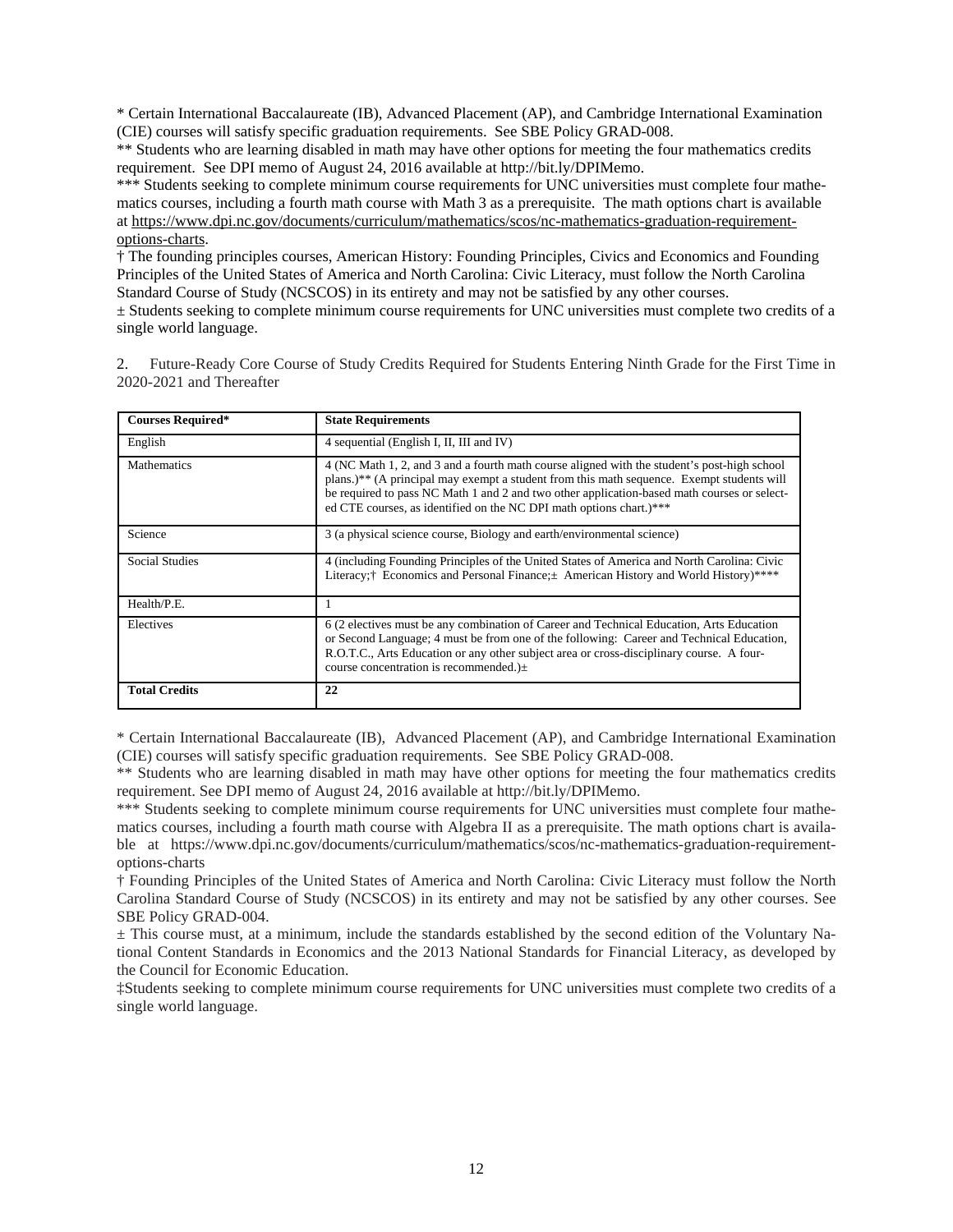3. Future-Ready Occupational Course of Study Credits Required for Students Entering Ninth Grade prior to 2020 -2021 (only available to certain students with disabilities who have an IEP)

| <b>Courses Required</b>   | <b>State Requirements</b>                                                                                                                                                                                                                                                                                     |  |
|---------------------------|---------------------------------------------------------------------------------------------------------------------------------------------------------------------------------------------------------------------------------------------------------------------------------------------------------------|--|
| English                   | 4 (including English I, II, III and IV)                                                                                                                                                                                                                                                                       |  |
| <b>Mathematics</b>        | 3 (including Introduction to Math, Math 1, and Financial Management)                                                                                                                                                                                                                                          |  |
| Science                   | 2 (including Applied Science and Biology)                                                                                                                                                                                                                                                                     |  |
| <b>Social Studies</b>     | 2 (including American History I and American History II) $*$ OR (1) American<br>History: Founding Principles, Civics and Economics or Founding Principles of<br>the United States of America and North Carolina: Civic Literacy; and (2) Amer-<br>ican History I or American History II or American History** |  |
| Health/P.E.               | л.                                                                                                                                                                                                                                                                                                            |  |
| Career/Technical          | 4 (Career/Technical Education electives)                                                                                                                                                                                                                                                                      |  |
| Foreign Language          | $\Omega$                                                                                                                                                                                                                                                                                                      |  |
| Occupational Preparation  | 6 (including Occupational Preparation I, II, III and IV, which require 150 hours<br>of school-based training, 225 hours of community-based training and 225 hours<br>of paid employment)***                                                                                                                   |  |
| Electives                 | $\theta$                                                                                                                                                                                                                                                                                                      |  |
| <b>Other Requirements</b> | Completion of IEP objectives<br>Career Portfolio                                                                                                                                                                                                                                                              |  |
| <b>Total Credits</b>      | 22                                                                                                                                                                                                                                                                                                            |  |

\* Applicable only to students entering the ninth grade for the first time prior to 2017-18.

\*\* Applicable only to students entering the ninth grade for the first time between 2017-2018 and 2019-2020.

\*\*\*Paid employment is the expectation; however, when paid employment is not available, 225 hours of unpaid vocational training, unpaid internship experience, paid employment at community rehabilitation facilities, and volunteer and/or community service hours may substitute for 225 hours of paid employment

4. Future-Ready Occupational Course of Study Credits Required for Students Entering Ninth Grade for the First Time in 2020-2021 and Thereafter (only available to certain students with disabilities who have an IEP)

| <b>Courses Required</b>   | <b>State Requirements</b>                                                                                                                                                                   |  |
|---------------------------|---------------------------------------------------------------------------------------------------------------------------------------------------------------------------------------------|--|
| English                   | 4 (including English I, II, III and IV)                                                                                                                                                     |  |
| <b>Mathematics</b>        | 3 (including Introduction to Math, Math 1, and Financial Management)                                                                                                                        |  |
| Science                   | 2 (including Applied Science and Biology)                                                                                                                                                   |  |
| <b>Social Studies</b>     | 2 (including Founding Principles of the United States of America and North<br>Carolina: Civic Literacy; and Economics and Personal Finance)                                                 |  |
| Health/P.E.               | 1                                                                                                                                                                                           |  |
| Career/Technical          | 4 (Career/Technical Education electives)                                                                                                                                                    |  |
| Occupational Preparation  | 6 (including Occupational Preparation I, II, III and IV, which require 150 hours<br>of school-based training, 225 hours of community-based training and 225 hours<br>of paid employment)*** |  |
| Electives                 | $\Omega$                                                                                                                                                                                    |  |
| <b>Other Requirements</b> | Completion of IEP objectives                                                                                                                                                                |  |
|                           | Career Portfolio                                                                                                                                                                            |  |
| <b>Total Credits</b>      | 22                                                                                                                                                                                          |  |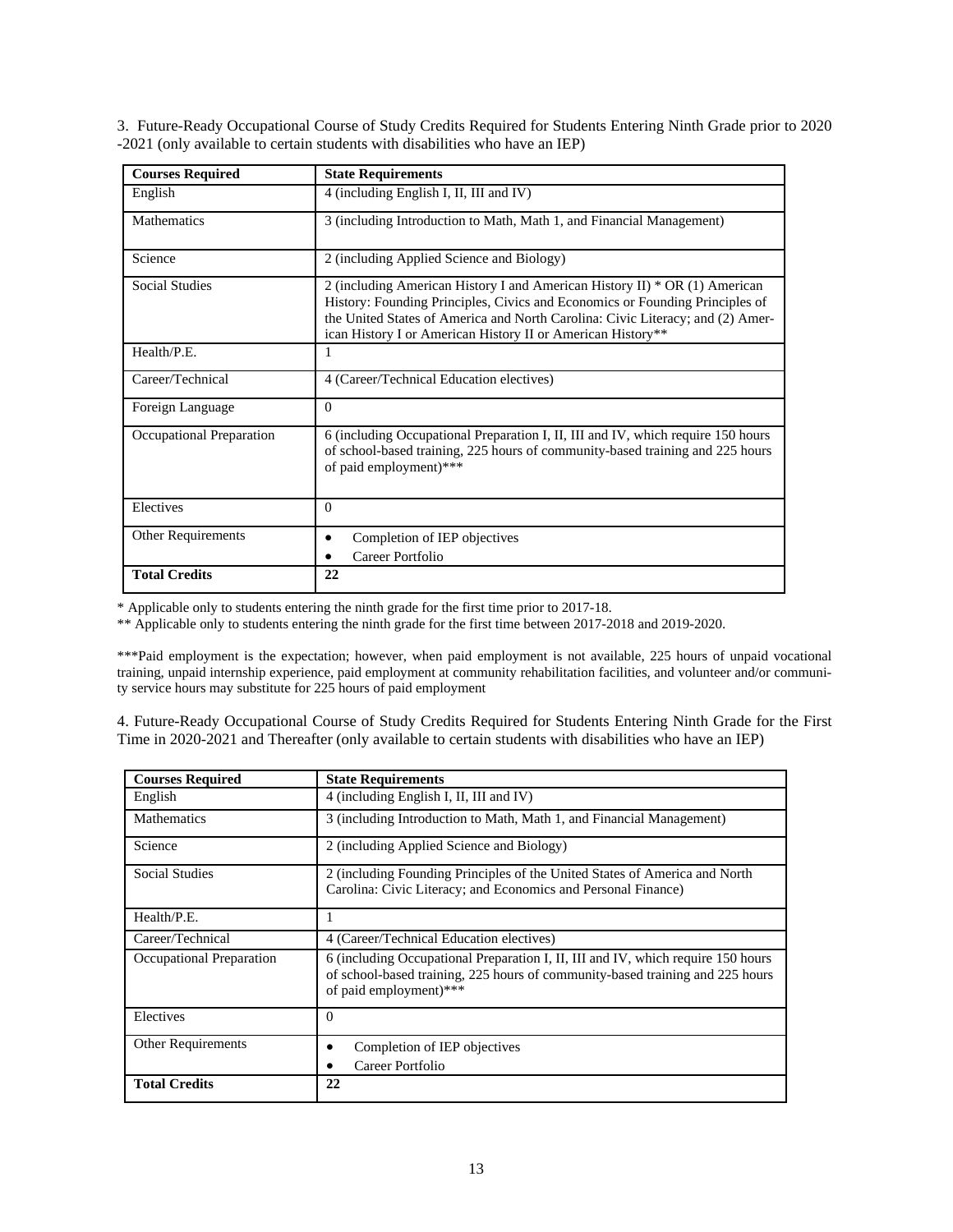\* Paid employment is the expectation; however, when paid employment is not available, 225 hours of unpaid vocational training, unpaid internship experience, paid employment at community rehabilitation facilities, and volunteer and/or community service hours may substitute for 225 hours of paid employment.

#### **ADDITIONAL LOCAL REQUIREMENTS**

Currituck County Schools has specified that the units for graduation will consistently add up to four units less than a student's maximum potential. Students who attend four years of high school under the block schedule must earn 28 credits of 32 potential credits. Additionally, Currituck County Schools has developed a Reduced Credit high school graduation program for at-risk students that will include the state requirements listed above.

The board may require that students successfully complete additional graduation requirements, such as a community service project as mentioned in policy 3530, Citizenship and Character Education, or other locally developed project.

The J.P. Knapp Early College High School students may be required to complete additional graduation requirements aligned to meet the design principles specific to the early college program.

Students will be notified of any requirement no later than the beginning of their sophomore year. Students whose projects do not meet the expected standard must be given additional opportunities to successfully complete the project and additional assistance as needed with the project.

#### **SPECIAL CIRCUMSTANCES**

The board adopts the following policies with regard to graduation.

1. Honor Graduates

Honor graduates may be designated by principals on the basis of criteria established by the superintendent.

2. Reduced Credit Diploma

In an effort to meet the needs of a small population of students, this diploma is designed for students with an academic need, attendance or diagnosed psychological problems and meets the minimum CORE as outlined by the State Board of Education. The superintendent shall establish administrative regulations to implement this program. 3. Students with Disabilities

Graduation requirements must be applied to students with disabilities to the extent required by state and federal law and State Board policy.

4. Children of Military Families

 In order to facilitate the on-time graduation of children of military families, the board adopts the following policy provisions for students to whom the Interstate Compact on Educational Opportunity for Military Children applies. Please see online Policy 3460 for details.

Legal References: G.S. 115C-12(40), -47, -81.25(c)(10)(c), -81.45(d), -81.65, 174.11, -276, -288, -407.5; State Board of Education Policies CCRE-001, GRAD-004, GRAD-007, GRAD-008, GRAD-010, TEST-003

### Technology Responsible Use *(#3225)*

The Currituck County Board of Education provides its students and staff access to a variety of technological resources. These resources provide opportunities to enhance learning and improve communication within the school community and with the larger global community. Through the school system's technological resources, users can observe events as they occur around the world, interact with others on a variety of subjects, and acquire access to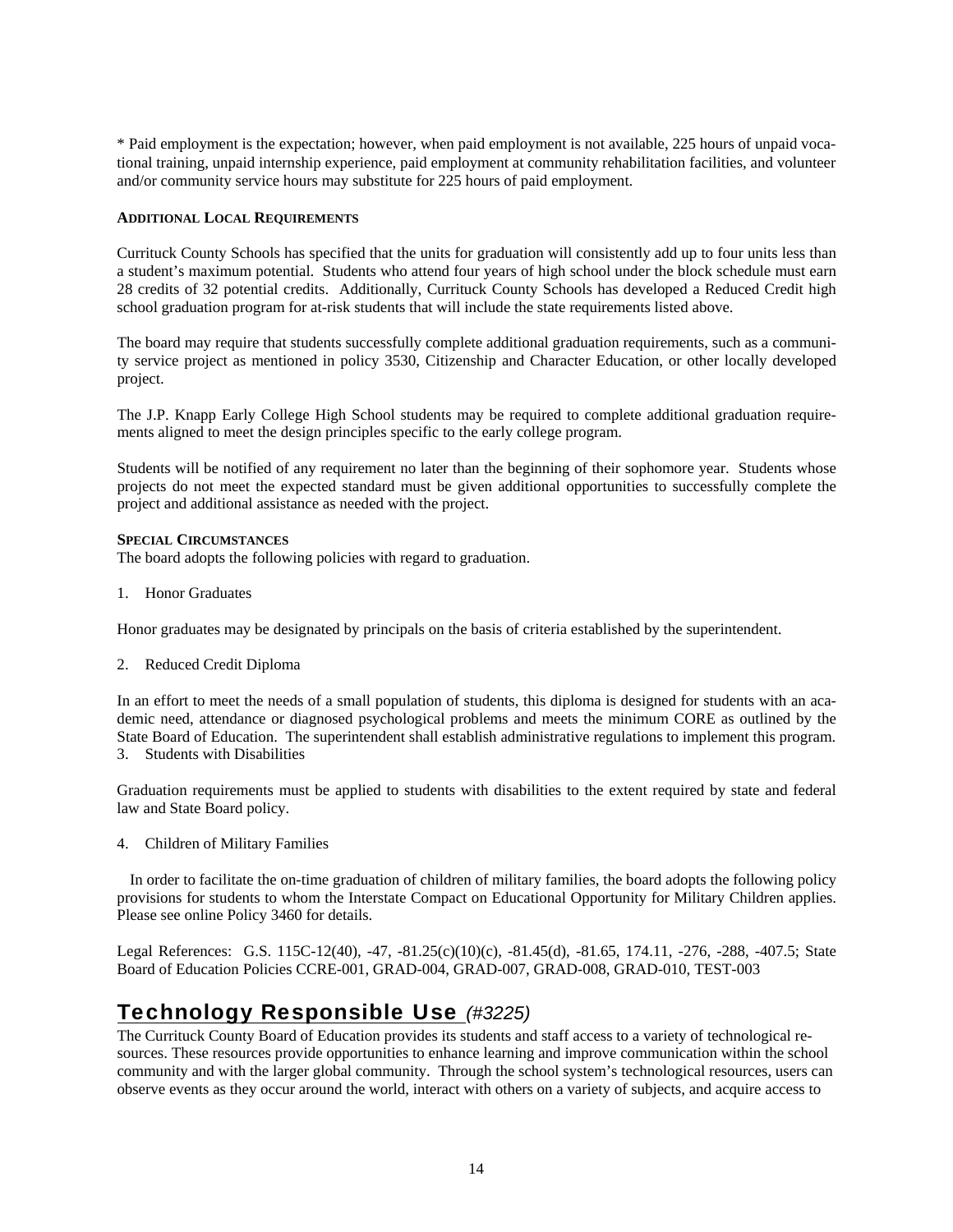#### current and in-depth information.

The board intends that students and employees benefit from these resources while remaining within the bounds of safe, legal and responsible use. Accordingly, the board establishes this policy to govern student and employee use of school system technological resources. This policy applies regardless of whether such use occurs on or off school system property, and it applies to all school system technological resources, including but not limited to computer networks and connections, the resources, tools and learning environments made available by or on the networks, and all devices that connect to those networks.

#### A. Expectations for Use of School Technological Resources

The use of school system technological resources, including access to the Internet, is a privilege, not a right. Individual users of the school system's technological resources are responsible for their behavior and communications when using those resources. Responsible use of school system technological resources is use that is ethical, respectful, academically honest and supportive of student learning. Each user has the responsibility to respect others in the school community and on the Internet. Users are expected to abide by the generally accepted rules of network etiquette. General student and employee behavior standards, including those prescribed in applicable board policies, the Code of Student Conduct and other regulations and school rules, apply to use of the Internet and other school technological resources.

In addition, anyone who uses school system computers or electronic devices or who accesses the school network or the Internet using school system resources must comply with the additional rules for responsible use listed in Section B, below. All students and employees must receive a copy of this policy annually. At the beginning of each school year, students and employees must sign a statement indicating that they understand and will strictly comply with these requirements and acknowledging awareness that the school system uses monitoring systems to monitor and detect inappropriate use of technological resources. Failure to adhere to these requirements will result in disciplinary action, including possible revocation of user privileges. Willful misuses may result in disciplinary action and/or criminal prosecution under applicable state and federal law.

#### B. Rules for Use of School Technological Resources

1. School system technological resources are provided for school-related purposes only. Acceptable uses of such technological resources are limited to responsible, efficient, and legal activities that support learning and teaching. Use of school system technological resources for political or commercial gain or profit is prohibited. Student personal use of school system technological resources for amusement or entertainment is also prohibited during instructional hours. Because some incidental and occasional personal use by employees is inevitable, the board permits infrequent and brief personal use by employees so long as it occurs on personal time, does not interfere with school system business and is not otherwise prohibited by board policy or procedure.

2. Under no circumstance may software purchased by the school system be copied for personal use unless the appropriate licenses have been secured.

3. Students and employees must comply with all applicable laws, including those relating to copyrights and trademarks, confidential information, and public records. Any use that violates state or federal law is strictly prohibited. Plagiarism of Internet resources will be treated in the same manner as any other incidents of plagiarism, as stated in the Code of Student Conduct.

4. No user of technological resources, including a person sending or receiving electronic communications, may engage in creating, intentionally viewing, accessing, downloading, storing, printing or transmitting images, graphics (including still or moving pictures), sound files, text files, documents, messages or other material that is obscene, defamatory, profane, pornographic, harassing, abusive, or considered to be harmful to minors. All users must comply with policy 1710/4021/7230, Prohibition Against Discrimination, Harassment and Bullying, in using technological resources.

5. The use of anonymous proxies to circumvent content filtering is prohibited.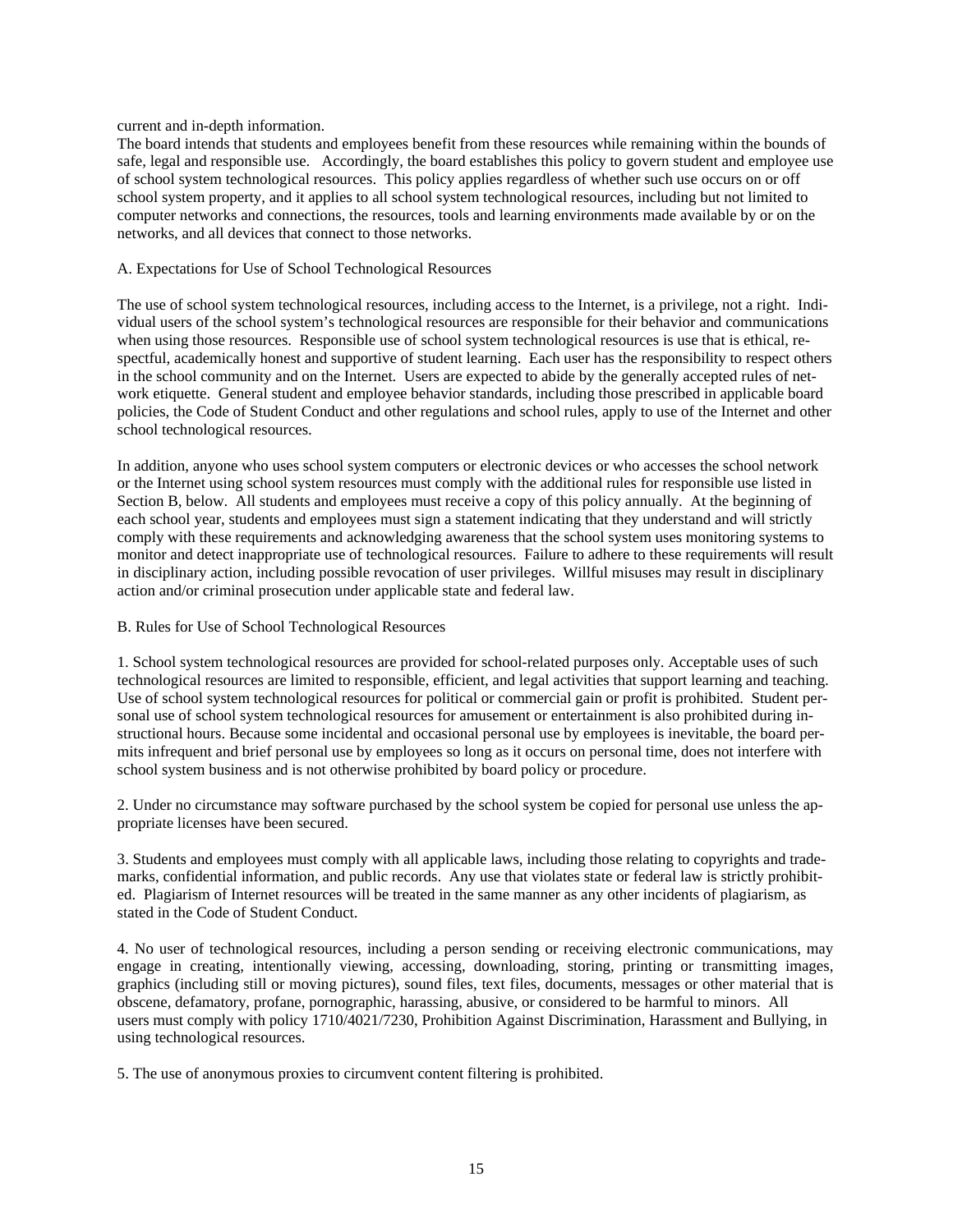6. Users may not install or use any Internet-based file sharing program designed to facilitate sharing of copyrighted material.

7. Users of technological resources must not post information that could be disruptive, cause damage or endanger students or staff.

8. Users of technological resources may not send electronic communications fraudulently (i.e., by misrepresenting the identity of the sender).

9. Users must respect the privacy of others. When using e-mail, chat rooms, blogs or other forms of electronic communication, students must not reveal personal identifying information, or information that is private or confidential, such as the home address or telephone number, credit or checking account information or social security number of themselves or fellow students. For further information regarding what constitutes personal identifying information, see policy 4705/7825, Confidentiality of Personal Identifying Information. In addition, school employees must not disclose on school system websites or web pages or elsewhere on the Internet any personally identifiable, private, or confidential information concerning students, except for designated directory information set forth in policy 4700, Student Records, and as permitted by the Family Educational Rights and Privacy Act (FERPA), without the written permission of a parent or guardian or an eligible student. Directory information will not be posted if a parent or eligible student has opted out of having this information disclosed. When student pictures or student work is posted only the student's first name shall be used. Users also may not forward or post personal communications without the author's prior consent.

10. Users are required to follow any board policies or procedures regarding maintenance or care of equipment. Users may not intentionally or negligently damage computers, computer systems, electronic devices, software , computer networks or data of any user connected to school system technological resources. Users may not knowingly or negligently transmit computer viruses or self-replicating messages or deliberately try to degrade or disrupt system performance.

11. Users may not create or introduce games, network communications programs or any foreign program or software onto any school system computer, electronic device or network without the express permission of the technology director or designee. If such permission is obtained, the use of the software will also be subject to any restrictions imposed by the technology director or designee.

12. Users are prohibited from engaging in unauthorized or unlawful activities, such as "hacking" or using the computer network to gain or attempt to gain unauthorized or unlawful access to other computers, computer systems or accounts. Users are prohibited from attempting to circumvent the Internet filtering system.

13. Users are prohibited from using another individual's ID or password for any technological resource without permission from the individual. Students must also have permission from the teacher or other school official.

14. Users may not read, alter, change, block, execute or delete files or communications belonging to another user without the owner's express prior permission.

15. Employees shall not use passwords or user IDs for any data system (e.g., the state student information and instructional improvement system applications, time-keeping software, etc.) for an unauthorized or improper purpose.

16. If a user identifies a security problem on a technological resource, he or she must immediately notify a system administrator. Users must not demonstrate the problem to other users. Any user identified as a security risk will be denied access.

17. Teachers and administrators shall make reasonable efforts to supervise a student's use of the Internet during instructional time in a manner appropriate to the student's age and the circumstances of use.

18. Views may be expressed on the Internet or other technological resources as representing the view of the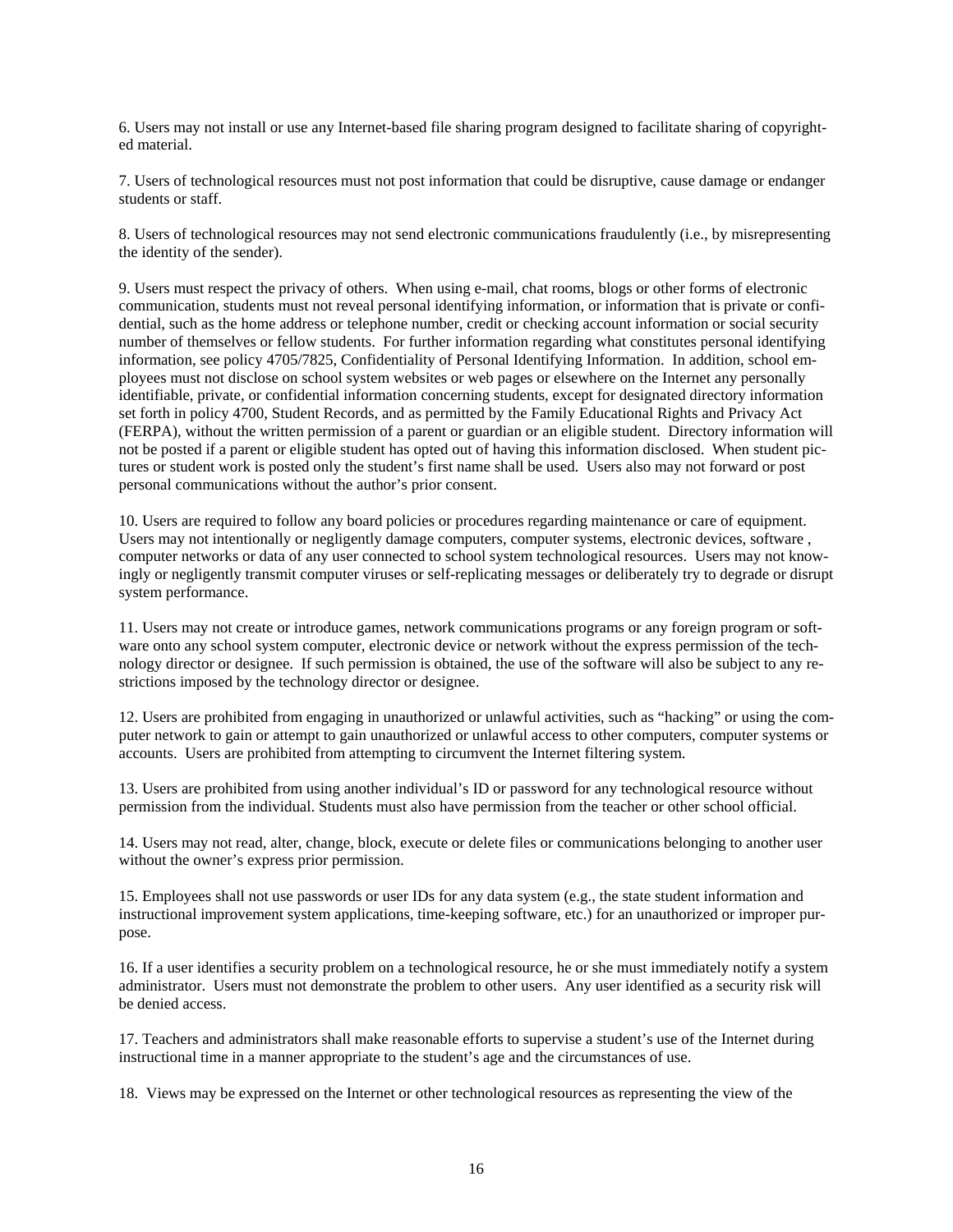school system or part of the school system only with prior approval by the superintendent or designee. 19. Users may use personal computing devices (smartphones, tablets, laptops, etc.) on the school network with supervisor's or principal's permission. The school district is not responsible for damage, loss, or theft of personal computing devices. Users are subject to all aspects of this policy when using personal computing devices in the schools and on the school network. The technology department will not provide support for personal computing devices.

#### C. Restricted Material on the Internet

The Internet and electronic communications offer fluid environments in which students may access or be exposed to materials and information from diverse and rapidly changing sources, including some that may be harmful to students. The board recognizes that it is impossible to predict with certainty what information on the Internet students may access or obtain. Nevertheless, school system personnel shall take reasonable precautions to prevent students from accessing materials and information that is obscene, pornographic, or otherwise harmful to minors, including violence, nudity, or graphic language that does not serve a legitimate pedagogical purpose. The superintendent shall ensure that technology protection measures are used as provided in policy 3226/4205, Internet Safety, and are disabled or minimized only when permitted by law and board policy. The board is not responsible for the content accessed by users who connect to the Internet via their personal mobile telephone technology (e.g., 3G, 4G service).

#### D. Parental Consent

The board recognizes that parents of minors are responsible for setting and conveying the standards their children should follow when using media and information sources. Accordingly, before a student may independently access the Internet, the student's parent must be made aware of the possibility that the student could obtain access to inappropriate material while engaged in independent use of the Internet. The parent and student must provide written consent to the student's independent access to the Internet and to monitoring of the student's Internet activity and e-mail communication by school personnel.

In addition, in accordance with the board's goals and visions for technology, students may require accounts in third party systems not controlled by the school district for school related projects designed to assist students in mastering effective and proper online communications or to meet other educational goals. Parental permission will be obtained when necessary to create and manage such third party accounts.

#### E. Privacy

Students, employees, visitors, and other users have no expectation of privacy in anything they create, store, send, delete, receive, or display when using the school system's network, devices, Internet access, email system, or other technological resources owned or issued by the school system, whether the resources are used at school or elsewhere, and even if the use is for personal purposes.

School system personnel will monitor on-line activities of individuals who access the Internet via a school-owned device.

F. Each principal may establish rules for his or her school site as to whether and how personal technology devices (including, but not limited to smart phones, tablets, laptops, etc.) may be used on campus. Students' devices are governed also by policy 4318, Use of Wireless Communication Devices. The school system assumes no responsibility for personal technology devices brought to school.

#### G. Personal Websites

The superintendent may use any means available to request the removal of personal websites that substantially disrupt the school environment or that utilize school system or individual school names, logos or trademarks without permission.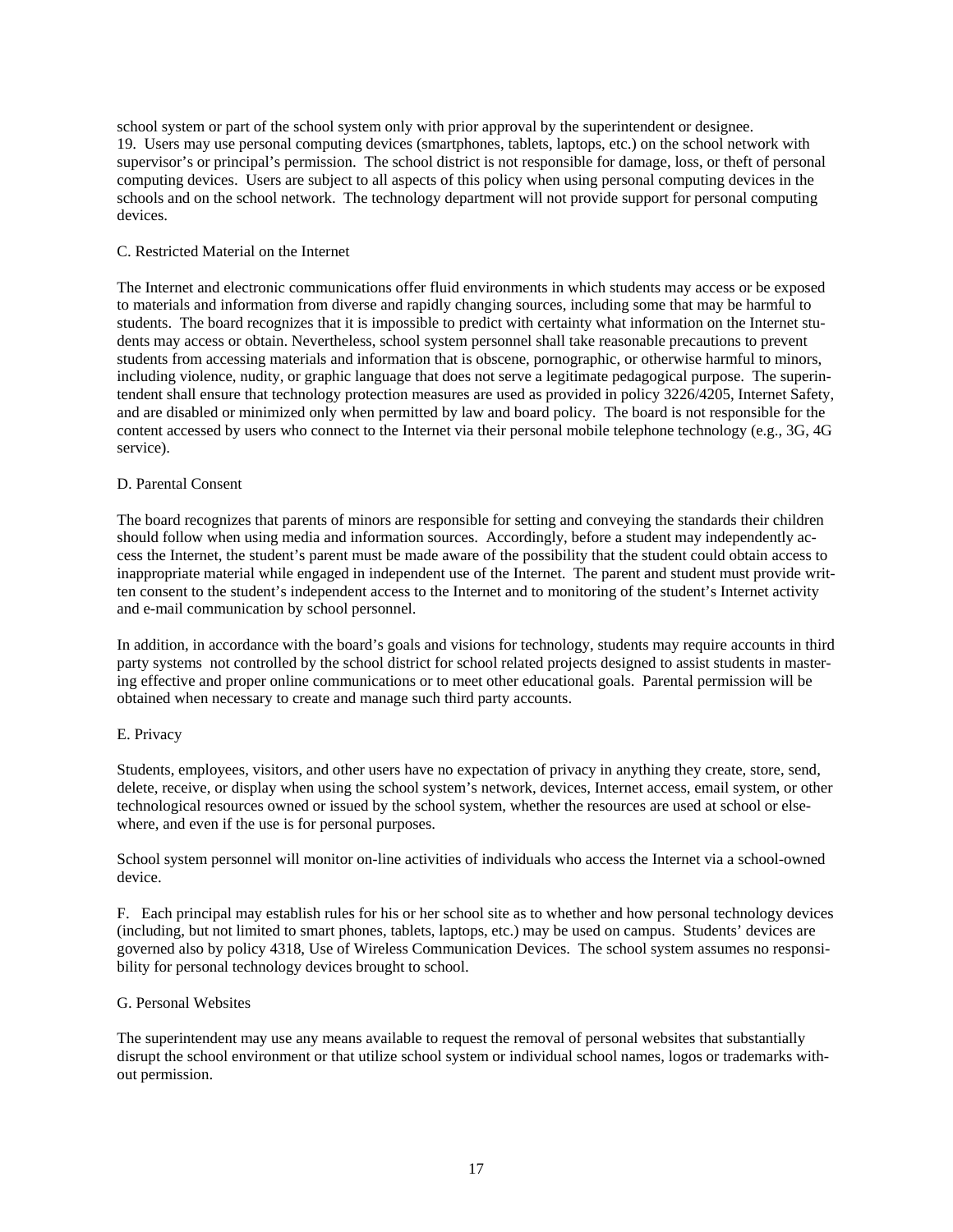#### 1. Students

Though school personnel generally do not monitor students Internet activity conducted on non-school system devices during non-school hours, when the student's on-line behavior has a direct and immediate effect on school safety or maintaining order and discipline in the schools, the student may be disciplined in accordance with board policy (see the student behavior policies in the 4300 series).

#### 2. Employees

All employees must use school system controlled resources, or other systems approved by the employee's supervisor as the primary means of communicating with students about any school related matters. Employees' personal websites are subject to policy 7320 -Technology Responsible Use and 7335 -Employee Use of Social Media.

#### 3. Volunteers

Volunteers are to maintain an appropriate relationship with students at all times. Volunteers are encouraged to block students from viewing personal information on volunteer personal websites or on-line networking profiles in order to prevent the possibility that students could view materials that are not age-appropriate. An individual volunteer's relationship with the school system may be terminated if the volunteer engages in inappropriate online interaction with students.

#### G. Waiver of Responsibility

The board makes no warranties of any kind, whether express or implied, for the technological services it provides. The board will not be responsible for any damage suffered by users, including loss of data resulting from delays, non-delivery, service interruptions or any other cause. Use of any information obtained from the Internet is at the user's risk. The board denies any responsibility for the accuracy or quality of information obtained through its Internet service. Users may be held responsible for any losses sustained by the board from a user's intentional misuse of the system's technological resources.

Legal References: U.S. Const. amend. I; Children's Internet Protection Act, 47 U.S.C. 254(h)(5); Electronic Communications Privacy Act, 18 U.S.C. 2510-2522; Family Educational Rights and Privacy Act, 20 U.S.C. 1232g; 17 U.S.C. 101 et seq.; 20 U.S.C. 7131; G.S. 115C-325(e) (applicable to career status teachers), -325.4 (applicable to non-career status teachers), -390.2

#### **The required signature page shown on the following page is available online during the enrollment process and when updating student information.**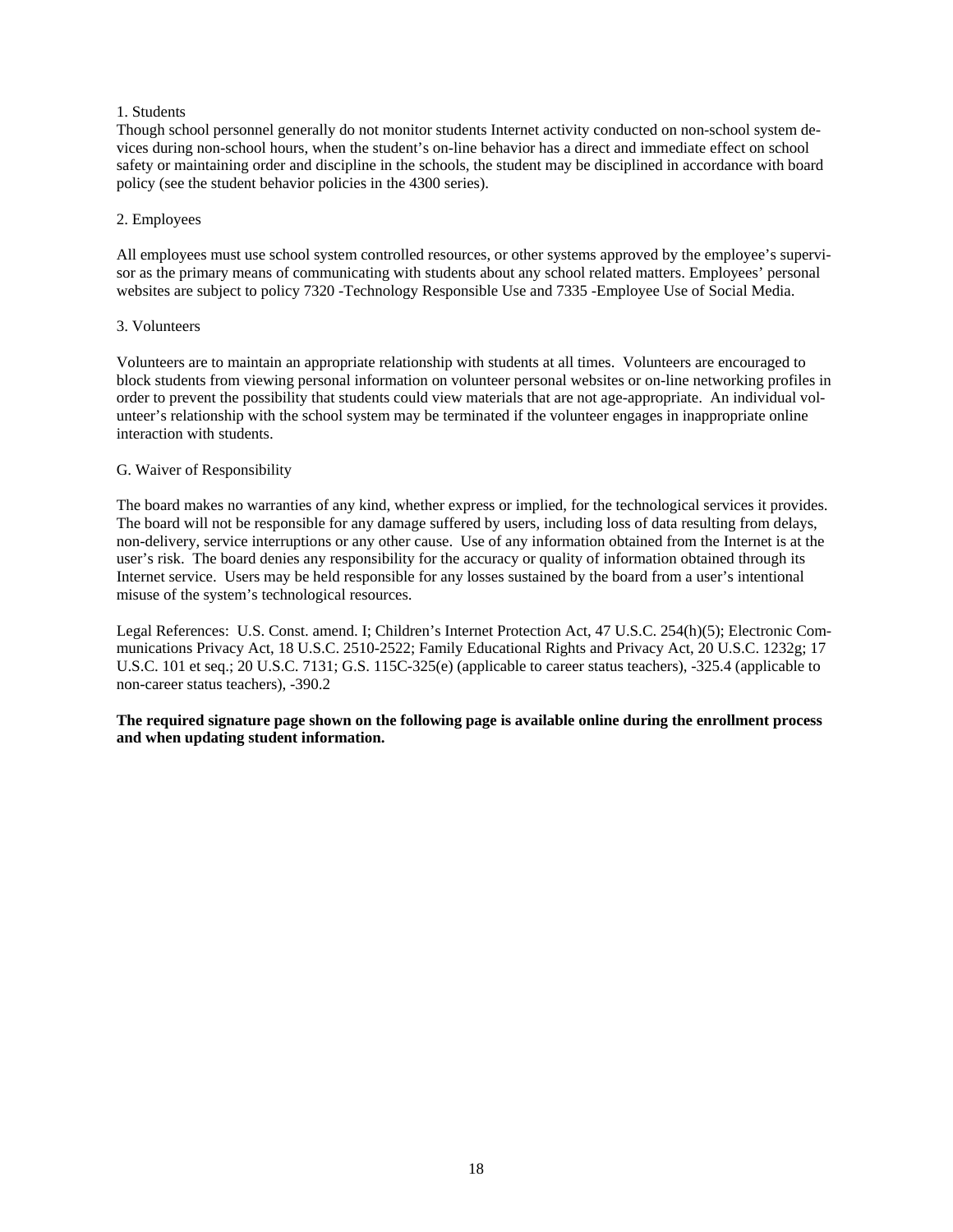#### **SIGNATURE PAGE FOR HANDBOOKS (REQUIRED) - STUDENT SIGNATURE PAGE**

| Parent/Guardian Name (Please Print)                                                                                                                                                                                                               |             |  |
|---------------------------------------------------------------------------------------------------------------------------------------------------------------------------------------------------------------------------------------------------|-------------|--|
| Please read the handbooks, sign below and return this page to school with the student. By my signature on this<br>page I acknowledge receipt of the Currituck County Schools Student-Parent Handbook and my child's school-<br>specific handbook. |             |  |
|                                                                                                                                                                                                                                                   |             |  |
| I have received a copy of the Student-Parent Handbook and my school handbook.                                                                                                                                                                     |             |  |
|                                                                                                                                                                                                                                                   | <b>DATE</b> |  |
|                                                                                                                                                                                                                                                   |             |  |
| <b>Responsible Use of Electronic Resources - Student and Parent Agreement</b>                                                                                                                                                                     |             |  |
| I understand and will abide by Currituck County Board of Education's Technology Responsible Use Policy and<br>understand that any violation of this policy is unethical and may constitute a criminal offense. Should I commit                    |             |  |

understand that any violation of this policy is unethical and may constitute a criminal offense. Should I commit any violation, my access privileges may be revoked and school disciplinary action and/or appropriate legal action may be taken.

| User's Full Name (Please Print) |  |
|---------------------------------|--|
|                                 |  |
| User's Signature                |  |

**PARENT OR GUARDIAN** (*If student is under the age of 18 a parent or guardian must also read and sign this agreement*)

As the parent or guardian of this student, I have read the Technological Responsible Use Policy for the Currituck County Schools. I understand that this access, including access to the Internet and email, is designed for educational purposes only. I also recognize that it is impossible to restrict access to all inappropriate materials and I will not hold the school system responsible for materials accessed on the network. I accept full responsibility for my child's compliance with the Technology Responsible Use Policy.

Parent/Guardian (Please Print)

| Signature |
|-----------|
|-----------|

Signature\_\_\_\_\_\_\_\_\_\_\_\_\_\_\_\_\_\_\_\_\_\_\_\_\_\_\_\_\_\_\_\_\_\_\_\_ Date\_\_\_\_\_\_\_\_\_\_\_\_\_\_\_\_\_\_\_\_\_\_\_\_

**\*\*\*\*\*\*\*\*\*\*\*\*\*\*\*\*\*\*\*\*\*\*\*\*\*\*\*\*\*\*\*\*\*\*\*\*\*\*\*\*\*\*\*\*\*\*\*** 

#### **Website Publishing**

School and district websites are public areas welcoming the outside world to catch a glimpse of our school community. The Currituck County Schools have established guidelines and policies for the display of material on our school and district websites. One of the requirements is that all student material posted on our district and school websites, and school related websites, must have parental/guardian approval. For works created by a student, student approval to post on a school website is required.

Please check the appropriate boxes and initial to authorize the acceptance or rejection of your child's information to be published on the Currituck County Schools website or school related website.

FOR STUDENT: Yes No Initials: My original work may be published on school related websites. FOR PARENT/ GUARDIAN: Yes No Initials: My child's work may be published on school related websites.

Initials:\_\_\_\_\_ My child's first name only may be published on school related websites.

Initials: My child's picture may be published on school related websites.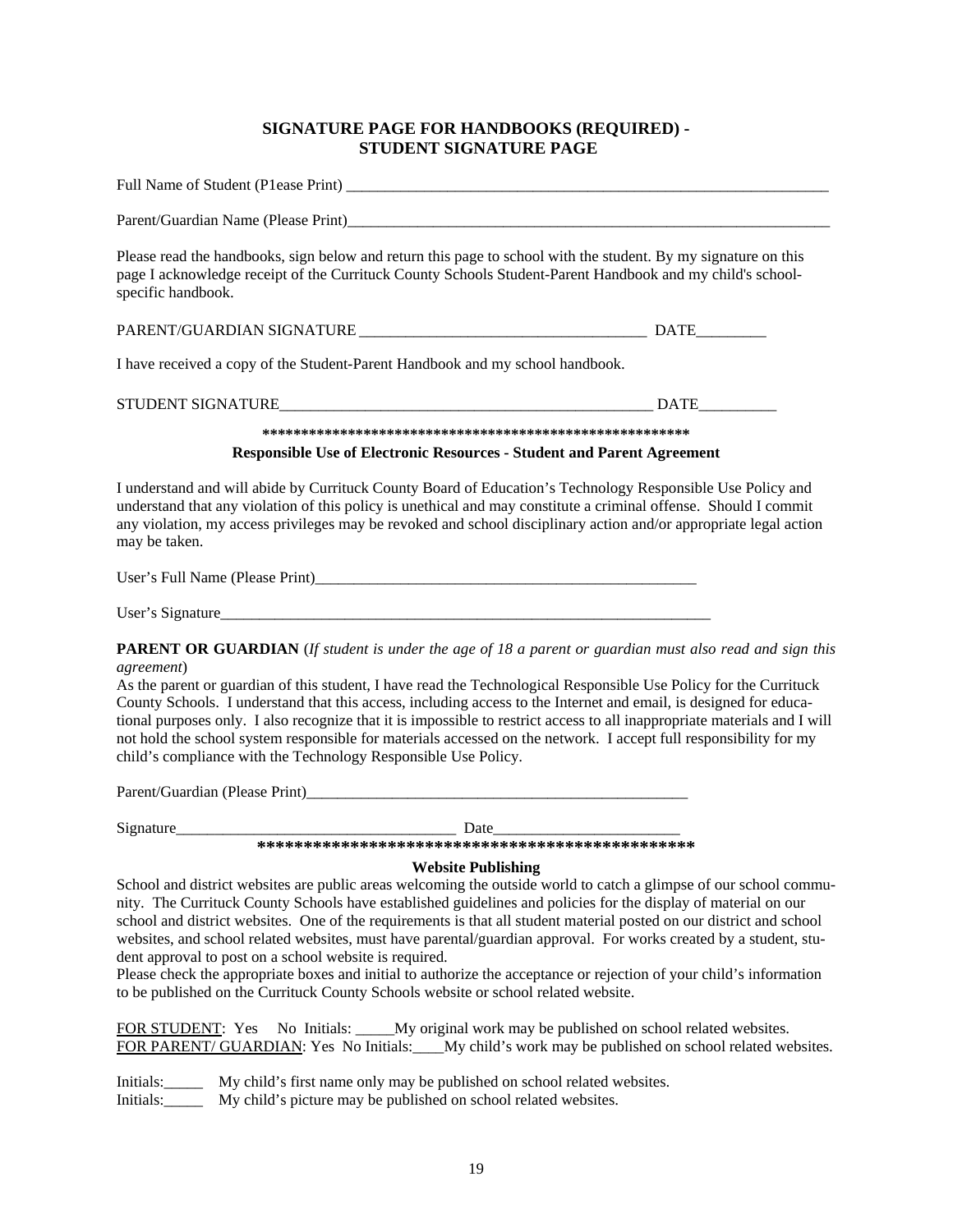## Optional Parental Control / Book Check Out Procedure

Currituck County Schools recognizes that parents and legal guardians play an important role in guiding their minor children in the voluntary selection of materials from the school library. There are optional procedures designed for that purpose. A school library contains books intended for students of different ages and maturity levels. For that reason not every book is appropriate for every student. Any concerns should be directed to the student's teacher(s).

If a parent desires to restrict book check out to ONLY the books approved by the parent, the parent should schedule an appointment with the school media specialist to discuss the optional procedure. More information is available on our website at http://www.currituck.k12.nc.us/Page/4444.

These procedures do not apply to instructional materials that are a part of the standard curriculum or assigned by a classroom teacher. Concerns about instructional materials may be addressed pursuant to Policy 3210 – Parental Inspection of and Objection to Instructional Materials.

### Immunizations & Health Assessments *(#4110)*

Within 30 calendar days of the student's first enrollment date, each student must show evidence of immunization against tetanus, diphtheria, whooping cough, red measles, German measles (rubella), mumps, Hepatitis B, haemophilus influenza (Hib), poliomyelitis, varicella and any other disease as required by law or regulation.

For students entering the seventh grade, a booster dose of Tdap vaccine and one dose of meningococcal conjugate vaccine is required if they have not already received these vaccinations.

All students entering the twelfth grade or who have reached age 17 are required to receive a booster dose of meningococcal conjugate vaccine.

Evidence of immunizations must be shown in the form of a certificate furnished by a licensed physician or by the health department. A student who received immunizations in a state other than North Carolina must present an official certificate that meets the immunizations requirements of G.S. 130A-154(b).

Principals are required to refuse admittance to any child whose parent or guardian does not present a medical certification of proper immunizations within the allotted time. If, following approved medical practice, the administration of a vaccine requires more than 30 calendar days to complete, upon certification of this fact by a physician, additional days may be allowed in order to obtain the required immunizations.

Exceptions to the immunization requirement must be requested in writing and will be made only for religious reasons or for medical reasons approved by a physician.

Information on these immunizations and vaccines can be found at http://www.currituck.k12.nc.us/health/ information.html or by visiting http://www.immunizenc.com/Schools.htm . Vaccines are available from your child's pediatrician or at the local Health Department.

NOTE: There are immunization and vaccine requirements for kindergarten students and seventh grade students. Please visit http://www.immunizenc.com/Schools.htm for more specific information.

#### **Health Assessment/Vision Screening**

Within 30 calendar days of the first day of school entry, all students entering public schools for the first time, regardless of grade level, must furnish to the principal a form that meets the requirements of state law indicat-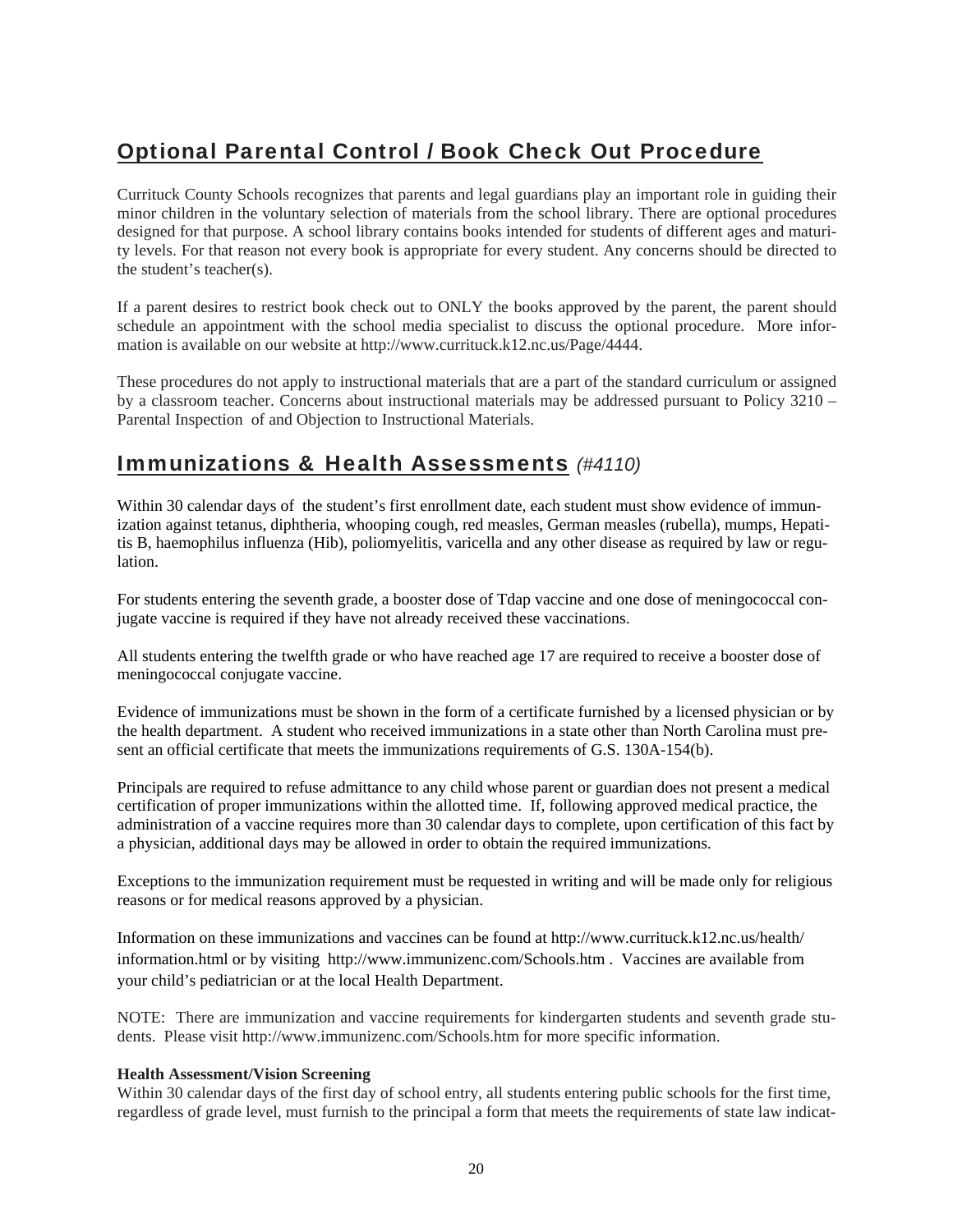ing that the student has received a health assessment pursuant to G.S. 130A-440. A student who fails to meet this requirement will not be permitted to attend school until the required health assessment form has been presented. Such absences will not be considered suspensions, and the student will be given an opportunity to make up work missed during the absence as described below. The principal or designee shall, at the time of enrollment, notify the parent, guardian, or person standing in loco parentis that the completed health assessment form is needed on or before the child's first day of attendance. The date the student's health assessment form is received will be recorded in the student's official record, and the form will be maintained on file in the school.

### School Bus Policies & Safety Laws *(#6305)*

Safety is of paramount concern in providing student transportation services. . The following policies serve as an aid in promoting appropriate conduct on the part of the students:

- A. Riding a school bus is a **privilege** granted to students and may be withdrawn by the principal for cause.
- B. Each student passenger is expected to fully cooperate with the principal, teacher, and bus driver.
- C. All students will receive training on school bus safety as required by law regardless of whether they regularly ride a school bus to and from school.
- D. Drivers of private vehicles are not to disrupt or interfere with the loading or unloading of buses on school grounds.
- E. Students will be assigned to buses by the principal in accordance with G.S. 115C-244.
- F. The following student behaviors create safety hazards and will result in disciplinary measures being taken against the students:

| -refusing to follow a driver's instructions | -eating or smoking         |
|---------------------------------------------|----------------------------|
| -using profanity                            | -tampering with the bus    |
| -improper standing while the bus is moving  | -delaying the bus schedule |
| -distracting the driver                     | -boisterousness            |
| -boarding or exiting the bus improperly     | -throwing objects          |
| -use of alcohol or other illegal substances | -fighting                  |
|                                             |                            |

Principals are authorized to suspend students from riding the bus where circumstances warrant. Students may appeal any bus suspension to the school principal.

- G. Currituck County school bus drivers will operate buses in accordance with all laws of the State of North Carolina and those regulations contained in the Handbook for School Bus Drivers.
- H. Students will load and/or unload at regularly designated stops except upon written permission of the parent(s) or guardian(s) and approval of the principal/transportation director.
- I. Only assigned passengers will be allowed to ride a bus unless permission is granted by the principal.
- J. Buses will operate on a regular schedule, except in emergencies. Students are expected to be at the bus stop on time. Buses will stop, but will not wait for students.
- K. Bus stops will be no closer than two-tenths mile. Exceptions will be made only in cases of physical hardship or danger to students.

Parents are reminded of G.S. 14-132.2 - Willfully trespassing upon, damaging, or impeding the progress of a public school bus.

- Any person who shall enter a public school bus or public school activity bus after being forbidden to do so by the authorized school bus driver in charge thereof, or the school principal to whom the public school bus or public school activity bus is assigned, shall be guilty of a Class 1 misdemeanor.
- Any occupant of a public school bus or public school activity bus who shall refuse the principal of the school to which said bus is assigned, shall be guilty of a Class 1 misdemeanor.
- Any person who shall unlawfully and willfully stop, impede, delay, or detain any public school bus or public school activity bus being operated for public school purposes shall be guilty of a Class 1 misdemeanor.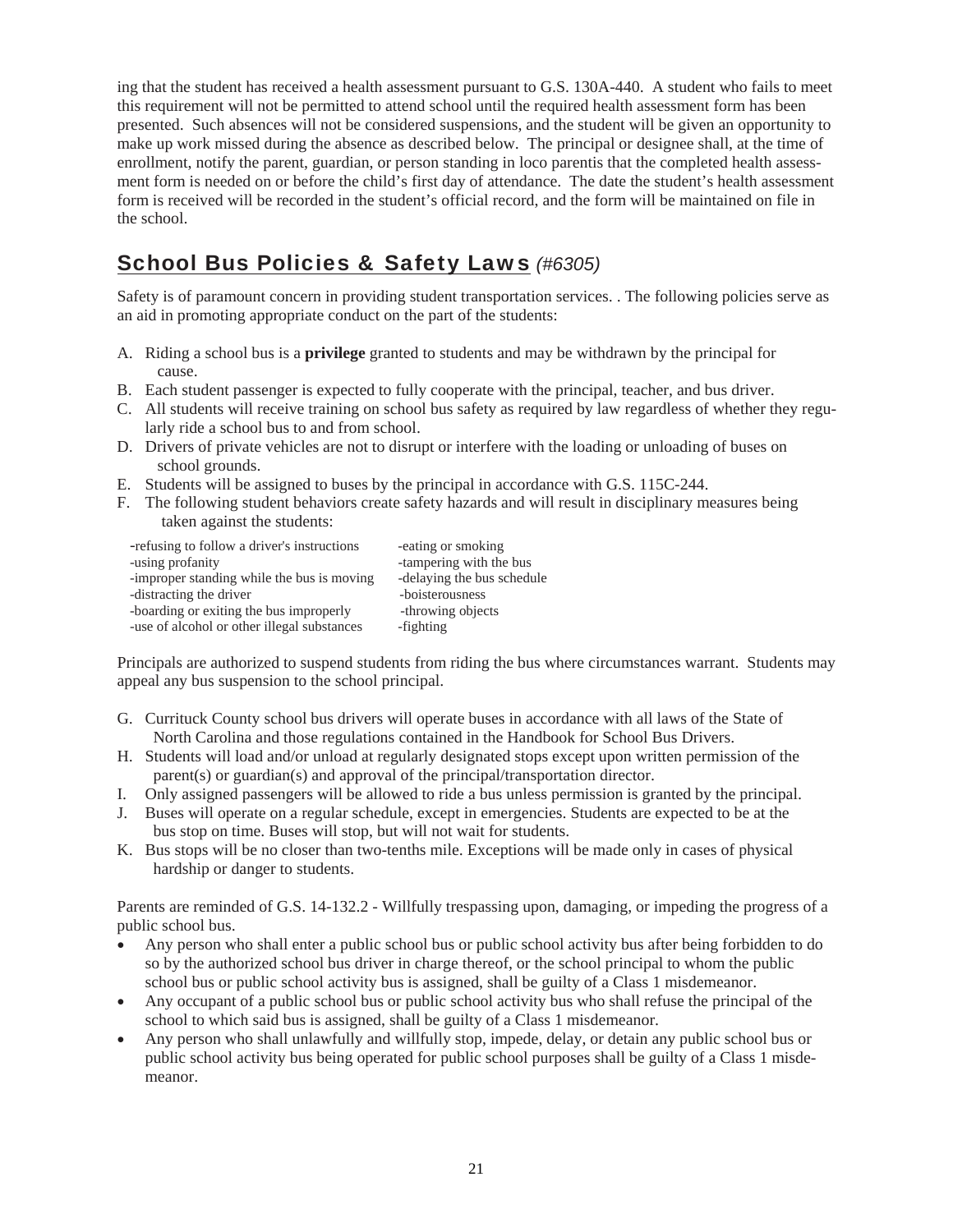#### **Reminder of Stop Arm Violation Law and Cameras:**

To increase the safety of our students most CCS buses are equipped with stop arm cameras. Video of stop arm violations will be turned over to law enforcement. Failure to stop for a bus that is receiving or discharging students could result in a possible ticket that carries a Class I misdemeanor and a \$500.00 fine.

### Knotts Island Ferry Regulations

The Knotts Island ferry is part of the transportation system. The following policies concern student use of the ferry:

- **Students suspended from riding the bus are not allowed to ride the ferry with a parent/ guardian during their suspension without prior permission of the principal.**
- Students will be subject to all rules and regulations governing school buses.
- Students driving private vehicles to the high school are subject to all school and bus regulations while on the ferry. They may stay in their cars or go into the waiting room. Except for going to the restroom, students entering the waiting room must remain there until the bus is loaded to leave the ferry.
- Students riding the bus are not allowed to wait in private vehicles or to leave the ferry in a private vehicle.
- The bus driver has complete authority over students and the responsibility to maintain good order and conduct on the ferry.
- Students are not allowed to remain on the bus while it is parked on the ferry.
- Gambling is not allowed on the ferry.
- Smoking is prohibited on the bus and on the ferry.

### Student Cafeteria Accounts

For your convenience, the School Nutrition office offers a student account system. All school cafeterias are equipped with computerized cash registers that allow students to have and maintain a prepaid account with the cafeteria. Students may prepay for their meals and/or supplemental sale items, such as snacks*.* A prepaid account is not a charge account, funds should be available prior to purchases.

 *Please note: It is the policy of School Nutrition Department to deposit all monies received into the student's account unless otherwise noted by the parent when money is received.* 

#### **Payment Options:**

- 1. Students may pay as they go through the line with cash.
- 2. Parents may pay by personal check. Parents, please identify your student by including their name and student number on the check and make the check payable to the school's cafeteria. One check may cover multiple students at multiple school sites. Please allocate how to split the money per student.
- 3. Parents may pay using Currituck County School's online system, K12Payment Center. Please visit the district's School Nutrition webpage or http://www.K12PaymentCenter.com for more information on benefits and applicable fees. This service can provide parents with the option to see purchase history and to receive low balance alerts. Please be aware it does take 24 to 48 hours for funds to post to your student's account – please plan accordingly.

#### **Charge Procedures:**

Currituck County Schools are not required to provide a meal for reduced priced or full priced students; however, a student should not go hungry. An account balance memo will be generated by the School Nutrition Department when a student's account reaches a low balance. This note will be sent home on Wednesdays of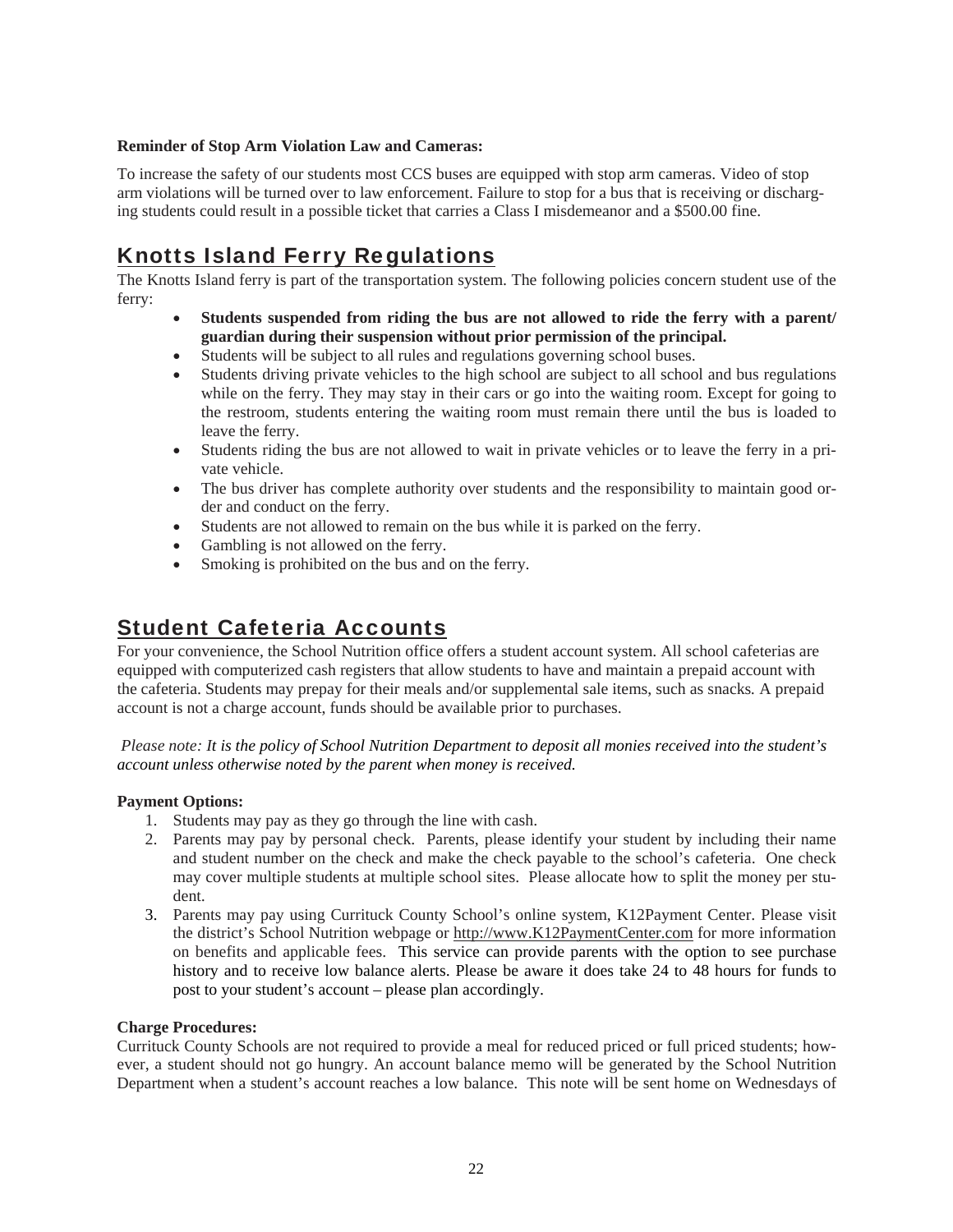every week to notify parents/guardians that a deposit needs to be made into the student's account. The following procedures have been provided for all students within the district:

- 1. If the student has no funds to pay for a meal on their account:
- a. They will be permitted to receive a reimbursable meal that will be charged to their account.
- b. The purchase of snacks will be prohibited until any accumulated charges are paid in full on their ac count.
- 2. Charges incurred should be paid in a timely manner by the parent and/or guardian.
- 3. Notices will be sent from your student's school cafeteria at least by Wednesday of each week.
- 4. Communication from your school administrator will begin once your charge balance reaches \$25.
- 5. If the meal charge balance exceed \$50, the school nutrition director will initiate contact with the parents. Letters with balances will be sent to parents via US Mail.
- 6. When charges reach \$75 or more, and request for payments have been unsuccessful (no payments received or no contact from parent/guardian to set up a payment plan), the accounts will be turned over to the profit recovery/collections company contracted by the board to recover meal charges.

You may wish to put spending restrictions or conditions on your child's account. The following are examples of how your student's account can be flagged with such instructions:

 -No Account Restrictions -Snack Every Day -No Snacks - Snack only on certain days A "snack" is anything other than a reimbursable meal. Example: Extra main dish, extra milk, extra sides, cookies, ice cream, etc.

Placing a restriction of no charging on your student's meal account will restrict the school from providing a meal for your child in case they forget money or their meal from home.

The form on the following page can be used to place restrictions or conditions on your child's account. This form is available for printing during the electronic enrollment process and when updating your child's information. By completing the Student Cafeteria Account information and returning it to your child's school cafeteria manager, you can assist the cafeteria staff in seeing that your child spends his/her account money as you intended.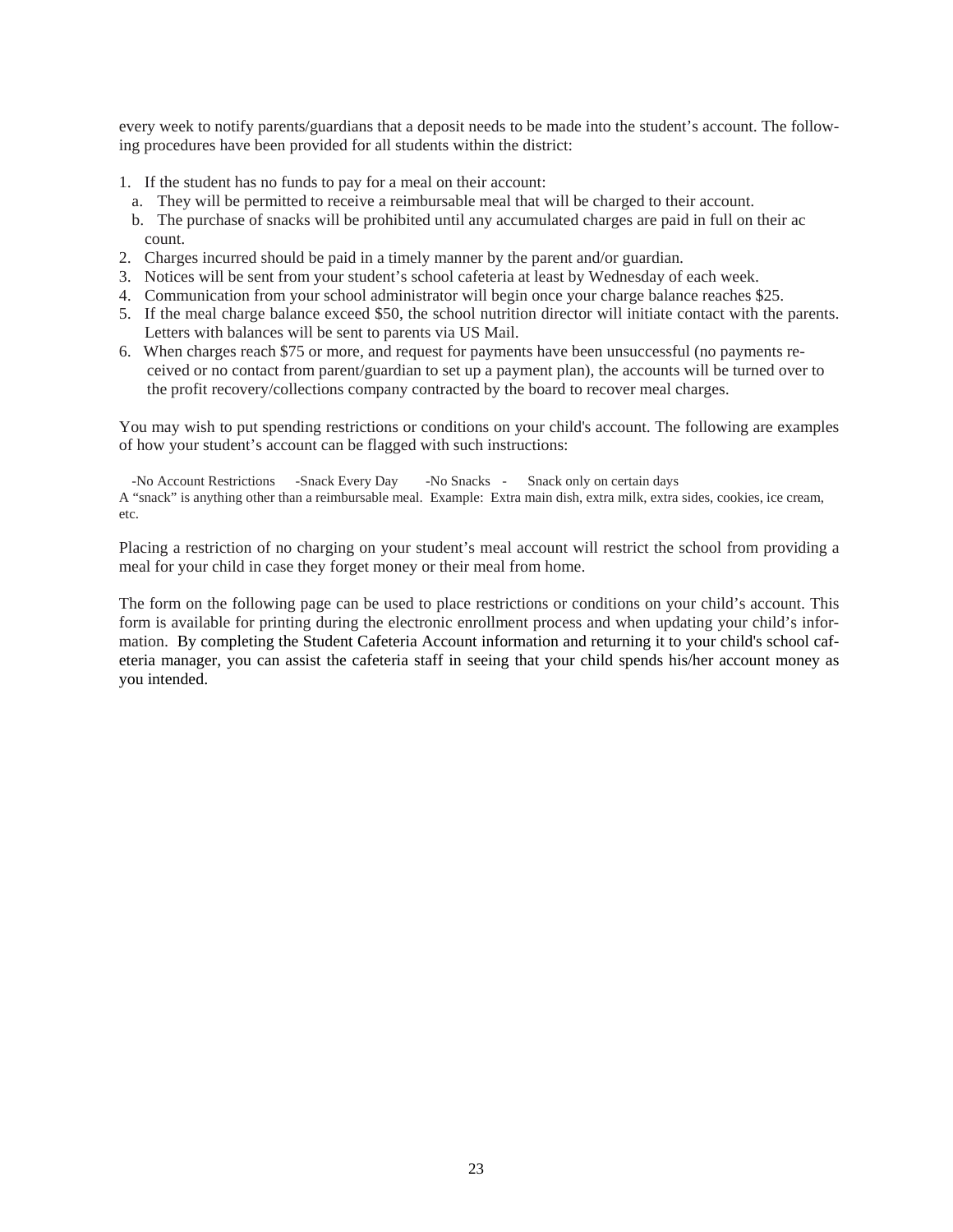#### Student Cafeteria Account

For your convenience, the School Nutrition office offers a student account system. All school cafeterias are equipped with computerized cash registers that allow students to have and maintain a **PREPAID** account with the cafeteria. Students may prepay for their meals and/or supplemental sale items (snacks, extra food items, etc.). The cafeteria will accept cash or checks made payable to the cafeteria. **This is not a charge account, but a prepay account only**. You may also visit www.K12PaymentCenter.com to pay online with your debit and/or credit card and view your student's account activity.

It is the procedure of School Nutrition to deposit all monies in excess of the cost of a reimbursable meal received into the student's account for elementary schools. Middle and high school students will receive change from their cash transaction, unless otherwise noted by the parent.

Currituck County Schools realizes there may be occasions when a student forgets his/her meal or money to purchase a meal. Although it is not required to provide a meal to full paid or reduced paid students, Currituck County Schools will not allow a student to go hungry. The following policy is set in place:

- 1. Students who accumulate a charge balance will be given notices stating the charge balance weekly by their cafeteria staff, communication by their school administrator, and/or notifications from the superintendent's office.
- 2. Any student who has a charge balance are prohibited from purchasing anything other than a reimbursable meal. No snacks or extra items may be purchased until the charge balance has been paid in full.
- 3. Charges remain on your student's meal account until paid in full.

#### **- - - - - - - - - - - - - - - - - - - - - - - - - - - - - - - - - - - - - - - - - - - - - - - - - - - - - - - - - - - - - - - - - - - - - - - - -**

#### **-Student Account Restriction**

**This form is available online during the enrollment process and when updating student information.** 

Accounts can be flagged with restrictions that will allow the cafeteria staff to help your child follow your instructions. Please complete this section and return to your child's school.

Student's Name:\_\_\_\_\_\_\_\_\_\_\_\_\_\_\_\_\_\_\_\_\_\_\_ Student ID#\_\_\_\_\_\_\_\_\_\_\_\_\_

School:

Parent's email: \_\_\_\_\_\_\_\_\_\_\_\_\_\_\_\_\_\_\_\_\_\_\_\_\_ Parent's Signature:

Instructions: (Please designate your choice)

\_\_\_\_\_\_\_\_\_\_\_\_\_\_\_\_\_\_\_\_\_\_\_\_\_\_\_\_

\_\_No Account Restrictions \_\_Snack/Extra Items Every Day

Snack/Extra Items Only On :

Monday Tuesday Wednesday Thursday Friday

\_\_No more than \_\_ Snack/extra items in one day

No Snacks/Extra items

\_\_No Breakfast

\_\_No Charging (Students must bring his/her own lunch if their student account has a balance due)

#### *A note must be provided by parents allowing a temporary lift on account restrictions*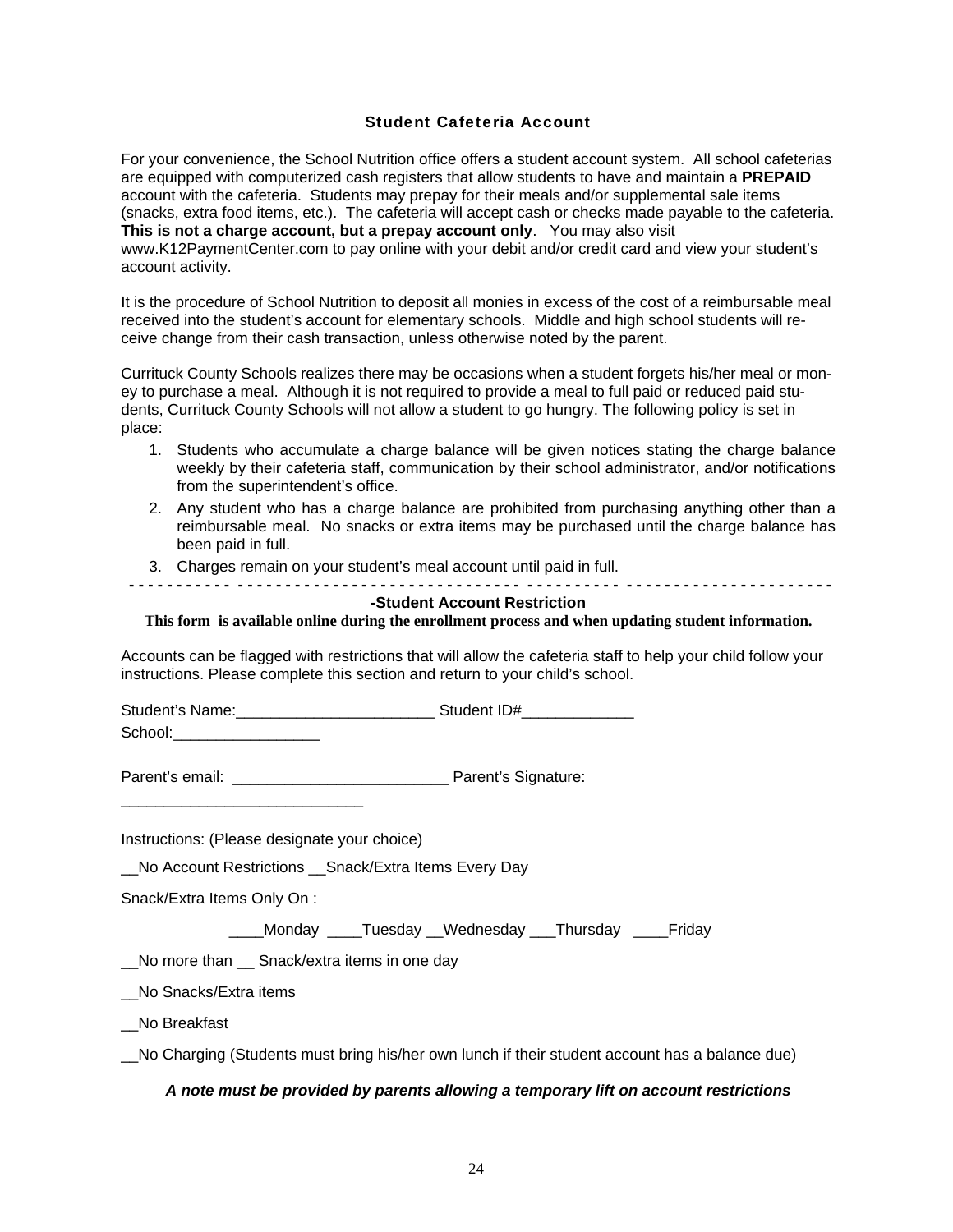### Operation of School Nutrition Services *(#6220)*

As outlined in Currituck County Schools' Board of Education Policy 6220, parents of students who are required to pay for meals are expected to make payment in a timely manner. The board recognizes, however, that students occasionally may forget or lose their meal money. To safeguard the dignity and confidentiality of students in the serving line reasonable efforts will be made by staff to avoid calling attention to the student's inability to pay. Meal charges will be recorded on the student's account. The school nutrition director and principal will work collaboratively, following the procedural tiered approach to prevent meal charges from accumulating. Action will be taken to make every effort to collect all funds due to the school nutrition program on a regular basis and before the end of the school term. This includes the use of a third-party collection agency.

### Student Wellness Policy *(#6140)*

 Consistent with Federal Law, North Carolina statutes, and North Carolina State Board of Education policies; the Currituck County Board of Education recognizes that it is important for students to maintain their physical health and receive proper nutrition in order to take advantage of educational opportunities. The board further recognizes that student wellness and proper nutrition are related to a student's physical wellbeing, growth, development and readiness to learn. The Board is also concerned about the prevalence of childhood obesity and consequent health implications throughout student's lives. In the short-term, overweight children may exhibit compromised health, with effects on school attendance and academic performance. The board is committed to providing a school environment that promotes student wellness, proper nutrition, nutrition education and regular physical activity as part of the total learning experience.

The full Student Wellness Policy may be viewed online at www.currituck.k12.nc.us .

The Superintendent shall maintain procedures to carry out the goals of this policy as mandated by *Public Law 108-265, Section 204*, including a plan to evaluate the effectiveness of efforts to promote high-quality nutrition and physical activity programs.

### Student Insurance Program (#4220)

Membership in a group accident insurance program will be made available to students each year. In arranging for this insurance, the Currituck County Board of Education will make every reasonable attempt to identify a company offering comprehensive insurance at economical rates. Scheduled or limited coverage may be offered as part of the insurance program to keep the premium cost feasible for a majority of students. The board will strive to choose an insurance company that provides knowledgeable representation to follow up on claims, answer questions concerning coverage and procedures, and generally expedite the claims process for all parties. Information on the plan will be made available through school publications.

Purchase of this insurance constitutes an agreement between the student and/or parent and the insurance company. The school system is not a party to this agreement. The school system does not assume any contractual responsibility for expenses not covered by insurance.

Students who choose to participate in programs that may have a higher risk of physical injury than most school activities, including off-site internship programs, football and other interscholastic sports, are required to have accident insurance through the group plan or comparable coverage. The superintendent may designate other activities, including certain school trips, as requiring accident insurance.

Legal References: G.S. 115C-36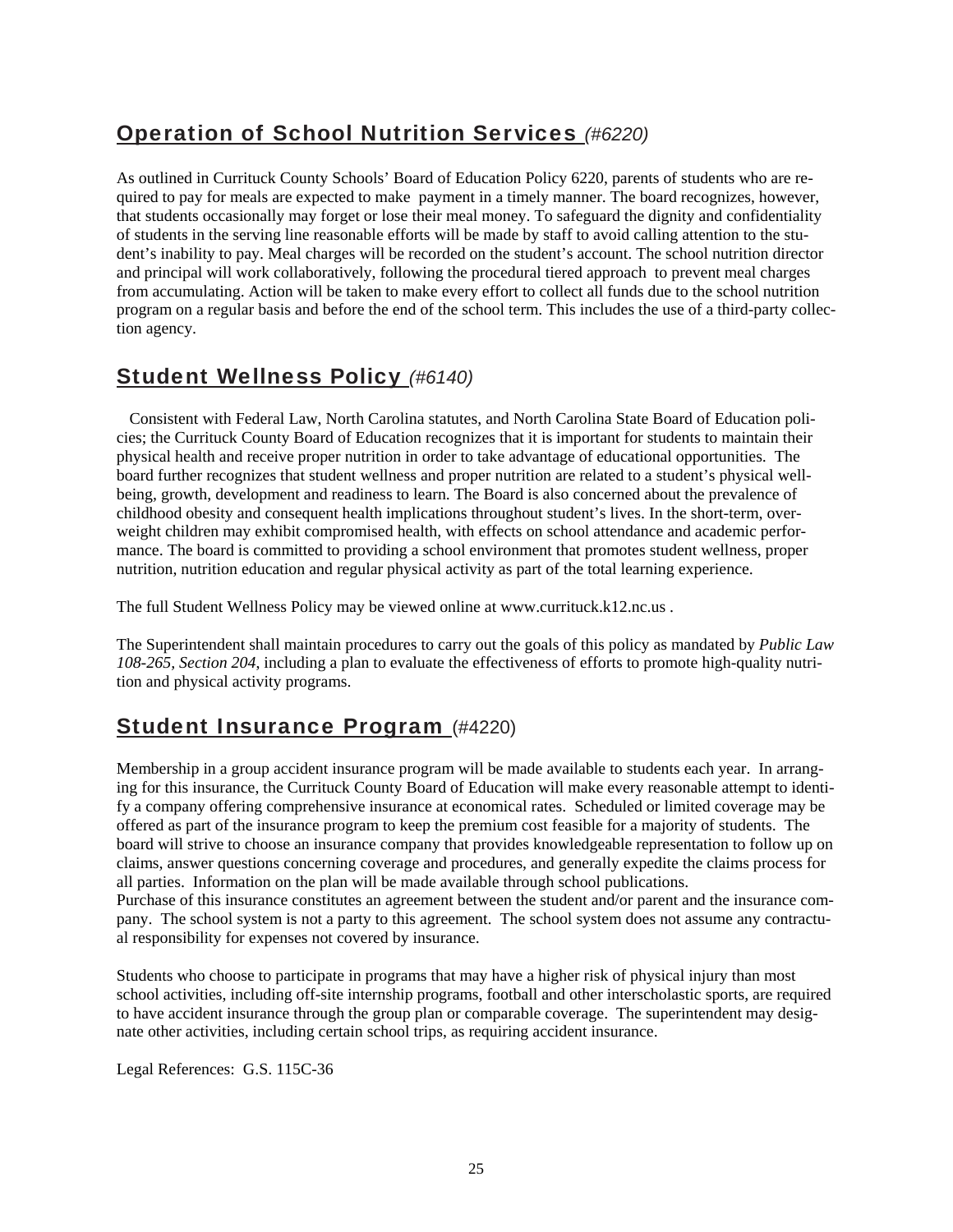### Student & Parent Grievance Procedure *(#1740/4010)*

While the board encourages resolutions of complaints through informal means, it recognizes that, at times, a formal process may be necessary for certain types of complaints or if the informal process did not produce satisfactory results. This policy provides a complaint procedure that may be used as described below.

Any parent or student who has questions about the options for proceeding with a complaint or concern may contact the principal or superintendent for further information and copies of all applicable board policies.

#### **PROCESS FOR GRIEVANCE**

1. Filing a Grievance

a. Whenever a student or parent or guardian believes that he or she has been adversely affected by a decision of a school employee, the student or parent or guardian may file a grievance as provided in this policy.

b. A grievance must be filed as soon as possible but no later than 30 days after disclosure or discovery of the facts giving rise to the grievance. For a grievance submitted after the 30 day period that claims a violation, misapplication or misinterpretation of state or federal law, the superintendent or designee shall determine whether the grievance will be investigated after considering factors such as the reason for the delay; the extent of the delay; the effect of the delay on the ability of the school system to investigate and respond to the complaint; and whether the investigation of the complaint is necessary to meet any legal obligations. However, students, parents and guardians should recognize that delays in filing a grievance may significantly impair the ability of the school system to investigate and respond effectively to such complaints.

c. A student or parent or guardian who has a grievance must provide the following information in writing to the principal: (1) the name of the school system employee or other individual whose decision or action is at issue; (2) the specific decision(s) or action(s) at issue; (3) any board policy, state or federal law, state or federal regulation, or State Board of Education policy or procedure that the parent or guardian or student believes has been misapplied, misinterpreted or violated; and (4) the specific resolution desired. If there is not a specific decision or action at issue and no concern that state or federal law has been misapplied, misinterpreted or violated, then the procedure established in policy 1742/5060 is appropriate, and the principal shall address the concern following that policy.

d. Even if the principal is the employee whose decision or action is at issue, the student must submit the grievance first to the principal in order for the principal to address the issue within the formal process. If, however, the grievance claims that a state or federal law has been misapplied, misinterpreted or violated, the student may submit the grievance directly to the superintendent or designee.

e. If a student wants to initiate a formal grievance regarding a decision by the superintendent that directly and specifically affects the student, the general process described in this policy will be used, except that the grievance will be submitted to the director of human resources, who shall forward the grievance to the board chairperson. 2. Investigation

a. The principal shall schedule and hold a meeting with the student and/or parent or guardian within five school days after the grievance has been filed with the principal. The student may only be accompanied by a parent, legal guardian or other person who is in a position of *loco parentis* to the student.

b. The principal shall conduct any investigation of the facts necessary before rendering a decision.

- 3. Response by Principal
- a. The principal shall provide a written response to the written grievance within five days of the meeting. The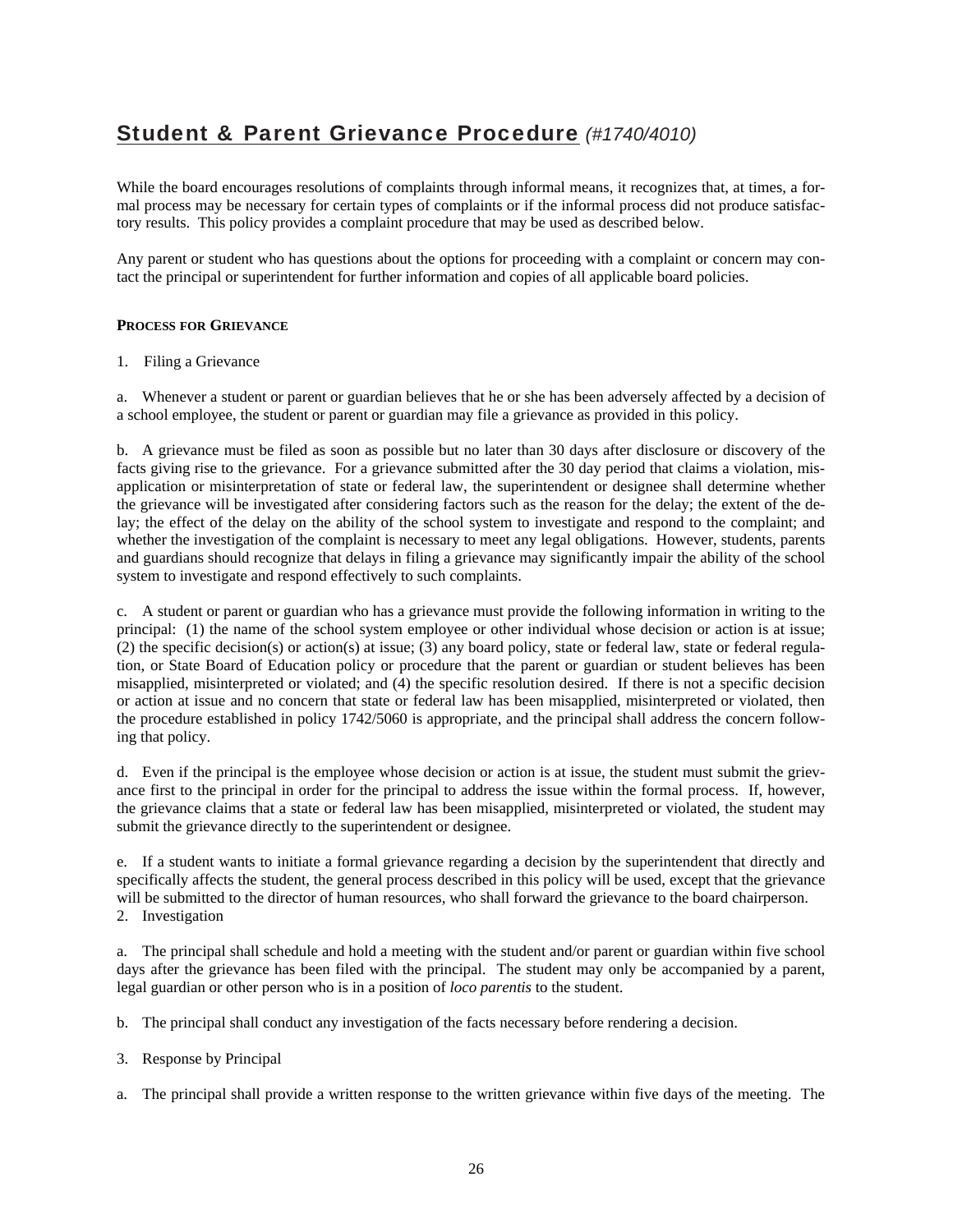response will include the principal's decision regarding resolution of the grievance and the basis for the decision. In responding, the principal may not disclose information about other students or employees that is considered confidential by law.

- b. A copy of the grievance and the principal's response will be filed with the superintendent.
- 4. Response by Superintendent

a. If the grievant is dissatisfied with the principal's decision, the grievant may appeal the decision to the superintendent. The appeal must be made in writing within five days of receiving the principal's decision.

b. The superintendent must review the written documents within five school days after receiving the appeal.

c. The superintendent shall provide a written response within 10 days after reviewing the appeal. In responding, the superintendent may not disclose information about other students or employees that is considered confidential by law.

5. Appeal to the Board

If the grievant has alleged a violation of a specified federal or state law, federal or state regulation, State Board of Education policy or procedure, or local board of education policy or procedure, the grievant will have the right to appeal a final administrative decision to the board of education (see subsection E.5.a, Mandatory Appeals). If a grievant has not alleged such specific violations, he or she may request a board hearing, which the board may grant at its discretion. Discretionary Appeals are described in Policy 1740/4010 subsection E.5.b.

### Student Records, Review & Release *(#4700)*

In accordance with the Family Education Rights and Privacy Act (FERPA) of 1974, the Currituck County Board of Education requires its staff and administrators to protect the confidentiality of student information. For additional information, see Board Policy 4700 ("Student Records").

Students and Parents have the following rights:

- **1. The right to inspect and review the student's educational records**. Parents or eligible students should submit to the school principal a written request that identifies the records they wish to inspect. The school official will make arrangements for access and notify the parent or eligible student of the time and place where the records may be inspected.
- **2. The right to request amendment of the student's educational records that the parent or eligible student believes to be inaccurate, misleading or in violation of the student's privacy rights**. The request must be made in writing to the principal, who shall examine the record and determine whether the challenged document should be removed, altered or be kept in the student's file. The principal shall respond in writing to the person who challenges the item stating the reasons for his or her decision, and shall inform the parent or eligible student of the right to appeal the decision through the grievance process.
- **3. The right to provide written consent prior to disclosures of personally identifiable information contained in the student's education records, except to the extent that FERPA authorizes disclosure without consent**. One exception, which permits disclosure without consent, is disclosure to school officials with legitimate educational interests. A school official is a person employed by the school as an administrator, supervisor, instructor, or support staff member (including health or medical staff and law enforcement unit personnel) or a person service on the school board. A school official also may include a volunteer or contractor outside of the school who performs an institutional service or function for which the school would otherwise use its own employees and who is under direct control of the school with respect to the use and maintenance of personally identifiable information from education records, such as an attorney, auditor, medical consultant, insurance carrier, or therapist. A school official has a legitimate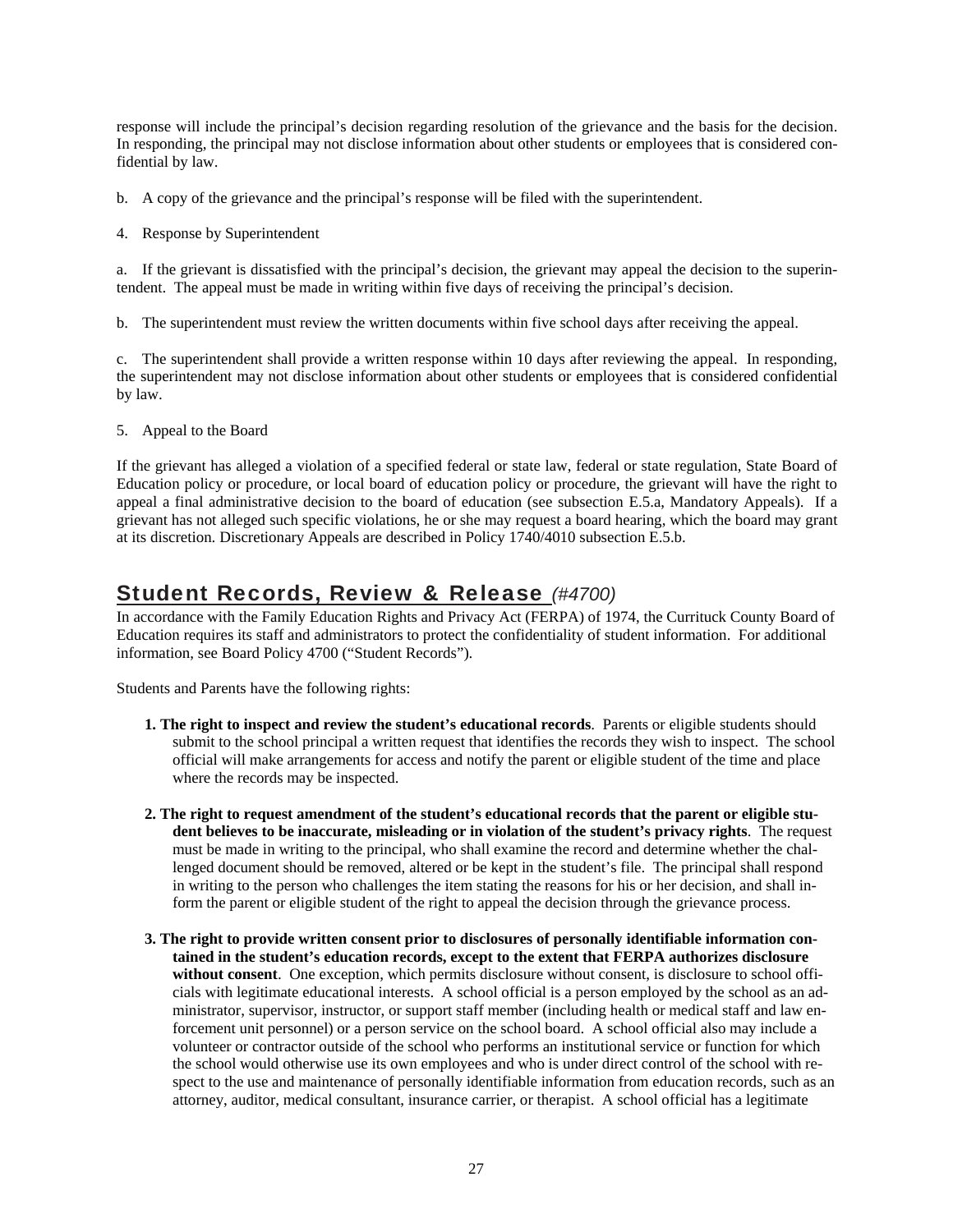educational interest if the official needs to review an education record in order to fulfill his or her professional responsibility.

**4. The right to file a complaint with the U.S. Department of Education concerning alleged failures by the school to comply with the requirements of FERPA**. The name and address of the Office that administers FERPA are: Family Policy Compliance Office, U.S. Department of Education, 400 Maryland Avenue, SW, Washington, DC 20202

#### *Directory Information*

Currituck County Schools may disclose appropriately designated "directory information" without written consent, unless the parent or eligible student has advised the District to the contrary in accordance with District procedures. Directory information is often used in school publications such as a yearbook, honor roll, or graduation program. Currituck County Schools has designated the following as directory information: student's name; address; telephone listing; photograph; date and place of birth; major field of study; dates of attendance; grade level; participation in officially recognized activities or sports; weight and height of members of athletic teams; degrees, honors, and awards received; and the most recent educational agency or institution attended.

Directory information may also be disclosed to outside organizations without written consent, including institutions of higher learning, military recruiters, other institutions that have requested the information and in which the student seeks or intends to enroll, and certain contractors or vendors such as yearbook publishers. Parents and eligible students have the right to opt out of release of directory information generally and to opt out of the release of the student's name, address, and phone number to military recruiters or institutions of higher learning that request such information. Parents or eligible students wishing to exercise their opt-out rights must do so in writing by September 30, 2020.

### Driver's Education

Driver's Education is offered to eligible students at both Currituck County High School and the J.P. Knapp Early College High School. Students must be at least 14 ½ years of age to take the Driver's Education Course. Upon completion of the 30 hour course, each student is also required to complete 6 hours of behind the wheel driving. Once the course and 6 hours of behind the wheel have been successfully completed the student will receive a Driver's Education Certificate. This certificate is needed in order for the student to obtain a Learner's Permit. Students who participate in the Driver's Education course will be charged the current standard fee. Families may apply for a waiver of fees if demonstrated a hardship.

### Student Fees (#4600)

As the Currituck County Schools continues to address future budget concerns, the system may be forced to charge student fees. Fees may be charged for graduation, supplies for elective classes, field trips, or nonessential education related items. A computer insurance fee may be charged when students are issued a computer that can be taken home. Guidelines for establishing student fees can be found in Board policy 4600.

### Returned Check Service

To process returned checks Currituck County Schools utilizes Envision Payment Solutions. Returned checks may be re-presented electronically. In presenting a check for payment, this authorizes service charges and processing fees to be debited from the same account should a check be dishonored. Fees may be debited as a paper draft or an electronic funds transfer. The service fee for returned checks is \$25 *(G.S. 25-3-506)*. The fee structure will change according to any amendments made to NC law during the school year. Parents should contact Envision Payment Solutions in regards to returned checks, 1-877-290-5460.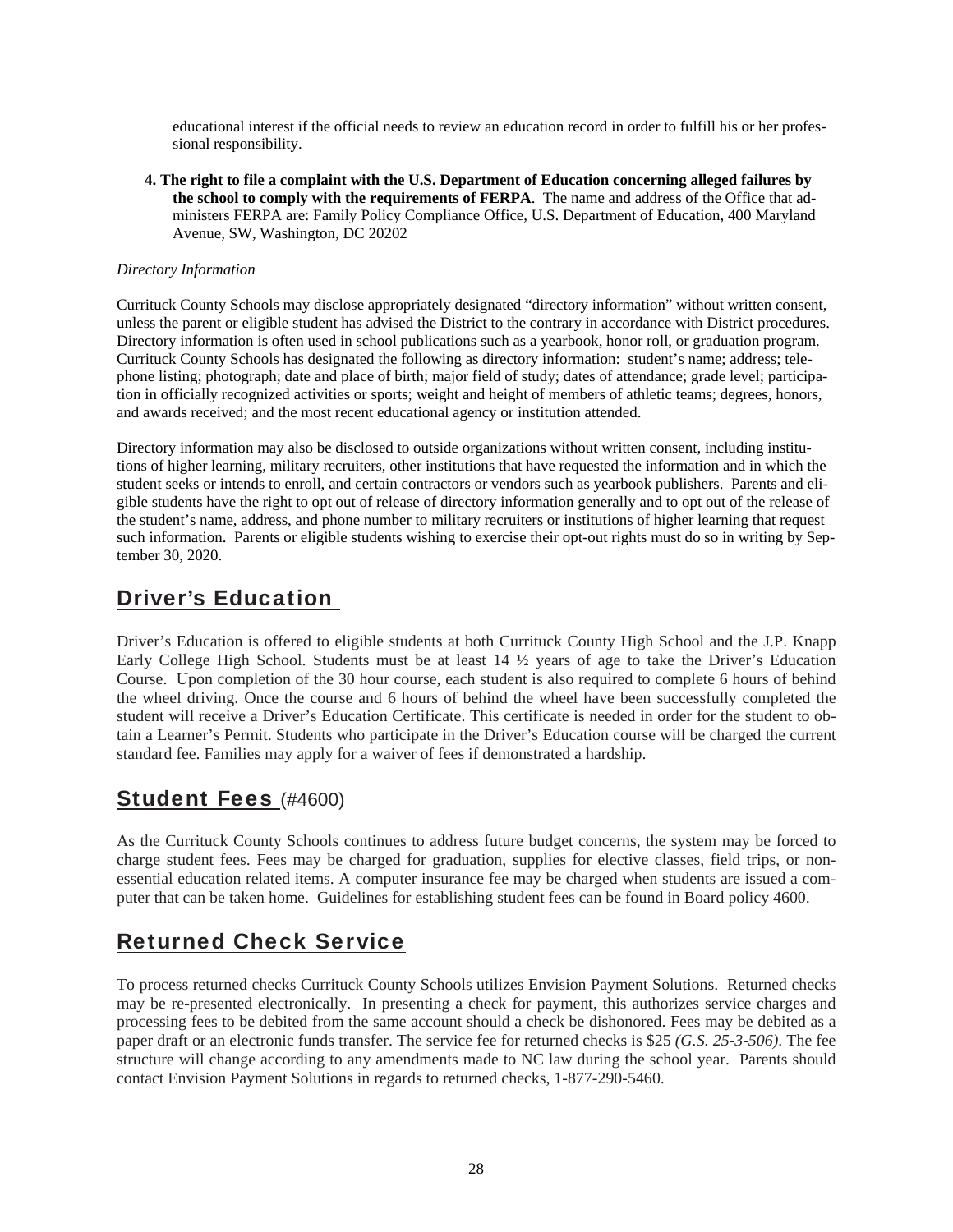## **Student Code of Conduct** *(#4310)*

Currituck County students, parents and school personnel share the responsibility for maintaining a safe and orderly learning environment which employs a fair and consistent code of discipline and a comprehensive approach to behavior management throughout all functions and settings of the school system. Students, parents, and school personnel should treat each other with respect and dignity. It is the responsibility of family and school to provide the structure and knowledge to enable students to make correct choices. We believe that teachers and staff should use corrective, supportive, and preventive strategies (such as counseling, educational intervention, etc.) for achieving order and control in all educational settings. As such, Currituck County Schools is implementing Positive Behavior Interventions and Support, or PBIS, a North Carolina Department of Public Instruction initiative. PBIS provides a broad range of school-work and individualized strategies for achieving important social & learning outcomes, while preventing problem behaviors. We further believe that each student has the final responsibility for the consequences of his/her own behavior and, therefore, should be held accountable. Teachers, staff, parents, and other adults are expected to present themselves as positive role models for students.

The Currituck County Board of Education is dedicated to the philosophy that appropriate student conduct is necessary to the proper functioning of the school system. For this reason, the Board has adopted a number of rules which address the matter of student conduct.

School principals are required by law to report the following acts to law enforcement immediately after he/ she becomes aware of them:

- assault resulting in serious personal injury
- sexual assault or sexual offense
- $\bullet$  rape
- $\bullet$  kidnapping
- $\bullet$  indecent liberties with a minor
- assault involving the use of a weapon
- possession of a firearm or weapon in violation of the law
- possession of a controlled substance in violation of the law

This Code of Student Conduct applies to:

- (1) Any student in any school building or on any school premises before, during, or after school hours;
- (2) Any student on any bus or other vehicle on which the student is being transported as part of any school activity;
- (3) Any student during any school function, activity, or event;
- (4) Any student at any time when the student is subject to the authority of school personnel;
- (5) Any student whose conduct at any time or place has a direct and immediate effect on maintaining order and discipline in the schools or maintaining the general health and welfare of members of the school community.

Violations of Board policies, rules, or regulations; the Code of Student Conduct; regulations issued by the individual school; or the North Carolina General Statutes may result in disciplinary action including suspension or expulsion of the student.

#### **Integrity and Civility** *(#4310)*

All students are expected to demonstrate integrity, civility, responsibility and self-control. This expectation is directly related to the Currituck County Board of Education's educational objectives for students to learn to be responsible for and accept the consequences of their behavior and for students to respect cultural diversity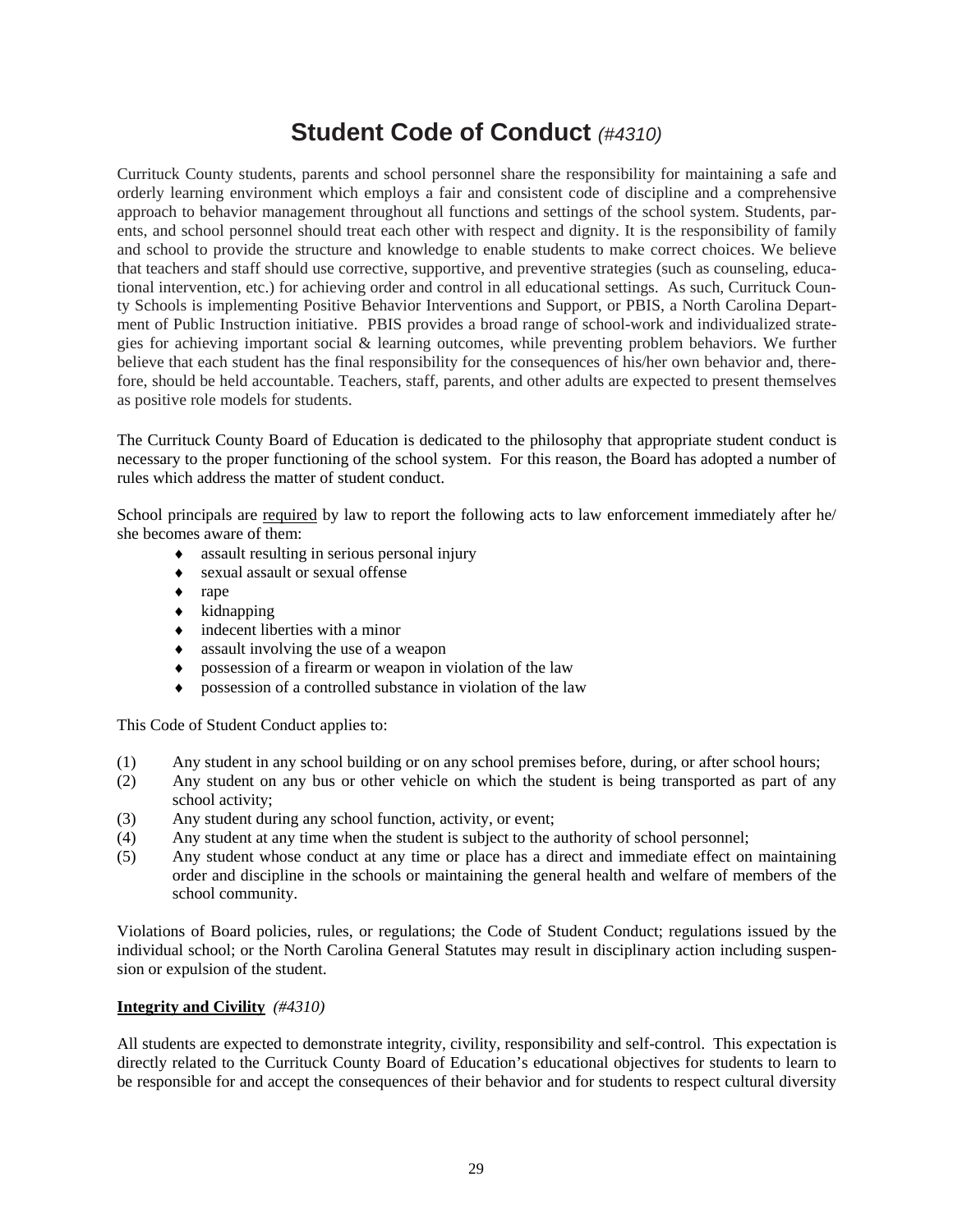and ideological differences. Integrity, civility, responsibility and self-control also are critical for establishing and maintaining a safe, orderly and inviting environment.

In addition to any standards or rules established by the schools, the following behaviors are in violation of the standards of integrity and civility and are specifically prohibited:

- 1. cheating, including the actual giving or receiving of any unauthorized assistance or the actual giving or receiving of an unfair advantage on any form of academic work;
- 2. plagiarizing, including copying the language, structure, idea and/or thought of another and representing it as one's own original work;
- 3. violating copyright laws, including the unauthorized reproduction, duplication and/or use of printed or electronic work, computer software, or other copyrighted material;
- 4. cursing or using vulgar, abusive or demeaning language toward another person; and
- 5. playing abusive or dangerous tricks or otherwise subjecting a student or an employee to personal indignity.

#### **Disruptive Behavior** (#4315)

Students are prohibited from disrupting teaching, the orderly conduct of school activities, or any other lawful function of the school or school system. The following conduct is illustrative of disruptive behavior and is prohibited:

- 1. intentional verbal or physical acts that result or have the potential to result in blocking access to school functions or facilities or preventing the convening or continuation of school-related functions;
- 2. appearance or clothing that (1) violates a reasonable dress code adopted and publicized by the school; (2) is substantially disruptive; (3) is provocative or obscene; or (4) endangers the health or safety of the student or others (see policy 4316, Student Dress Code);
- 3. possessing or distributing literature or illustrations, in any format to include electronic or digital media, that significantly disrupt the educational process or that are obscene or unlawful;
- 4. engaging in behavior that is immoral, indecent, lewd, disreputable or of an overly sexual nature in the school setting;
- 5. failing to observe established safety rules, standards and regulations, including on buses and in hallways; and
- 6. interfering with the operation of school buses, including delaying the bus schedule, getting off at an unauthorized stop, and willfully trespassing upon a school bus.

Students are expected to comply with all directions of all school personnel who are authorized to give direction during the time when students are subject to the authority of such personnel.

#### **Assaults and Threats** *(#4331)*

The Currituck County Board of Education will not tolerate assaults, threats or harassment from any student. Any student engaging in such behavior will be removed from the classroom or school environment for as long as is necessary to provide a safe and orderly environment for learning.

#### **Assault**

Students are prohibited from assaulting, physically injuring, attempting to injure or intentionally behaving in such a way as could reasonably cause injury to any other person. Assault includes engaging in a fight.

#### **Threatening Acts**

Students are prohibited from directing toward any other person any language that threatens force, violence or disruption, or any sign or act that constitutes a threat of force, violence or disruption. Bomb and terrorist threats are addressed in policy 4333, Weapons, Bomb Threats, Terrorist Threats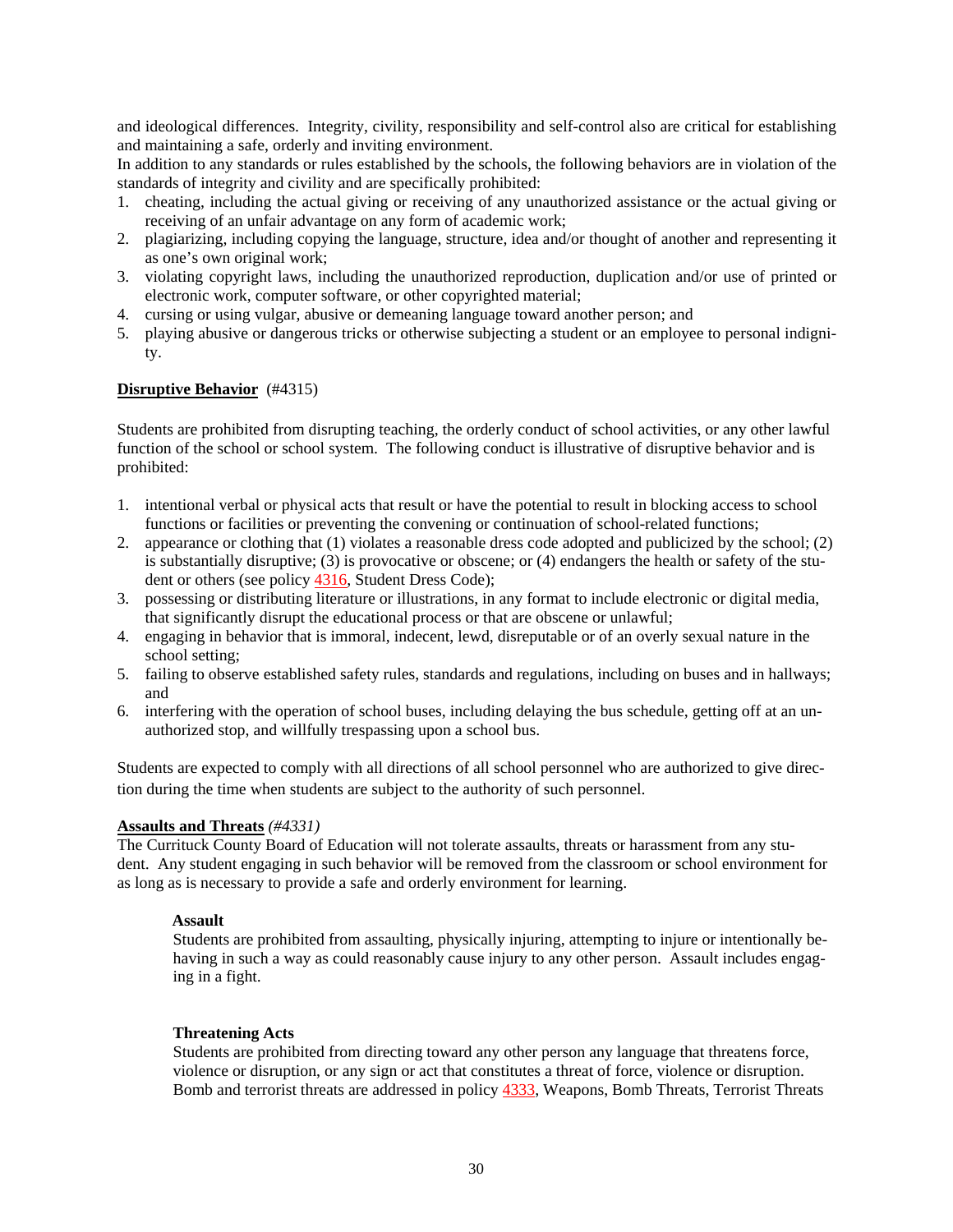and Clear Threats to Safety, and result in a report to Law enforcement which may lead to additional legal consequences.

#### **Weapons and Threats to Safety** (#4333)

The Currituck County Board of Education will not tolerate the presence of weapons or destructive devices, bomb or terrorist threats, or actions that constitute a clear threat to the safety of students or employees. Any student who violates this policy will be removed from the classroom or school environment for as long as is necessary to provide a safe and orderly environment for learning.

Students are prohibited from possessing, handling, using or transmitting, whether concealed or open, any weapon or any instrument that reasonably looks like a weapon or could be used as a weapon. (This section does not apply to board-approved and -authorized activities for which the board has adopted appropriate safeguards to protect student safety.)

Weapons include, but are not limited to, the following:

- loaded and unloaded firearms, including guns, pistols and rifles;
- ammunition for any firearm;
- destructive devices including explosives, such as dynamite cartridges, nitroglycerin, trinitrotoluene, blasting caps, bombs, grenades and mine, and detonators or fuse for destructive device;
- knives, including pocket knives, bowie knives, switchblades, dirks and daggers;
- slingshots and slungshots;
- leaded canes;
- blackjacks;
- metal knuckles;
- BB guns and pellet guns;
- Air rifles and air pistols;
- Stun guns and other electric shock weapons, such as tasers;
- Mace, pepper spray and other personal defense sprays;
- $\bullet$  Ice picks;
- Razors and razor blades (except those designed and used solely for personal shaving);
- Fireworks:
- Gun powder, ammunition, or bullets; and
- Any sharp pointed or edged instruments except unaltered nail files and clips and tools used solely for preparation of food, instruction and maintenance.

Examples of other objects that may be considered weapons are box cutters and other types of utility blades and blowguns.

Students are prohibited from making, aiding and/or abetting in making a bomb/terrorist threat or perpetrating a bomb/terrorist threat hoax against school system property by making a false report that a device designed to cause damage or destruction by explosion, blasting or burning is located on school property or at a school event.

No student may knowingly or willfully cause, encourage or aid another student to possess, handle or use any of the weapons or weapon-like items listed above or make a bomb or terrorist threat or perpetrate a bomb or terrorist threat hoax. **A student who finds a weapon or weapon-like item, who witnesses another student or other person with such an item, or who becomes aware that another student or other person intends to possess, handle or use such an item OR becomes aware of a student or other person who intends to make a bomb threat/terrorist threat or hoax must notify a teacher or the principal immediately.** An anonymous reporting link to the district website is maintained to allow for students, parents, and/or com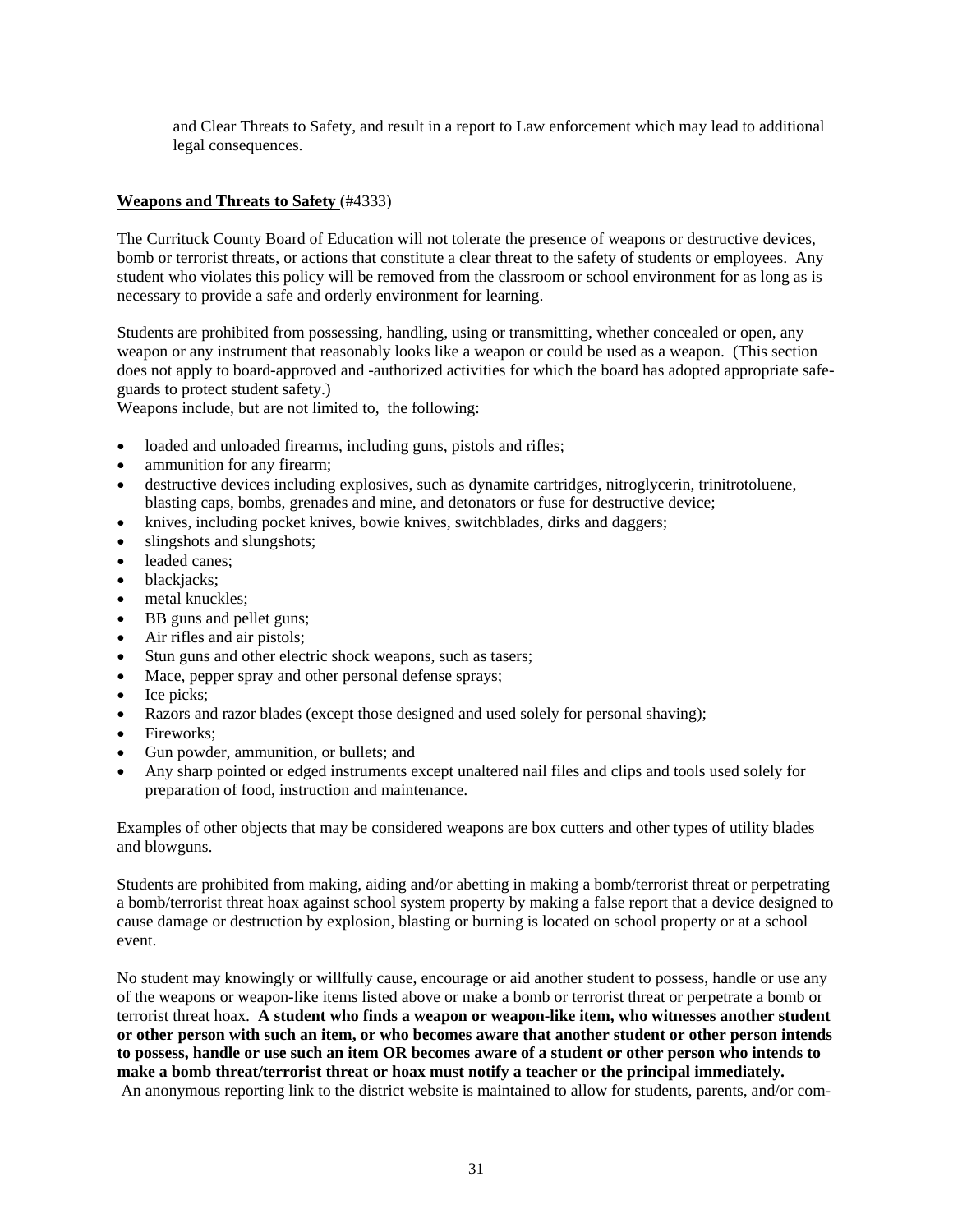munity members to report knowledge or suspicion of persons violating this policy. Use of this system is strongly encouraged. Middle and high school students may also utilize the anonymous safety tip line for reporting risks to the school population.

Students are prohibited from engaging in behavior that constitutes a clear threat to the safety of other students or employees. (See Policy 4333 for a listing of examples of behavior that would be in violation of this section.)

#### Consequences Mandated by Law:

As required by law, a student who brings or possesses a firearm or destructive device on school property or at a school-sponsored event must be suspended for 365 days, unless the superintendent modifies, in writing, the required 365-day suspension for an individual student on a case-by-case basis. The superintendent shall not impose a 365-day suspension if the superintendent determines that the student (1) took or received the firearm or destructive device from another person at school or found the firearm or destructive device at school, (2) delivered or reported the firearm or destructive device as soon as practicable to a law enforcement officer or school personnel and (3) had no intent to use the firearm or destructive device in a harmful or threatening way.

#### **Gang Related Activity** (#4328)

Gang-related activity is strictly prohibited within the schools. For the purposes of this policy, "gang-related activity" means: (1) any conduct that is prohibited by another board policy or the Code of Student Conduct and is engaged in by a student on behalf of an identified gang or as a result of the student's gang membership; or (2) any conduct engaged in by a student to perpetuate, proliferate or display the existence of any identified gang.

Prohibited Conduct:

- wearing, possessing, using, distributing, displaying or selling any clothing, jewelry, emblems, badges, symbols, signs or other items with the intent to convey membership or affiliation in a gang;
- communicating either verbally or non-verbally (gestures, handshakes, slogans, drawings, etc.) with the intent to convey membership or affiliation in a gang;
- tagging, or otherwise defacing school or personal property with symbols or slogans intended to convey membership or affiliation in a gang (see policy 4330, Theft, Trespass and Damage to Property);
- requiring payment of protection, insurance or otherwise intimidating or threatening any person related to gang activity (see policy 4331, Assaults, Threats and Harassment);
- inciting others to intimidate or to act with physical violence upon any other person related to gang activity (see policy 4331);
- soliciting others for gang membership; and
- committing any other illegal act or other violation of school system policies in connection with gangrelated activity.

The superintendent or designee shall regularly consult with law enforcement officials to maintain current examples of gang-related activities, including but not limited to gang names and particularized examples of potential gang indicators including symbols, hand signals, graffiti, clothing, accessories and behaviors. This information is subject to change. Each principal shall maintain a list of current examples of gang-related activities provided by law enforcement to assist students, parents and teachers in identifying gang symbols and practices. The list shall be available in an easily accessible location in the main office of the school. Parents, students and school employees may, upon request, access the list, which shall include a warning that wearing or displaying clothing, hand signs or symbols identified in the list with the intent to convey membership or affiliation in any gang may subject a student to discipline under this policy. Please visit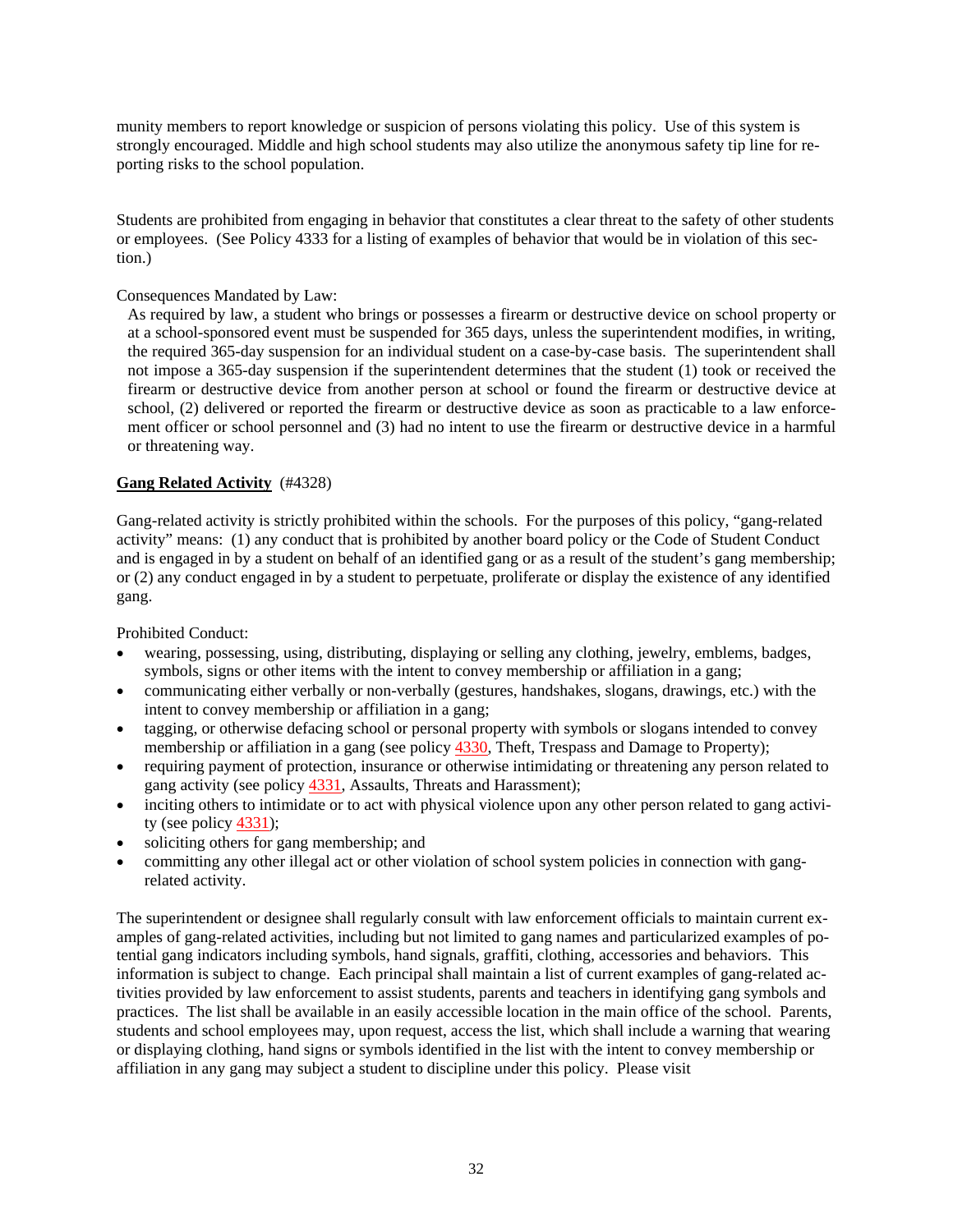www.currituck.k12.nc.us (Information for Parents) for additional information on gang related signs and activities.

#### **Drugs and Alcohol** (#4325)

Unauthorized or illegal drugs and alcohol are a threat to safe and orderly schools and will not be tolerated. Students are prohibited from possessing, using, transmitting, selling or being under the influence of any of the following substances:

narcotic drugs, hallucinogenic drugs, amphetamines, barbiturates, marijuana or any other controlled substance, synthetic stimulants ("bath salts") and synthetic cannabinoids ("Spice" "K2"), any alcoholic beverage, malt beverage, fortified or unfortified wine or other intoxicating liquor, or chemicals, substances or products procured or used with the intention of bringing about a state of exhilaration or euphoria or of otherwise altering the student's mood or behavior.

Students also are prohibited from possessing, using, transmitting or selling drug paraphernalia or counterfeit (fake) drugs. Students may not participate in any way in the selling or transmitting of prohibited substances, regardless of whether the sale or transmission ultimately occurs on school property. Possession or use of prescription and overthe-counter drugs is not in violation of this policy **if such drugs are possessed and used in accordance with policy 6125, Administering Medicines to Students.** The principal may authorize other lawful uses of substances that are otherwise prohibited by this policy, such as for legitimate curriculum-related purposes or approved school projects.

As required by policy  $4335$ , Criminal Behavior, the principal must report to the appropriate law enforcement agency any student who has used or possessed prohibited substances in violation of this policy.

#### **Theft, Trespass, and Damage to Property** (#4330)

The Currituck County Board of Education will not tolerate theft, trespass or damage to property by any student. Any student engaging in such behavior will be removed from the classroom or school environment for as long as is necessary to provide a safe and orderly environment for learning.

- Students are prohibited from stealing or attempting to steal school or private property and/or from knowingly being in possession of stolen property.
- Students are prohibited from damaging or attempting to damage school or private property.
- Students are prohibited from trespassing on school property. A student will be considered a trespasser and may be criminally prosecuted in any of the following circumstances:
	- $\Diamond$  the student is on the campus of a school to which he or she is not assigned during the school day without the knowledge and consent of the officials of that school;
	- $\Diamond$  the student is loitering at any school after the close of the school day without any specific need or supervision; or
	- $\Diamond$  the student has been suspended from school but is on the property of any school during the suspension period without the express permission of the principal.

#### **Student Dress Code** (#4316)

The Currituck County Board of Education believes that the dress and personal appearance of students greatly affect their academic performance and their interaction with other students. The board requests that parents outfit their children in clothing that is conducive to learning. The board prohibits any appearance or clothing that does the following:

- violates a reasonable dress code adopted and publicized by the school;
- is substantially disruptive -for information on gang-related attire, see policy 4328 Gang-Related Activity;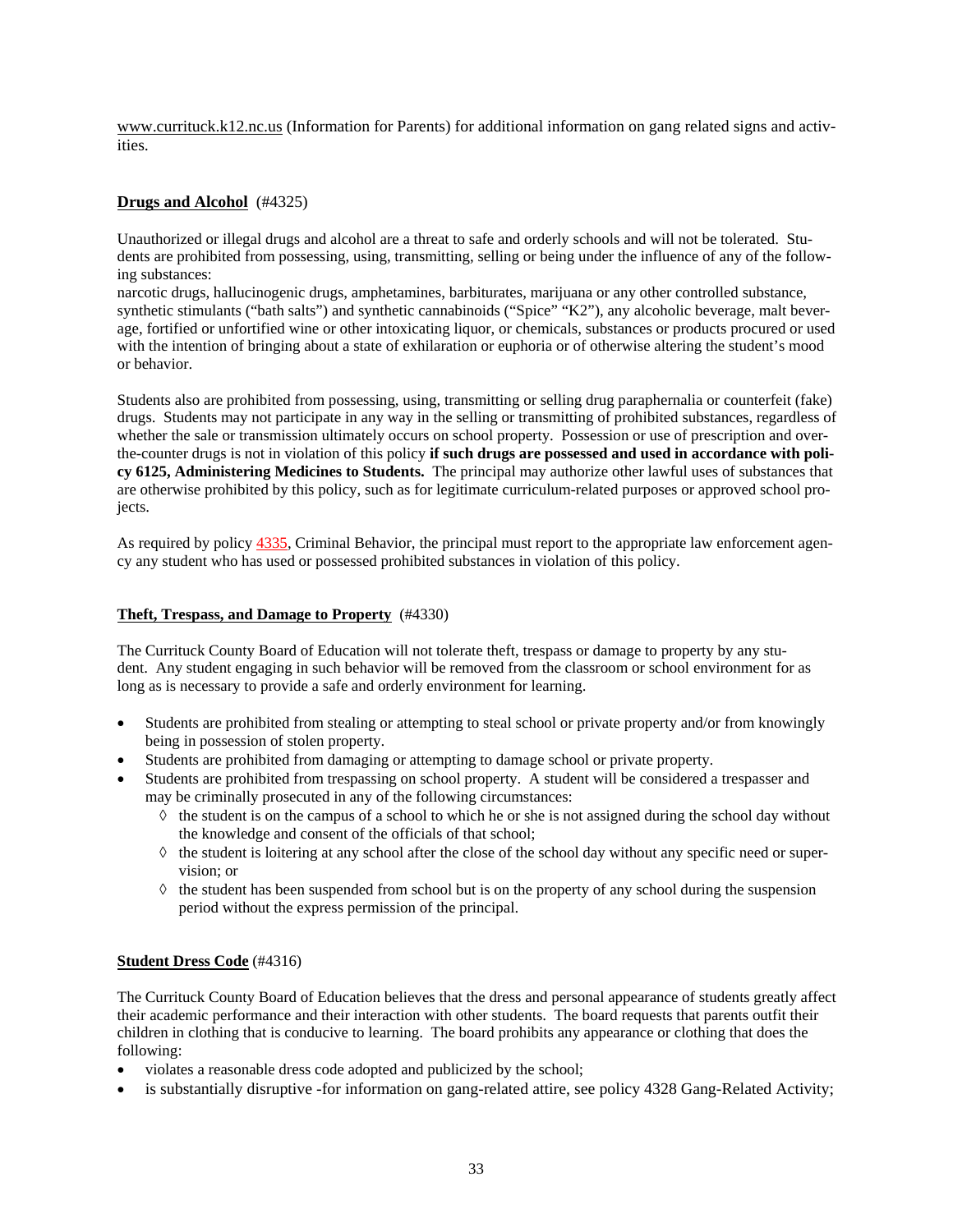- is provocative or obscene; or
- endangers the health or safety of the student or others.

**If there is a question as to whether an item of clothing is appropriate, do not wear it to school before consulting with an administrator.** Before being punished, a student who is not in compliance with this policy or the school's dress code will be given a reasonable period of time to make adjustments so that he or she will be in compliance.

Examples of prohibited dress or appearance include, but are not limited to;

- exposed undergarments;
- saggy pants;
- excessively short (applying the "finger tip" test for some schools) or tight garments;
- bare midriff shirts;
- strapless, spaghetti string strapped, or halter style shirts or tank tops;
- attire with messages or illustrations that are lewd, indecent or vulgar or that advertise any product or service not permitted by law to minors;
- head covering of any kind;
- see-through clothing;
- attire that exposes cleavage;
- any adornment such as chains or spikes that reasonably could be perceived as or used as a weapon;
- any symbols, styles, or attire frequently associated with intimidation, violence, or violent groups; and/or
- any symbols, styles, or attire about which students at a particular school have been notified.

Individual schools may specify additional examples of dress or appearance that are prohibited at that school under the terms of this policy. Any additional restrictions will be noted in the school's student handbook.

#### **Wireless Communication Devices** (#4318)

The Currituck County Board of Education recognizes that cellular phones and other wireless communication devices have become an important tool through which parents communicate with their children. Therefore, if approved by the principal, students are permitted to possess such devices on school property so long as the devices are not activated, used or displayed during the instructional day or as otherwise directed by school rules or school personnel. Wireless communication devices include, but are not limited to, cellular phones, electronic devices with internet capability, paging devices, two-way radios and similar devices. Possession and use of other personal electronic devices is governed by each school's rules and procedures.

Administrators may authorize individual students to use wireless communication devices for personal purposes when there is a reasonable need for such communication. Teachers and administrators may authorize individual students to use the devices for instructional purposes, provided that they supervise the students during such use.

Although use generally is permitted before and after school, use of cellular phones and other wireless communication devices may be prohibited on school buses when noise from such devices interferes with the safe operation of the buses. This policy is in effect during after-school programs.

#### Consequences for Unauthorized Use:

School employees may immediately confiscate any wireless communication devices that are on, used, displayed or visible in violation of this policy. When a device is confiscated it must be turned over with the battery installed. Parents may be required to come to the school to retrieve the confiscated device.

#### Search of Communication Devices:

In accordance with policy 4342, Student Searches, a student's wireless communication device and its contents, including, but not limited to, text messages and digital photos, may be searched whenever a school official has reason to believe the search will provide evidence that the student has violated or is violating a law, board policy, the Code of Student Conduct or a school rule. The scope of such searches must be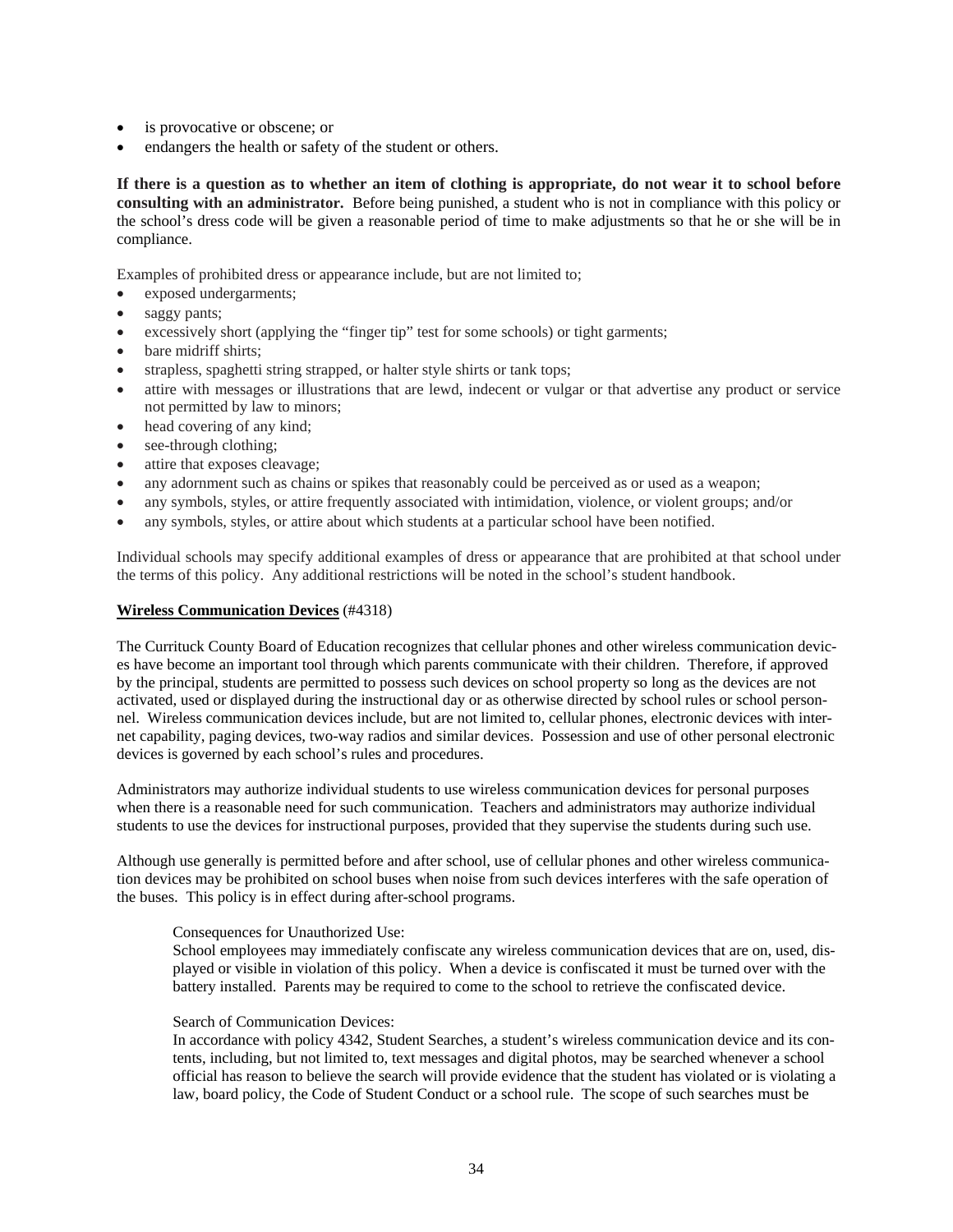reasonably related to the objectives of the search and not excessively intrusive in light of the nature of the suspected infraction.

Students are personally and solely responsible for the security of their wireless communication devices and other personal electronic devices. The school system is not responsible for the theft, loss or damage of a cellular phone, other personal wireless communication device, or other personal electronic device.

### Repeated School Violations

A student shall not repeatedly fail to comply with the reasonable directions of teachers, student teachers, substitute teachers, teacher assistants, principals, or other authorized school personnel during any period of time when he/she is properly under the authority of such school personnel.

### Consequences for Violations of the Student Code of Conduct

The Currituck County Schools believe that consequences should be related, reasonable, and respectful. Consequences should be given on an individual basis. Consequences can be fair without being equal. The age of the student, previous offenses, intent, and other factors should be taken into consideration when giving consequences. The consequence tables shall be used as a guide however; this does not restrict the Principal's authority to take required actions to maintain a safe and orderly environment.

| <b>Consequence Level</b> | <b>Options</b> (not all inclusive)                                                                 |  |
|--------------------------|----------------------------------------------------------------------------------------------------|--|
| Level 1                  | • Warning                                                                                          |  |
|                          | • Reprimand                                                                                        |  |
|                          | • Behavior improvement agreement                                                                   |  |
| Level 2                  | $\bullet$ Timeout                                                                                  |  |
|                          | • Community service                                                                                |  |
|                          | • In school suspension                                                                             |  |
|                          | • Bus Suspension                                                                                   |  |
|                          | • After school or Saturday detention                                                               |  |
|                          | • Exclusion from extracurricular activities                                                        |  |
|                          | • Exclusion from graduation ceremonies                                                             |  |
|                          | • Loss of privileges                                                                               |  |
| Level 3                  | • Out of school suspension up to 10 days and possible loss of student privileges<br>upon returning |  |
| Level 4                  | • Long term suspension                                                                             |  |
|                          | $\bullet$ Expulsion                                                                                |  |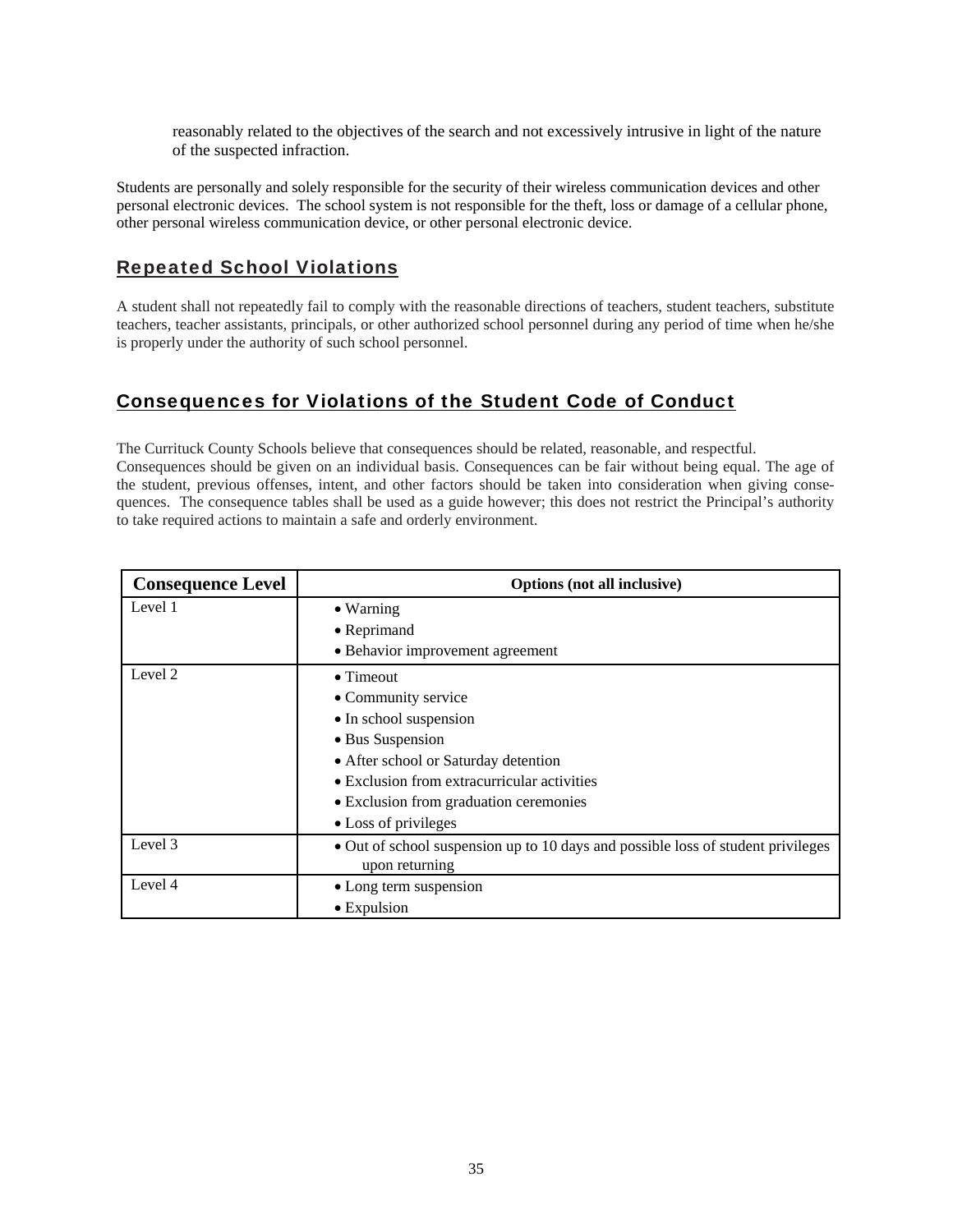| <b>Rule Violated</b>                    | <b>Range of Consequences</b> |
|-----------------------------------------|------------------------------|
| Integrity and Civility                  | Level $1 -$ Level 2          |
| Disruptive Behavior                     | Level $1 -$ Level $4$        |
| Assaults, Threats, and Harassment       | Level $1 -$ Level $4$        |
| Weapons and Threats to Safety           | Level 2 - Level 4            |
| Gang Related Activity                   | Level $1 -$ Level $4$        |
| Drugs and Alcohol                       | Level $3 -$ Level 4          |
| <b>Tobacco Products</b>                 | Level $2 -$ Level 3          |
| Theft, Trespass, and Damage to Property | Level $2 -$ Level 3          |
| <b>Student Dress Code</b>               | Level $1 -$ Level $2$        |
| <b>Wireless Communication Devices</b>   | Level $1 -$ Level $2$        |

### Random Suspicionless Drug Testing Policy *(#4326)*

The Currituck County Board of Education strongly believes that drug and substance abuse can be detrimental to the physical and emotional health and the academic performance of its students. It is from this belief and out of concern for students' well-being that a random drug-testing program is initiated in the Currituck County Schools.

#### **GOALS OF RANDOM DRUG TESTING PROGRAM**

 **The random drug testing program is not intended to punish students, but to help them**. Goals of the random drug testing program are:

- To educate students about the dangers and problems associated with drug use/abuse;
- To deter drug use/abuse by students;
- To identify students participating in extracurricular activities or driving to school who may be abusing drugs and to determine the identity of the drug(s);
- To provide information to parents so that parents can take appropriate steps at the family level;
- To motivate students to resist negative peer pressure;
- To provide opportunities for counseling and treatment for any student who is determined to be using/ abusing drugs;
- To help ensure the safety of students who participate in athletics, extracurricular activities or driving privileges;
- To remove the stigma of drug use/abuse from those students who do not use drugs;
- To develop a drug-free program that produces students who can serve as role models and influence their peers to lead healthy and responsible lives; and
- To complement the school system's overall drug education program.

#### **WHO IS SUBJECT TO RANDOM DRUG TESTING?**

All students in grades 9-12 who desire to participate in interscholastic athletics, other voluntary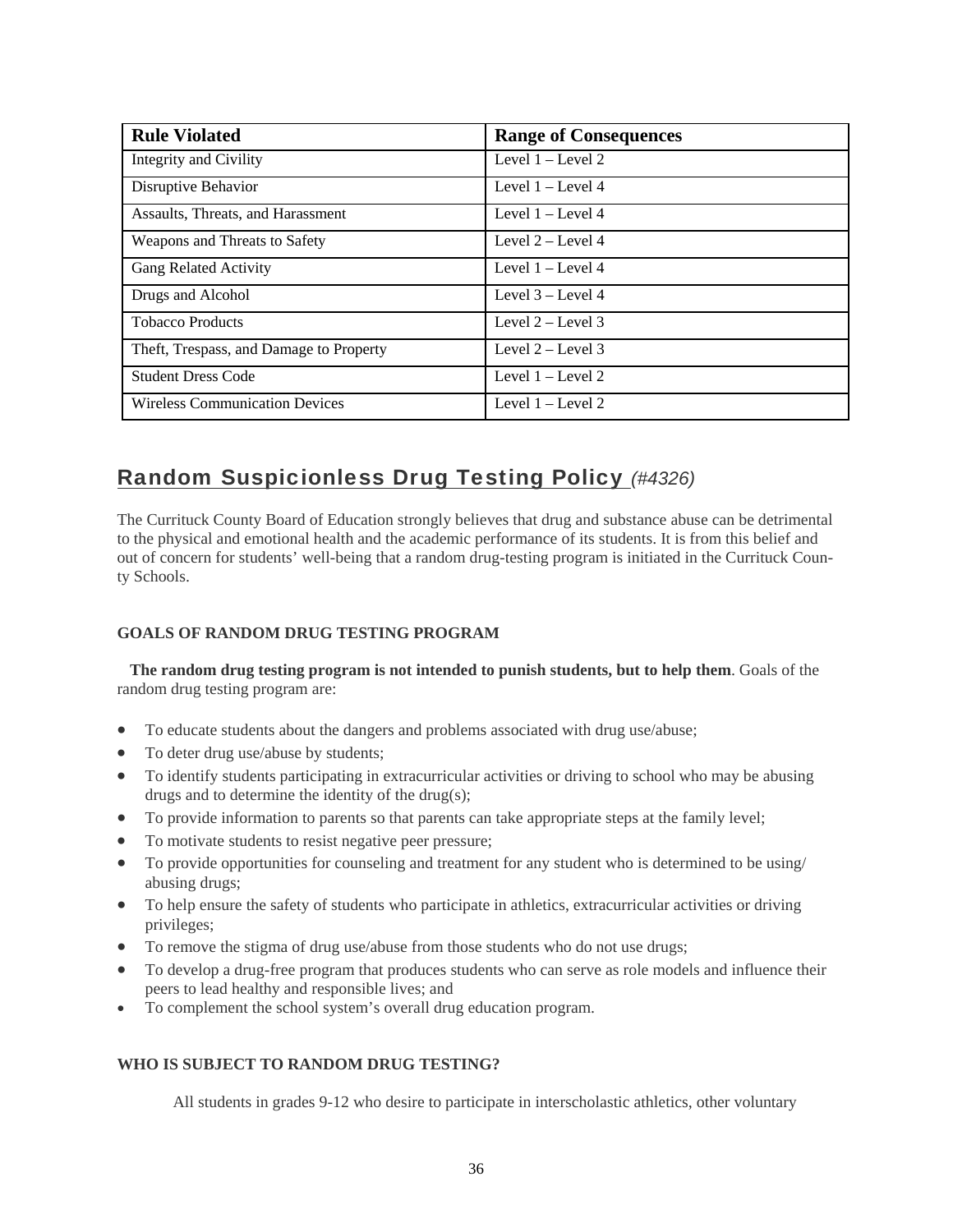extracurricular activities and school sponsored clubs or wish to have the privilege of on campus parking, must agree to participate in the random drug testing program. Participation in the random drug testing program is NOT required as a condition of attending school or enrolling in any for-credit class.

Any parent of a student in grades 9-12 has the opportunity to consent to the student voluntarily participating in the random drug testing program, whether or not the student is a participant in any of the privileged activities listed above. The same procedures will apply, as outlined in this policy, for all students participating in random drug testing.

A Drug Testing Consent Form must be signed by the student and the student's parent/guardian prior to the fall athletic practice season or the beginning of the school year, whichever comes first. The consent will authorize random drug testing for the student's entire school career. The parent/guardian will be given a copy of the signed Consent Form and this random drug testing policy. The original Consent Form will be kept in the student's official file.

A signed Consent Form may be revoked by a signed Withdrawal of Drug Testing Consent Form. A student who withdraws will no longer be subject to random drug testing, but will also not be eligible for participation in the voluntary activities or privileges covered by this policy for a period of 365 days from the date of withdrawal.

#### **WHO CONDUCTS THE TESTING?**

The drug testing program will be implemented on behalf of the school district by a contracted test administrator, which shall be an independent agency or entity operating under contract with the Board of Education. The contracted test administrator will employ (or provide by subcontract) a licensed physician as a Medical Review Officer.

 **Currituck County Schools personnel shall not assist with the actual testing or physical collection of the samples, shall have no access to the test samples, and shall not select the students who will be ran**domly tested. These functions will be carried out by the contracted test administrator.

An employee of the school district, selected by the superintendent, will coordinate the district's drug testing program. The Coordinator will work with licensed substance abuse professionals to conduct all substance abuse assessment and counseling services.

Eligible students will be randomly selected for testing by the contracted Test Administrator using the following process:

- The Coordinator shall maintain a list of all eligible students who have signed Consent Forms. The list shall be updated prior to each testing date.
- Each eligible student on the list shall be assigned a number.
- The Coordinator provides the contracted test administrator with a list of the students' numbers (and matching names).
- Prior to each testing date, the Coordinator will notify the contracted test administrator as to what number or percentage of students will be tested.
- The contracted Test Administrator will randomly generate a list of student numbers representing students to be tested. Students who were absent on a testing date, after their previous selection under this random selection process, shall be added to the next randomly generated list. The list shall be provided to the Coordinator.
- The Coordinator will match the randomly generated student numbers with the students' names, and will notify the school which students are to be tested.
- Selected students will be pulled from class for testing on testing day. There will be no advance notification of which students will be tested.

A student who is absent on the day of a test will be excused from testing, but added to the sample to be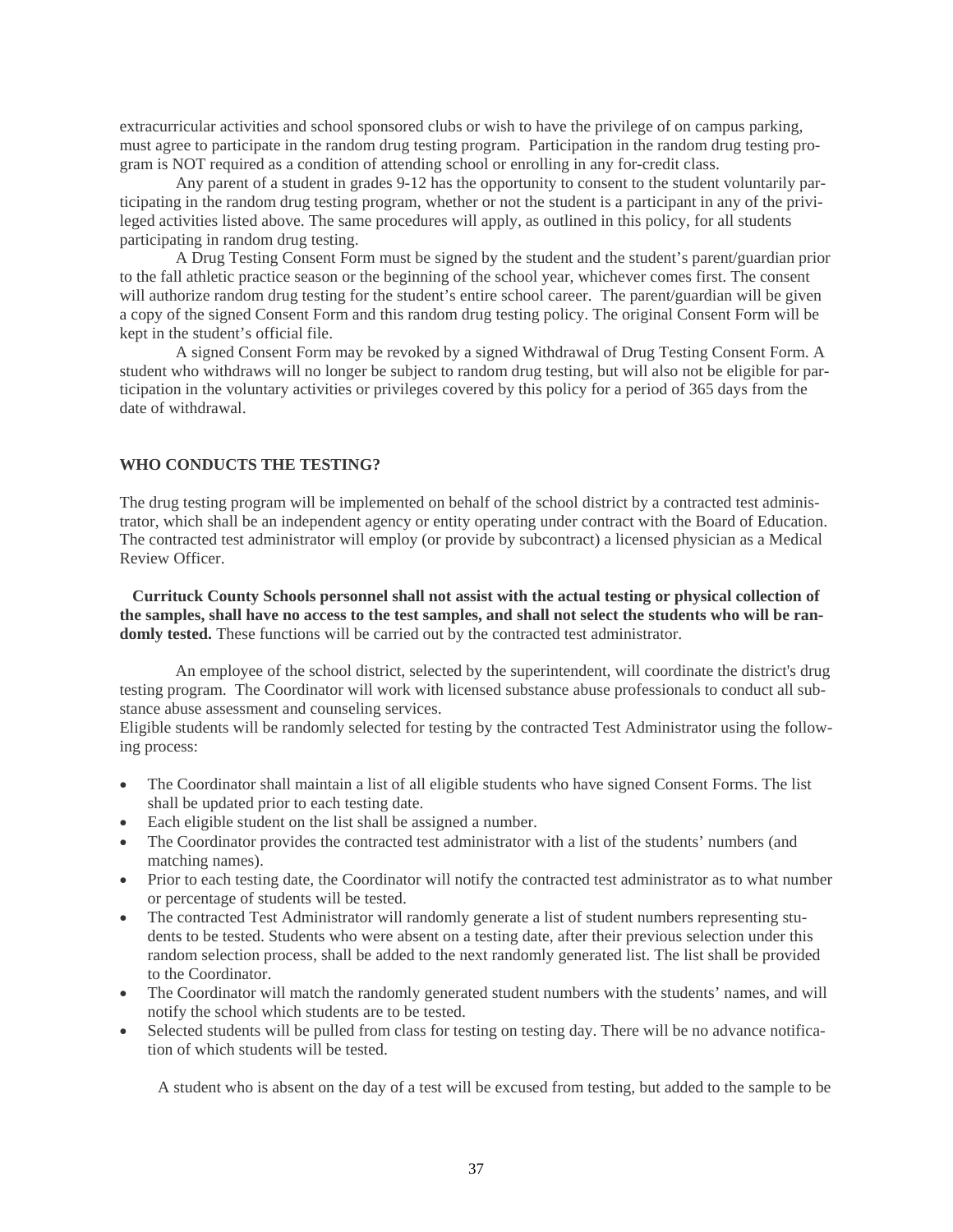tested on the next testing date. However, a student who is present at school on the day of testing and avoids testing by leaving campus (or cutting class) without a valid excuse for that day will be considered as having refused to be tested. A refusal to be tested, or an attempt to alter, substitute, adulterate or otherwise tamper with a test sample, shall result in the same consequences as a positive test.

 Random drug testing will be conducted by urine specimen, at least monthly during the academic year and occur at the high school. The dates of testing will not be publicized in advance.

Up to fifty percent (50%) of eligible students will be tested in the course of a year. The Superintendent shall determine what number or percentage of eligible students is tested each month.

All test results will be strictly confidential, including the maintenance of the sample throughout the collection and testing process. All reported results will be maintained by the Coordinator in a locked file cabinet. Disclosure of test results will be limited to those who have a need to know in order to implement this policy. When under this policy a student becomes ineligible to participate in any voluntary activity, the principal shall inform the particular coach or sponsor (or administrator for parking permits) that the student is ineligible.

#### **WHAT SUBSTANCES ARE BEING TESTED?**

Substances for which students will be tested include: marijuana (THC) cocaine phencyclidine (PCP) amphetamines/methamphetamine opiates (Oxycontin, Vicodin) alcohol barbiturates benzodiazepines (Valium) test adulterants methadone Propoxyphene (Darvon)

At the recommendation of the contracted Test Administrator and determination by the Superintendent, students may be tested for other or additional substances for which use by a minor is illegal.

#### **WHAT ARE THE CONSEQUENCES OF POSITIVE TESTS?**

#### **First Positive Test**

The student, student's parent, and superintendent's designee will be notified by the Medical Review Officer (MRO).

As a result of the first positive test, the student will be precluded from participation in all voluntary extracurricular and official school club activities subject to this program for the next 50 school days. If fewer than 50 school days remain in the school year, this loss of privileges will extend into the next school year. Student athletes will be suspended for 30% of the number of contests in the entire athletic season, not counting scrimmages. If there are not 30% of the total number of contests remaining in that school year, this loss of privileges will extend into the next athletic season. Despite being prohibited from participating in contests and from dressing out and traveling with their teams for such contests, student-athletes must attend practices and follow all other athletic requirements and guidelines to remain members of the team.

The MRO will provide the parents with a list of resources for substance abuse assessment and intervention in the Currituck County area. Upon receipt of documentation from a licensed substance abuse professional that the student has completed a substance abuse assessment and is participating in any recommended or approved counseling or treatment program as described by Section H of this policy, the superintendent or designee will reduce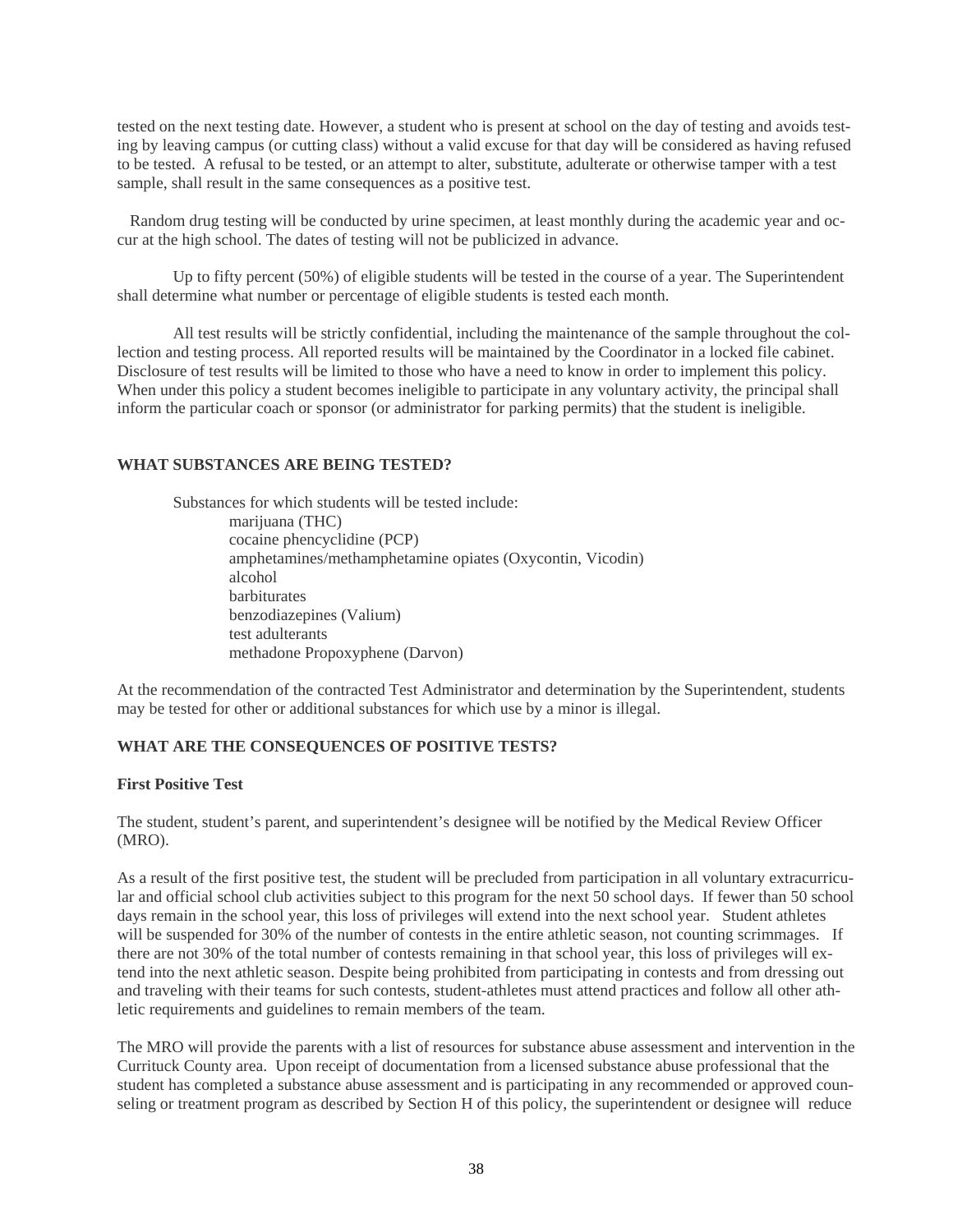the period of eligibility to a period equal to or no less than 35 school days (in the case of extracurricular and official school club activities) or 20% of the athletic contests in the entire athletic season as defined above (in the case of athletic activities). If there are not 35 schools days or 20% of the total contests remaining in that school year or season, the period of ineligibility will extend into the next school year or athletic season in which the student participates.

The student will be subject to a mandatory retest after 30 days but within 90 days of the first positive test. The student will be identified by the contracted test administrator for retesting on a regularly scheduled test date. School officials will not know whether the student is being retested as a mandatory retest or whether the student's number was randomly drawn.

#### **Second Positive Test**

Upon a second positive test at any time during the student's school career, the contracted MRO shall notify the student, the student's parents, and the superintendent's designee.

A conference will be scheduled between the school principal, the student, and the student's parent.

The student will be ineligible to participate in the voluntary activities covered by this policy for 365 calendar days unless the student regains eligibility earlier, as provided below, except that athletic coaches may, as a condition of the student remaining on the team, require the student to continue to participate in practices while sitting out of competitions during this time period.

The student may regain eligibility prior to 365 calendar days, but not before being ineligible for at least 50 school days (in the case of extracurricular and official school club activities) and 50% of the athletic contests in the entire athletic season as defined above (in the case of athletic activities). If there are not 50 schools days or 50% of the total contests remaining in that school year or season, the period of ineligibility will extend into the next school year or athletic season in which the student participates, upon compliance with all of the following requirements:

The student must satisfy the substance abuse assessment/counseling requirement set forth in this policy, as certified in writing by the substance abuse professional. For a second positive test, the student will be considered in compliance once he or she has completed the substance abuse assessment and is participating in any recommended or approved counseling or treatment program. A student must test negative on a retest prior to regaining eligibility. The student will be subject to a mandatory retest after 30 days but within 90 calendar days of the second positive test to confirm eligibility.

#### **Third Positive Test**

Upon a student's third positive test any time during the student's school career, the MRO shall notify the student, the student's parents, and superintendent's designee.

A conference will be scheduled between the student's parent, the student and the school principal.

The student will be ineligible to participate in the voluntary activities covered by this policy for the remainder of his/her high school career.

### Tobacco Products & Vaporizers *(#4320)*

The Currituck County Board of Education promotes the health and safety of all students and staff and the cleanliness of all school facilities. The Board believes that the use of tobacco products on school grounds, in school buildings and facilities, on school property, or at school-related or school-sponsored events is detri-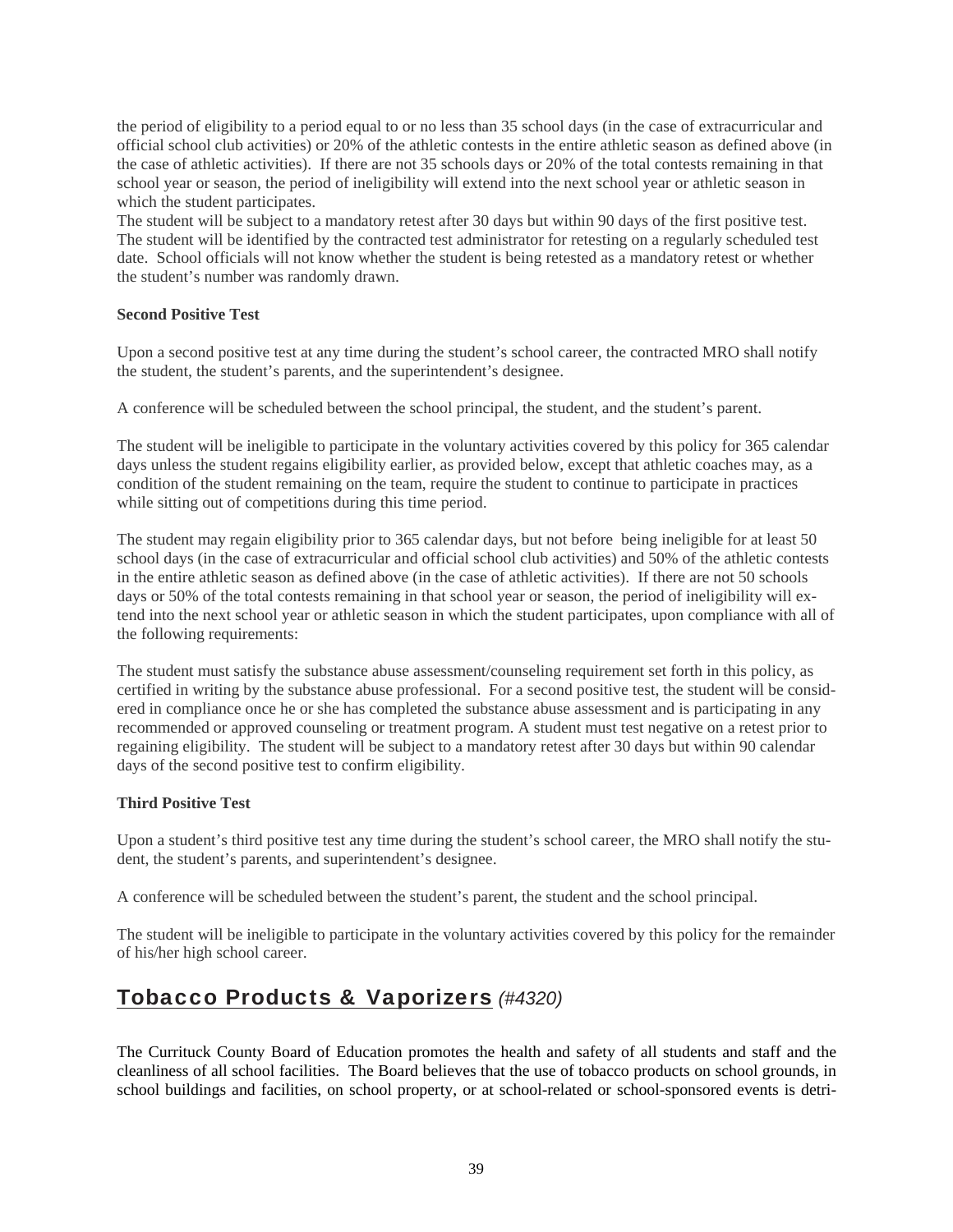mental to the health and safety of students, staff, and school visitors. To this end, the board adopts this 100 percent tobacco free policy and prohibits or restricts smoking and the use of tobacco products as follows. For the purposes of this policy, the term "tobacco product" means any product that contains, is made or derived from, or reasonably resembles tobacco or nicotine and is intended for human consumption, including electronic cigarettes and all lighted and smokeless tobacco products. For purposes of this policy, the term "vaporizer" refers to any device that converts plant material or liquid into vapor for direct human inhalation, whether or not the vapor contains tobacco or nicotine.

- 1. All persons, including school district personnel, volunteers, contractors, other persons performing services or activities on behalf of the school district, students, and visitors, are prohibited from using any tobacco products at any time (1) in any school building, in any school facility, in any school vehicle, on school grounds, or on any school property, owned, leased, borrowed, or otherwise used by the school district for school purposes or (2) at any school-sponsored or school-related activity, including athletic events, on or off school grounds, except for the use of tobacco products for instructional or research purposes as provided below.
- 2. To help prevent fires, burns, and other health risks, the board also prohibits electronic cigarettes and other types of vaporizers, regardless of whether the vaporized material contains tobacco or nicotine.
- 3. In addition, school district employees, school volunteers, contractors, or other persons performing services on behalf of the school district also are prohibited from using tobacco products at any other time while on duty and in the presence of students, either on or off school grounds.
- 4. Nothing in this policy prohibits the use of tobacco products for an instructional or research activity conducted in a school building, provided such activity is conducted or supervised by a faculty member and the activity does not include smoking, chewing, or otherwise ingesting tobacco.
- 5. The administration will consult with the county health department and other appropriate organizations to provide employees with information and access to support systems and programs to encourage employees to abstain from the use of tobacco products. The school district may, from time to time, provide free non-smoking programs and services to be offered to employees in the schools, after the regular school day.
- 6. School personnel will be provided notice of this policy through personnel handbooks or other means identified by the principal. In addition, the principal will post signs in a manner and location that adequately notify staff, students, and visitors about the 100 percent tobacco-free schools policy.
- 7. All school personnel are required to adhere to and enforce this policy and other policies, rules, or regulations addressing the use of tobacco products.

Legal References: Pro-Children Act of 1994, 20 U.S.C. 6081 et seq.; 21 C.F.R. 1100 et seq.; G.S. 14-313; 115C-47, -288, -307, -390.2, -407

### Discrimination & Harassment Prohibited (#1710)

The Currituck County Board of Education acknowledges the dignity and worth of all students and employees and strives to create a safe, orderly, caring, and inviting school environment to facilitate student learning and achievement.

Students, school system employees, volunteers, and visitors are expected to behave in a civil and respectful manner. The board expressly prohibits unlawful discrimination and harassment as defined below by students, employees, board members, volunteers, or visitors. "Visitors" includes parents and other family members and individuals from the community, as well as vendors, contractors, and other persons doing business with or performing services for the school system.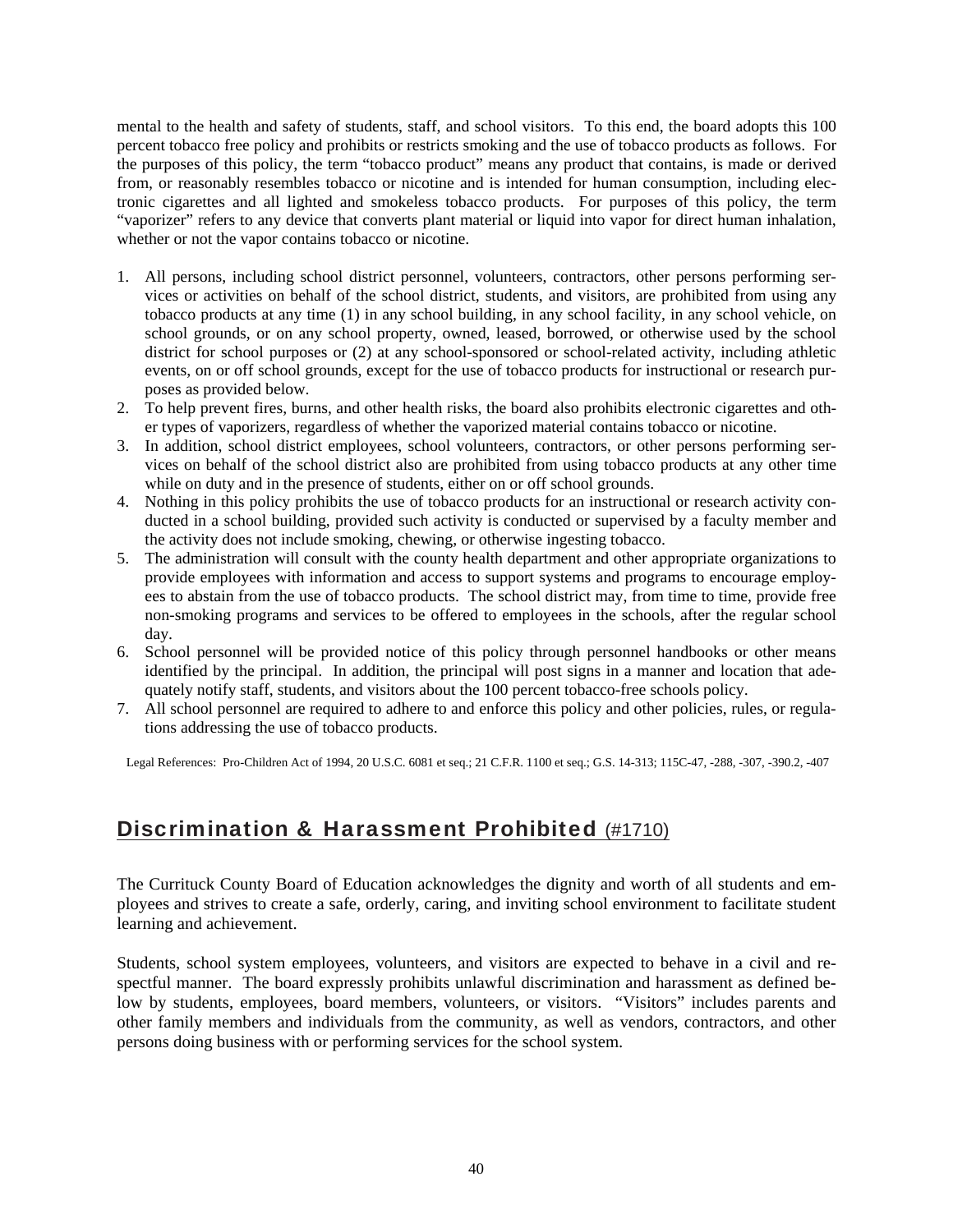#### Discrimination

Discrimination is any act or failure to act, whether intentional or unintentional, by an employee or agent of the school system that unreasonably and unfavorably differentiates treatment of others based solely on their membership in a legally-protected class so as to interfere with or limit their ability to participate in or benefit from the services, activities, or privileges offered by the school system's education program. For purposes of this policy, the legally protected classes are race, color, national origin, religion, and disability.

#### Harassment

Prohibited harassment is deliberate unwelcome conduct directed at another person or group of persons based on their membership in a legally protected class that creates a hostile environment. Harassment does not have to include intent to harm, be directed at a specific target, or involve repeated incidents. Harassment creates a hostile environment when the conduct is sufficiently severe, pervasive, or persistent so as to interfere with or limit a person's ability to participate in or benefit from the services, activities, or opportunities offered by the school system.

A student, visitor, or other non-employee individual who believes he or she is the victim of unlawful discrimination or harassment in violation of this policy, or any person who has witnessed or who has reliable information that another person has been subject to unlawful discrimination or harassment under this policy, may make a formal written complaint to the principal or assistant principal of the school at which either the alleged victim or alleged perpetrator attends or is employed.

School officials shall investigate all formal written complaints received. Reports of discrimination or harassment that are not followed by a formal written complaint may be investigated at the discretion of school officials and may be investigated even if the alleged victim does not seek action by school officials.

Appropriate steps to end discrimination and harassment may include, but are not limited to, separating the parties, providing counseling for the parties, and/or taking disciplinary action against a perpetrator determined to have violated this policy. The superintendent may take non-punitive measures to end or prevent instances of discrimination or harassment regardless of whether any individual has been found responsible for the discrimination or harassment. The superintendent also may implement or direct the implementation of classroom-wide, school-wide, or school system-wide responses such as additional staff training, harassment prevention programs, and other measures reasonably calculated to end the behavior, eliminate a hostile environment and its effects if one has been created, and prevent recurrence of the behavior.

The board prohibits retaliation against any person for making a report or complaint of a violation of this policy, supporting someone for reporting or intending to report a violation of this policy, or participating in the investigation of a reported violation of this policy. No reprisals will be taken by the board against a complaining party or other individual unless the person knew or had reason to believe that the complaint or report was false or knowingly provided false information. Any person who is found to have engaged in retaliation will be subject to discipline, up to and including dismissal. Acts of retaliation may also be subject to policy 1760/7280, Prohibition Against Retaliation.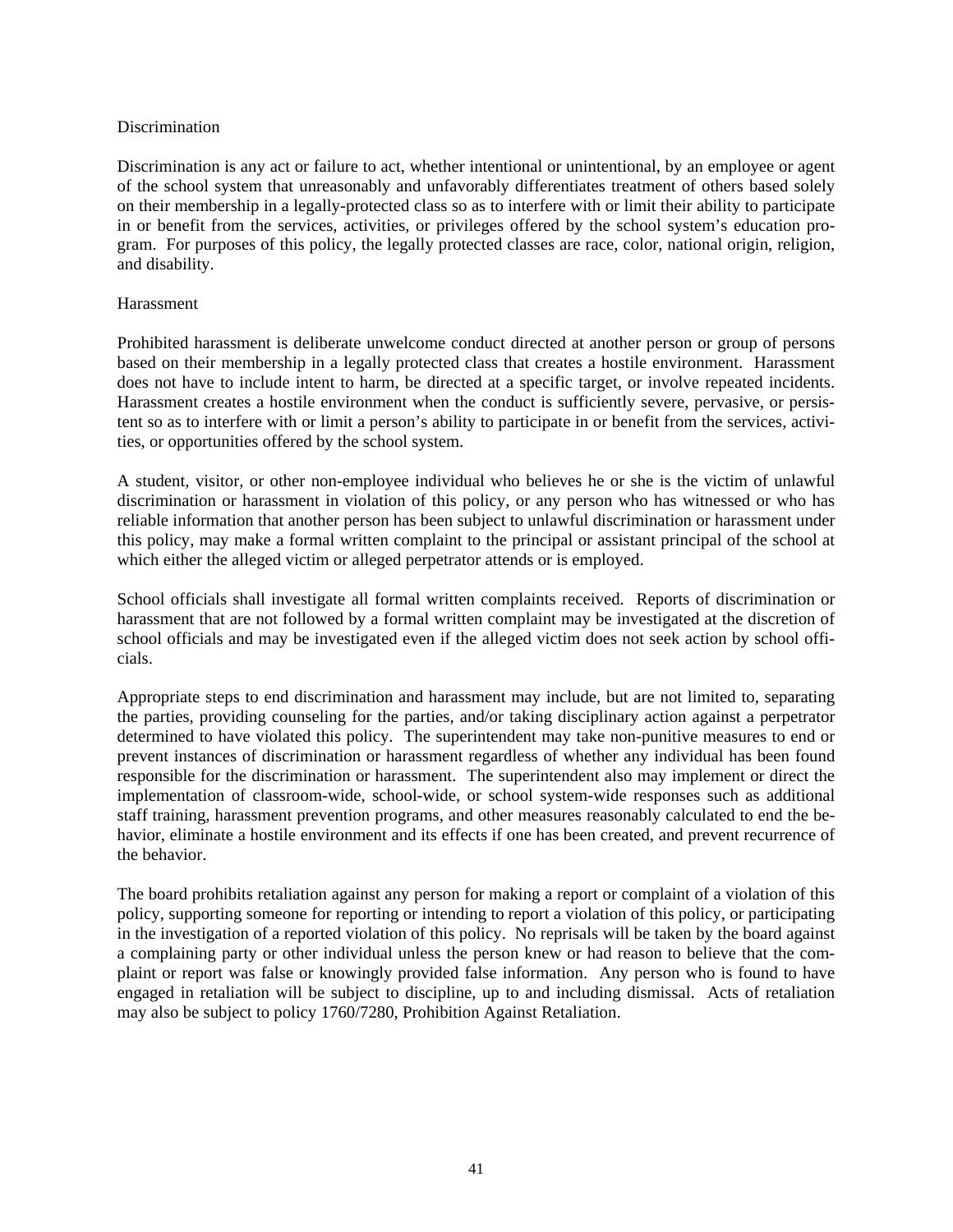### Nondiscrimination on the Basis of Sex (#1720)

The school system does not discriminate on the basis of sex in its education programs or activities and is required by Title IX of the Education Amendments Act of 1972 and federal regulations to not discriminate in such a manner. This requirement extends to admission and employment. The Currituck County Board of Education will not tolerate discrimination on the basis of sex, including any form of sexual harassment as that term is defined under Title IX, in any program or activity of the school system

Students and parents or guardians may report such alleged discrimination through the process provided in policy 1740/4010, Student and Parent Grievance Procedure.

### Sexual Harassment –Prohibited Conduct and Reporting (#1725)

The Currituck County Board of Education acknowledges the dignity and worth of all students and employees and strives to create a safe, orderly, caring, and inviting school environment to facilitate student learning and achievement. As provided in policy 1720/4030/7235, Title IX Nondiscrimination on the Basis of Sex, the board will not tolerate sexual harassment in the education program and activities of the school system. The board takes seriously all reports and formal complaints of sexual harassment.

This Title IX sexual harassment policy specifically prohibits sexual harassment as that term is defined under Title IX. It provides a process for students, employees, and others to report such sexual harassment for response by school officials. All incidents of conduct that could constitute sexual harassment under this policy are to be reported and treated in accordance with this policy, whether or not the incidents may also constitute violations of other board policies or standards of conduct.

Individuals who believe they have been subjected to sexual harassment prohibited by this policy or who have witnessed or have reliable information that another person has been subjected to sexual harassment prohibited by this policy should report such violations.

The grievance process for formal complaints of sexual harassment under this policy is set out in policy 1726/4036/7237, Title IX Sexual Harassment Grievance Process. The policy also provides an informal resolution process for complainants who seek an alternate means of resolution to their complaint

### Sexual Harassment Grievance Process (#1726)

The process provided in this policy is designed for those who believe that they have been sexually harassed in violation of policy1725/4035/7236, Title IX Sexual Harassment – Prohibited Conduct and Reporting Process, and wish to file a formal complaint. School officials shall follow the grievance process established in this policy when responding to all formal complaints of sexual harassment.

### Bullying & Harassing Behavior Prohibited (#4329)

The Currituck County Board of Education is committed to providing a safe, inviting, and civil educational environment for all students, employees, and other members of the school community. The board expects all students, employees, volunteers, and visitors to behave in a manner consistent with that goal. The board recognizes that bullying and harassing behavior creates an atmosphere of intimidation and fear, detracts from the safe environment necessary for student learning, and may lead to more serious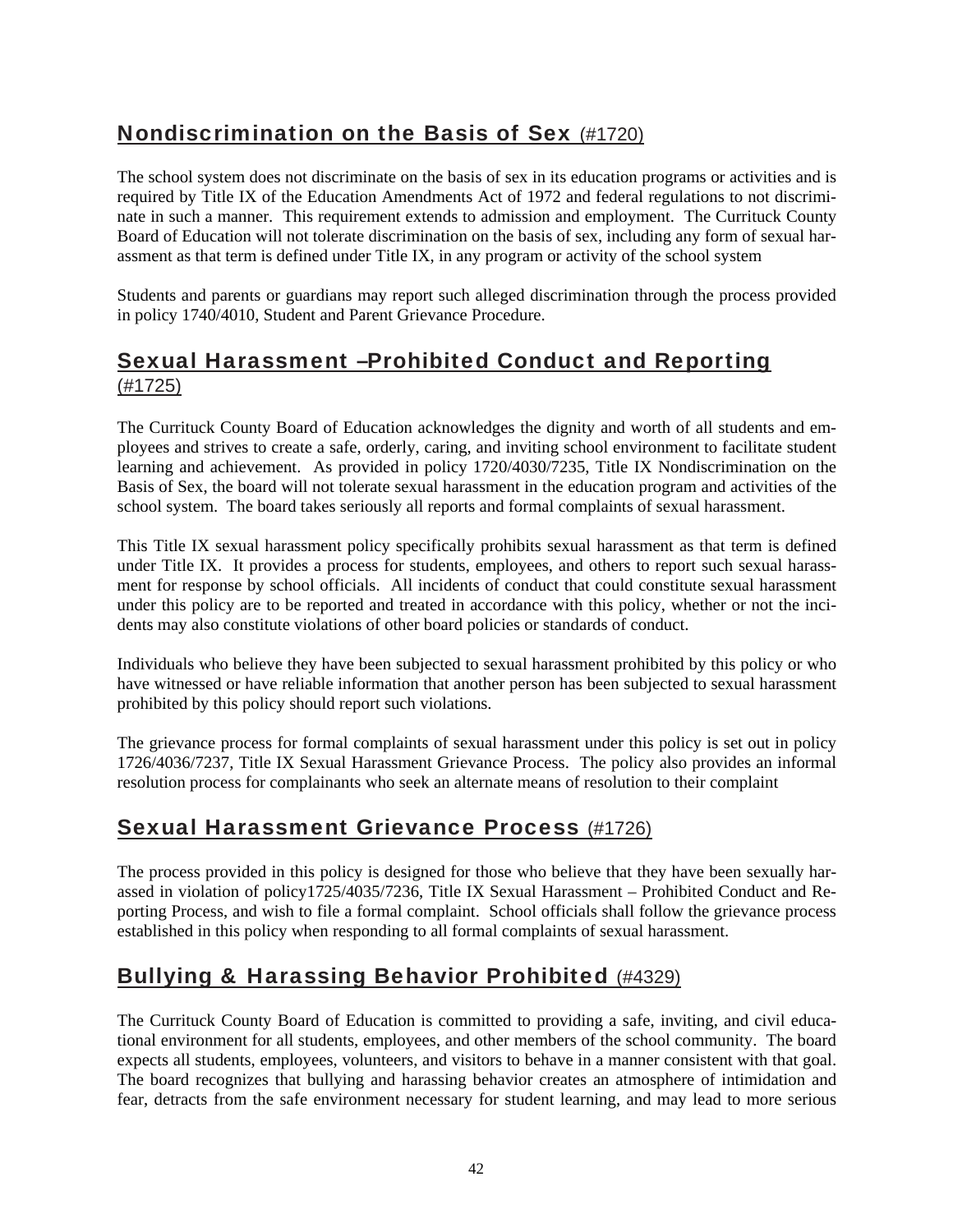misconduct or to violence. Accordingly, the board prohibits all forms of bullying and harassing behavior, including encouragement of such behavior, by students, employees, volunteers, and visitors. "Visitors" includes parents and other family members and individuals from the community, as well as vendors, contractors, and other persons doing business with or performing services for the school system

#### Bullying

Bullying is a pattern of aggressive, intentional or deliberately hostile behavior that occurs repeatedly and over time from one or more persons to another person and he/she has difficulty defending him/her self.

There are 3 important components:

- 1. Bullying is aggressive behavior that involves unwanted negative action toward a person or their property.
- 2. Bullying involves a pattern of behavior repeated over time.
- 3. Bullying involves an imbalance of power or strength.

Cyberbullying is through electronic media - email, texting, social networks, blogs, websites or digital messages or images sent to electronic devices.

**Bullying is NOT a conflict.** A conflict can be an aggressive (emotional and/or physical) behavior that involves unwanted action toward a person or their property. This behavior can be repeated over time, however; **There is NO imbalance of power or strength**, between those involved. Neither person sees themselves as a victim.

This policy prohibits bullying and harassing behavior, or the encouragement of bullying or harassing behavior, that takes place (1) in any school building or on any school premises before, during or after school hours; (2) on any bus or other vehicle as part of any school activity; (3) at any bus stop; (4) during any school-sponsored activity or extracurricular activity; (5) at any time or place when the student, employee, or other person is subject to the authority of school personnel; or (6) at any time or place when the bullying has a direct and immediate effect on maintaining order and discipline in the schools.

The board encourages students or parents/guardians of students who have been the victim of or who have witnessed bullying or harassing behavior in violation of this policy to immediately report such incidents to a teacher, counselor, coach, assistant principal, or the principal

### Student-Athlete Discipline Guidelines

The faculty and staff at CCHS encourage students to participate in athletics. Athletics is a privilege that offers many beneficial life-skills. Student-athletes represent their school, family, and community; therefore, it is essential that appropriate conduct be displayed. For the purpose of this policy, a student-athlete is defined as any student who engages in, is eligible to engage in, or may be eligible in the future to engage in any athletic competition.

The policies below are in effect in-season or out of season and on or off campus:

**1.** A student-athlete will not be allowed to participate or practice while he/she is serving Out of School Suspension (OSS). Additional consequences may be imposed by the coach.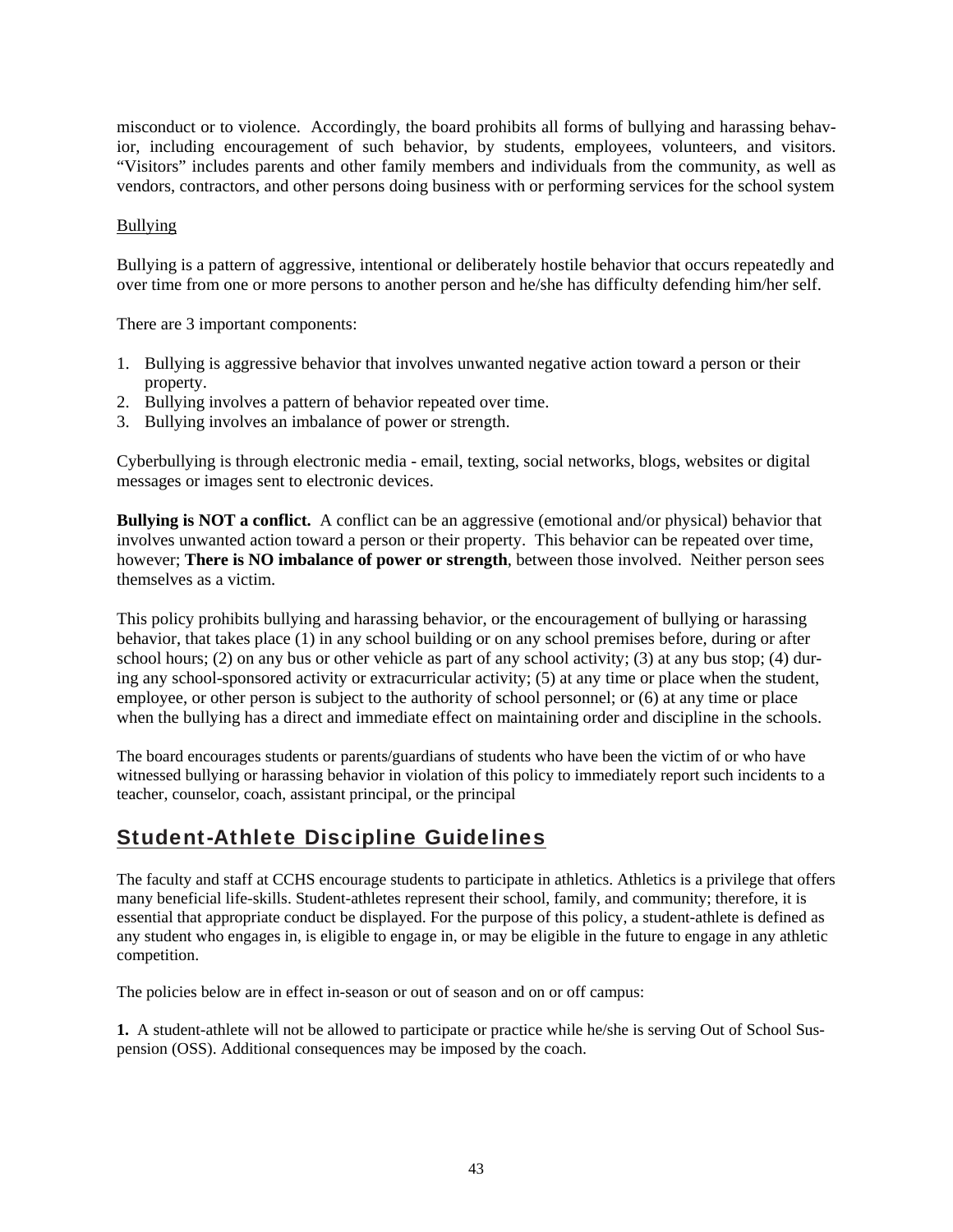2. Any student-athlete found to be in possession of any drug, drug paraphernalia or alcohol, under the influence of illegal drugs or alcohol, or to have received a positive test on a drug test pursuant to Board Policy 4326 will be subject to consequences in accordance with Policy 4326. Specifically:

#### **a. 1st Offense:**

The student athlete will be suspended for 30% of the number of contests in the entire athletic season, not counting scrimmages. If there are not 30% of the total number of contests remaining in that season, this loss of eligibility will extend into the next athletic season in which the athlete participates. Despite being prohibited from participating in contests and from dressing out and traveling with their teams for such contests, student-athletes must attend practices and follow all other athletic requirements and guidelines to remain members of the team. In accordance with Board Policy 4326, the suspension may be reduced to 20% of the athletic contests in the entire athletic season upon receipt of documentation from a licensed substance abuse professional that the student has completed a substance abuse assessment and is participating in any recommended or approved counseling or treatment program as described in section H of the policy.

#### **b. 2nd Offense:**

The student will be ineligible to participate in athletic activities for 365 days. Athletic coaches may, as a condition of the student remaining on the team, require the student to continue to participate in practices while sitting out of competitions during this time period, unless the student regains eligibility earlier as outlined in Board Policy 4326, where the student may regain eligibility prior to 365 calendar days, but not before being ineligible for at least 50% of the athletic contests in the entire athletic season as defined above (in the case of athletic activities). If there are not 50% of the total contests remaining in that school year or season, the period of ineligibility will extend into the next school year or athletic season in which the student participates, upon compliance with all of the requirements outlined in Board Policy 4326.

#### **c. 3rd Offense:**

The student will be ineligible to participate in athletic activities for the remainder of his/her high school career.

**3.** Any student-athlete caught selling or transmitting drug paraphernalia and/or prohibited substances in any amount will be suspended from participation for one calendar year.

**4.** Any student-athlete found to be participating in an assault, theft, vandalism, or threat on or off campus will be subject to:

#### **a. 1st Offense:**

The student athlete will be suspended for 30% of the number of contests in the entire athletic season, not counting scrimmages. If there are not 30% of the total number of contests

remaining in that season, this loss of eligibility will extend into the next athletic season in which the athlete participates. Despite being prohibited from participating in contests and from dressing out and traveling with their teams for such contests, student-athletes must attend practices and follow all other athletic requirements and guidelines to remain members of the team.

#### **b. 2nd Offense:**

The student athlete will be ineligible to participate in athletic activities for 365 days.

Athletic coaches may, as a condition of the student remaining on the team, require the student to continue to participate in practices while sitting out of competitions during this time period.

#### **c. 3rd Offense:**

The student will be ineligible to participate in athletic activities for the remainder of his/her high school career.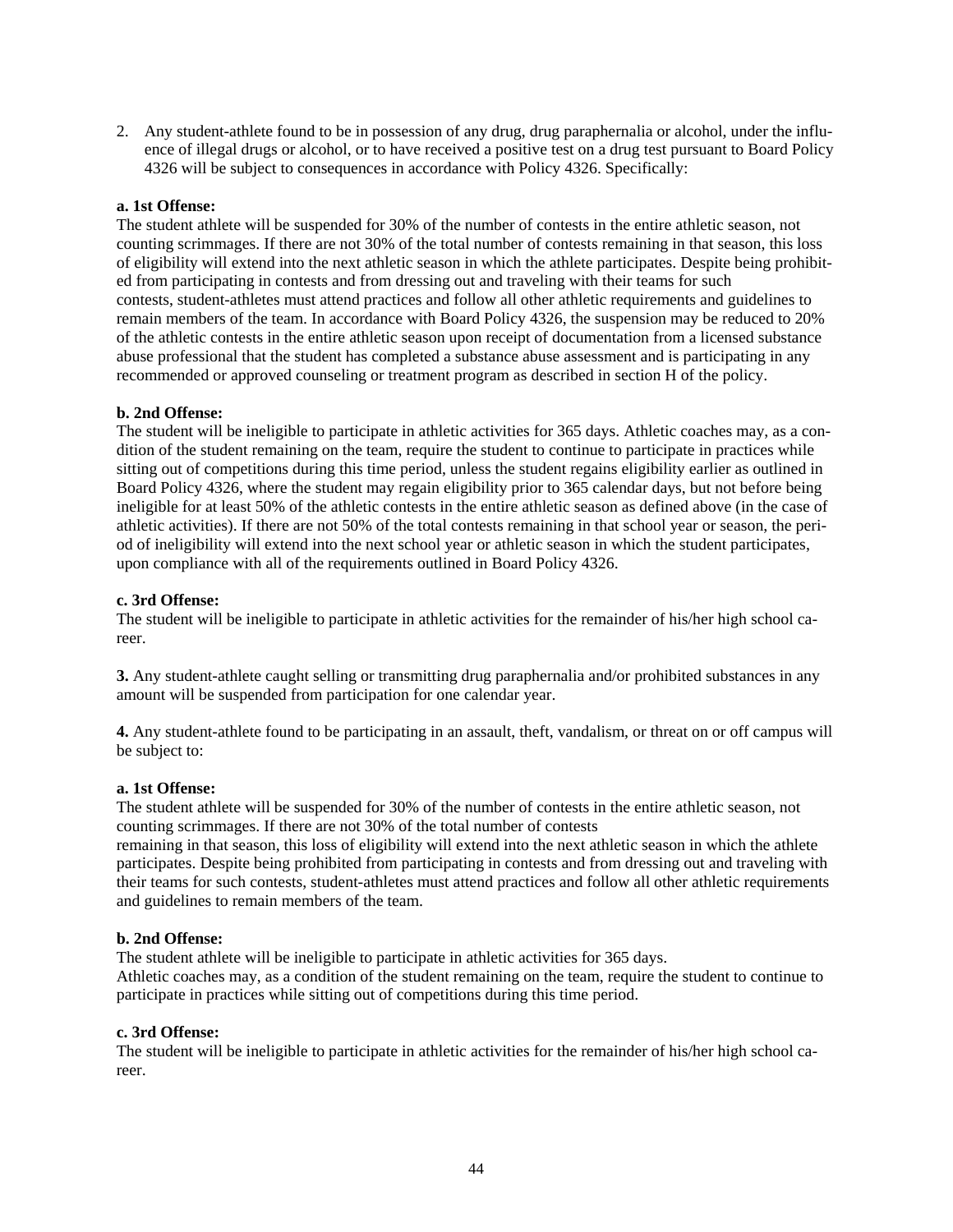**5.** A student-athlete convicted of any misdemeanor offense will be subject to:

#### **a. 1st Offense:**

The student athlete will be suspended for 30% of the number of contests in the entire athletic season, not counting scrimmages. If there are not 30% of the total number of contests

remaining in that season, this loss of eligibility will extend into the next athletic season in which the athlete participates. Despite being prohibited from participating in contests and from dressing out and traveling with their teams for such contests, student-athletes must attend practices and follow all other athletic requirements and guidelines to remain members of the team.

#### **b. 2nd Offense:**

The student athlete will be ineligible to participate in athletic activities for 365 days. Athletic coaches may, as a condition of the student remaining on the team, require the student to continue to participate in practices while sitting out of competitions during this time period.

#### **c. 3rd Offense:**

The student will be ineligible to participate in athletic activities for the remainder of his/her high school career.

**6.** A student-athlete found to be in illegal possession of a weapon or firearm, on or off campus, will be subject to:

#### **a. 1st Offense:**

Athlete will be suspended from athletic participation for 180 school days.

#### **b. 2nd Offense:**

Exclusion from all interscholastic activities for the remainder of his/her high school career.

**7.** A student-athlete convicted of a felony will lose his/her eligibility for the remainder of his/her high school career. (NCHSAA Felony Policy)

**a.** A student-athlete who is facing felony charges will be subject to an immediate suspension until the student -athlete is adjudicated.

When the above consequences are enforced, the athletic director will determine the initial consequence. If an appeal of the decision is made, the consequence will be in effect during the appeal. A student-athlete may appeal the decision to the principal, who will recommend any changes to the athletic director. After this decision, the student-athlete may appeal to the superintendent.

Note: This policy will run consecutively for each year the student-athlete is enrolled in CCHS. (ie. a studentathlete receives a first offense consequence during his/her freshman year and commits another offense of any kind during a subsequent year- the student-athlete will receive the second offense consequences.)

At any time the percentage suspension results in a partial contest suspension, the total contests suspended will round up to the next full contest (i.e. If 20% of the maximum number of contests results in 2.2 contests suspended, the suspension will round up to 3 contests).

### Student Suspensions and Expulsions/Due Process Procedures

During the period of a suspension/expulsion, a student may not ride a bus nor attend school or school sponsored functions and is prohibited from coming on or using any of the Currituck County Schools' facilities and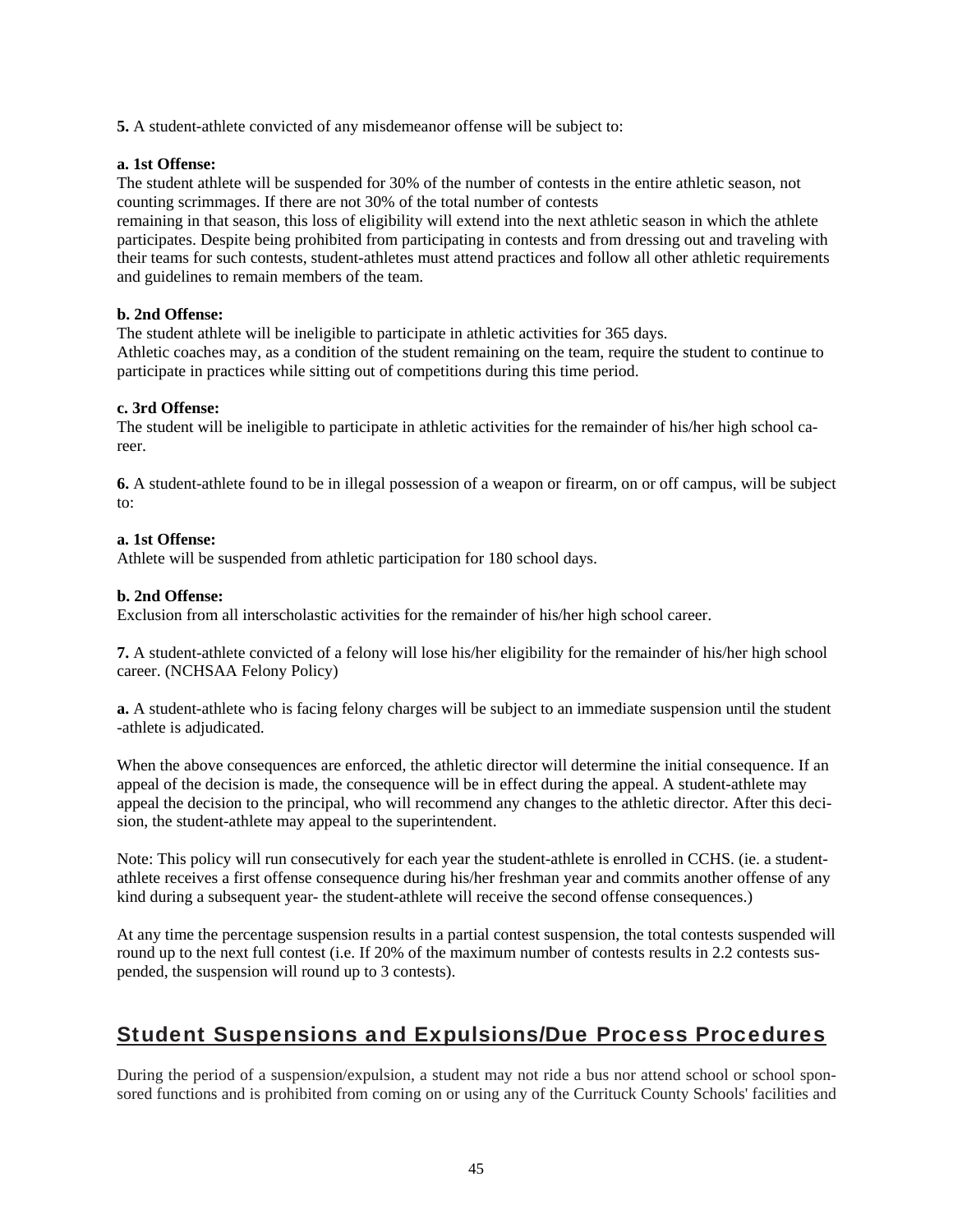grounds during regular school hours.

The Currituck County Board of Education recognizes that there may be occasions when it will be necessary to suspend a pupil for a period not to exceed ten (10) school days. A longer suspension, a suspension during the last ten (10) days of the school year, or an expulsion must be approved by the superintendent. A student shall not be suspended for more than ten (10) days or expelled except by the due process procedures contained below:

#### **Short Term Suspension** *(#4351)*

A short-term suspension is the disciplinary exclusion of a student from attending his or her assigned school for up to 10 school days. A short-term suspension does not include (1) the removal of a student from class by the classroom teacher, the principal or other authorized school personnel for the remainder of the subject period or for less than one-half of the school day, (2) the changing of a student's location to another room or place on the school premises, or (3) a student's absence under G.S. 130A-440 (for failure to submit a school health assessment form within 30 days of entering school). A student who is placed on a short-term suspension will not be permitted to be on school property or to take part in any school function during the period of suspension without prior approval from the principal. Suspension days do not include holidays, teacher workdays or inclement weather days.

The principal or designee has the authority to determine when a short-term suspension is an appropriate consequence and to impose the suspension, so long as all relevant board policies are followed.

In accordance with G.S. 115C-390.6(e) and 115C-45(c)(1), a student is not entitled to appeal the principal's decision to impose a short-term suspension to either the superintendent or the Board of Education unless it is appealable on some other basis.

#### **PRE-SUSPENSION RIGHTS OF THE STUDENT**

Except in the circumstances described below, a student must be provided with an opportunity for an informal hearing with the principal or designee before a short-term suspension is imposed. The principal or designee may hold the hearing immediately after giving the student oral or written notice of the charges against him or her. At the informal hearing, the student has the right to be present, to be informed of the charges and the basis for the accusations against him or her, and to make statements in defense or mitigation of the charges.

The principal or designee may impose a short-term suspension without first providing the student with an opportunity for a hearing if the presence of the student (1) creates a direct and immediate threat to the safety of other students or staff or (2) substantially disrupts or interferes with the education of other students or the maintenance of discipline at the school. In such cases, the principal or designee shall give the student notice of the charges and an opportunity for an informal hearing as soon as practicable.

#### **STUDENT RIGHTS DURING THE SUSPENSION**

A student under a short-term suspension must be provided with the following:

- the opportunity to take textbooks home for the duration of the suspension;
- upon request, the right to receive all missed assignments and, to the extent practicable, the materials distributed to students in connection with such assignments; and
- the opportunity to take any quarterly, semester or grading period examinations missed during the suspension period.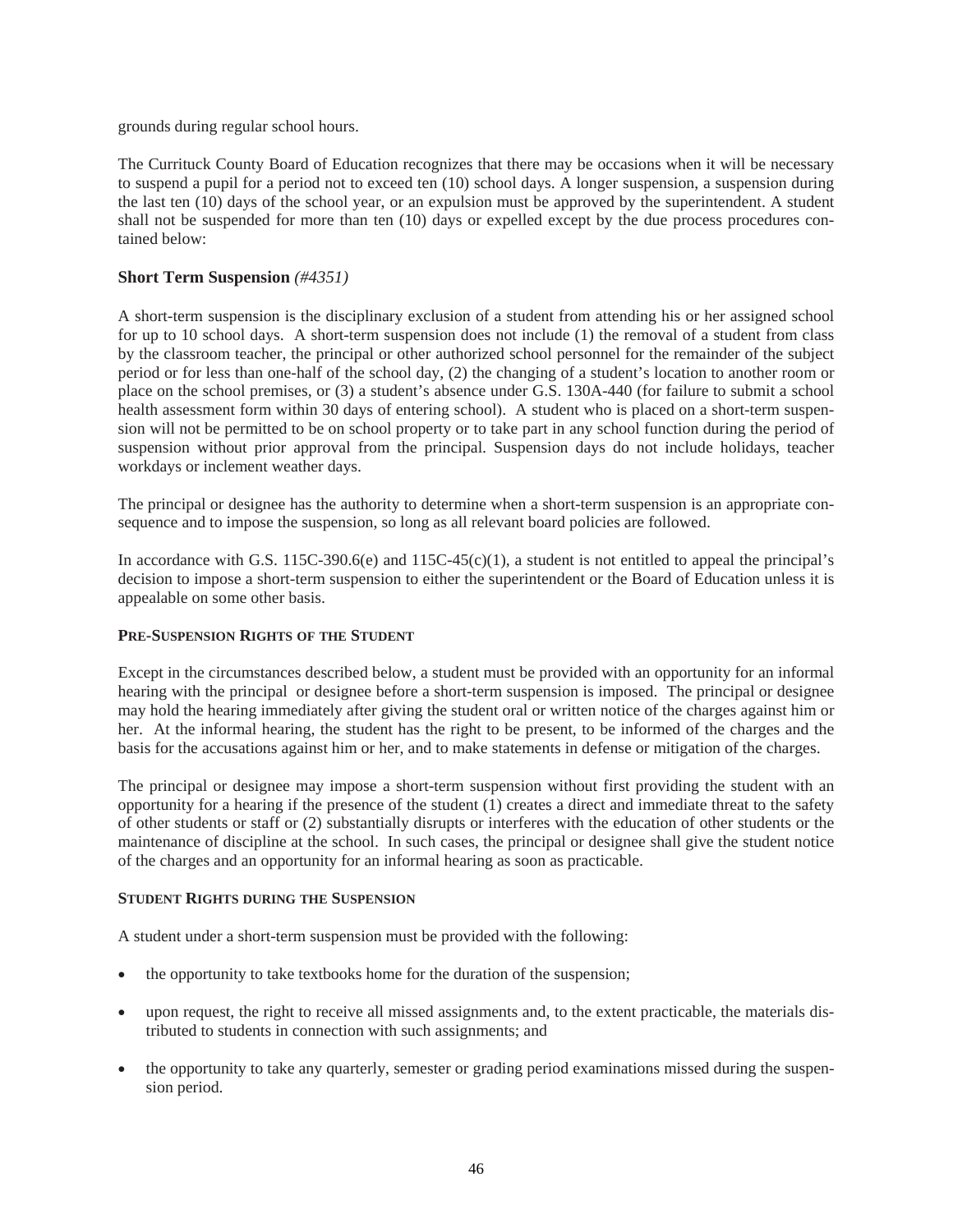#### **NOTICE TO PARENT OR GUARDIAN**

When imposing a short-term suspension, the principal or designee shall provide the student's parent with notice that includes the reason for the suspension and a description of the student conduct upon which the suspension is based. The principal or designee must give this notice by the end of the workday during which the suspension is imposed when reasonably possible, but in no event more than two days after the suspension is imposed. If English is the second language of the parent, the notice must be provided in English and in the parent's primary language, when the appropriate foreign language resources are readily available. Both versions must be in plain language and easily understandable.

The initial notice may be by telephone, but it must be followed by timely written notice. The written notice must include all of the information listed above and may be sent by fax, e-mail or any other method reasonably designed to give actual notice. School officials also shall maintain a copy of the written notice in the student's educational record.

#### **Long-Term Suspension** *(#4353)*

A long-term suspension is the disciplinary exclusion of a student from attending his or her assigned school for more than 10 school days. Disciplinary reassignment of a student to a full-time educational program that meets the academic requirements of the standard course of study established by the State Board of Education and that provides the student with the opportunity to make timely progress toward graduation and grade promotion is not a long-term suspension requiring the due process procedures set out in this policy, nor is an absence under G.S. 130A-440 (for failure to submit a school health assessment form within 30 days of entering school).

Upon the recommendation of the principal, the superintendent may impose a long-term suspension on a student who willfully engages in a serious violation of board policy or the Code of Student Conduct and the violation either (1) threatens the safety of students, staff or school visitors, or (2) threatens to substantially disrupt the educational environment. The principal may recommend long-term suspension for a minor violation if aggravating circumstances justify treating the student's behavior as a serious violation.

If the offense leading to the long-term suspension occurred before the final quarter of the school year, the exclusion must be no longer than the remainder of the school year in which the offense was committed. If the offense leading to the long-term suspension occurred during the final quarter of the school year, the exclusion may include a period up to the remainder of the school year in which the offense was committed and the first semester of the following school year.

#### **365-Day Suspension**

A 365-day suspension is the disciplinary exclusion of a student from attending his or her assigned school for 365 calendar days. The superintendent may impose a 365-day suspension only for certain firearm and destructive device violations, as identified in policy 4333, Weapons, Bomb Threats, Terrorist Threats and Clear Threats to Safety.

#### **Expulsion**

An expulsion is the indefinite exclusion of a student from school enrollment for disciplinary purposes. Upon the recommendation of the superintendent, the board may expel a student who is 14 years of age or older for certain types of misbehavior as provided in policy 4325, Drugs and Alcohol, policy 4330, Theft, Trespass and Damage to Property, policy 4331, Assaults, Threats and Harassment, and policy 4333, Weapons, Bomb Threats, Terrorist Threats and Clear Threats to Safety, if the student's continued presence in school constitutes a clear threat to the safety of other students or employees. Additionally, a student who is subject to poli-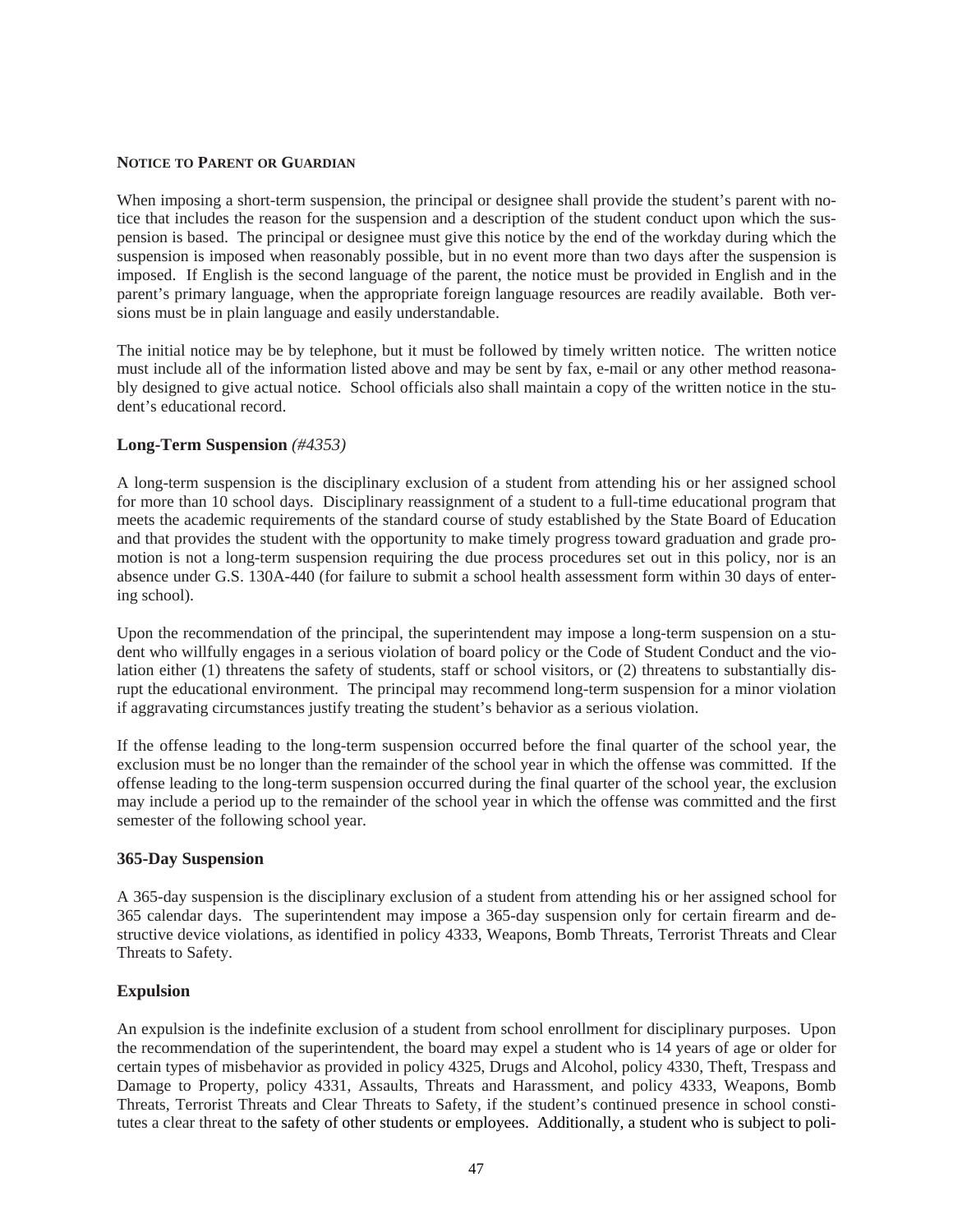cy 4260, Student Sex Offenders, may be expelled if the student's continued presence in school constitutes a clear threat to the safety of other students or employees. During the expulsion, the student is not entitled to be present on educational property and is not considered a student of the school system.

#### **Superintendent's Decision and Hearings**

The student or student's parent may request a hearing before the superintendent within four days of receiving notice from the principal of the recommendation for long-term suspension, 365-day suspension or expulsion. Any hearing held will follow the hearing procedures outlined in Section A of policy 4370, Student Discipline Hearing Procedures. A decision will be rendered before the long-term suspension is imposed.

If the student or parent makes a timely request for a hearing, the superintendent shall confirm that the charges against the student, if substantiated, could warrant the recommended disciplinary action and shall give the student and parent reasonable notice of the time and place of the hearing.

If neither the student nor the parent appears for a scheduled hearing after being given reasonable notice of the time and place of the hearing, the student and parent are deemed to have waived the right to a hearing.

If the student and parent fail to make a timely request for a hearing or if they waive the right to a hearing by failing to appear for a duly scheduled hearing, the superintendent shall review the circumstances of the recommended long-term suspension. Following this review, the superintendent (1) may impose the long-term or 365-day suspension if it is consistent with board policies and the Code of Student Conduct and appropriate under the circumstances, (2) may impose another appropriate penalty authorized by board policy or the Code of Student Conduct or (3) may decline to impose any penalty.

If the student or parent requests a postponement of the hearing, or if the request for the hearing is untimely, the hearing will be scheduled, but the student does not have the right to return to school pending the hearing.

Based on substantial evidence presented at the hearing, the superintendent shall decide whether to uphold, modify or reject the principal's recommendation. The superintendent shall immediately inform the principal of the decision regarding the recommended disciplinary penalty of a long-term or 365-day suspension and, when applicable, of any modifications to the penalty recommended by the principal.

The superintendent shall send notice of the decision via certified mail to the student and parent. The notice must include:

- the basis of the decision, with reference to any policies, provision of the Code of Student Conduct or rules that the student violated;
- notice of what information will be included in the student's official record pursuant to G.S. 115C-402;
- notice of the student's right to appeal the decision and the procedures for such appeal;
- if the decision is to suspend the student for 365 days, notice of the student's right to petition the board for readmission under G.S. 115C-390.12;
- if applicable, notice that the superintendent is recommending to the board that the student be expelled and any required notifications related to the expulsion if the student did not already receive such notice from the principal or designee; and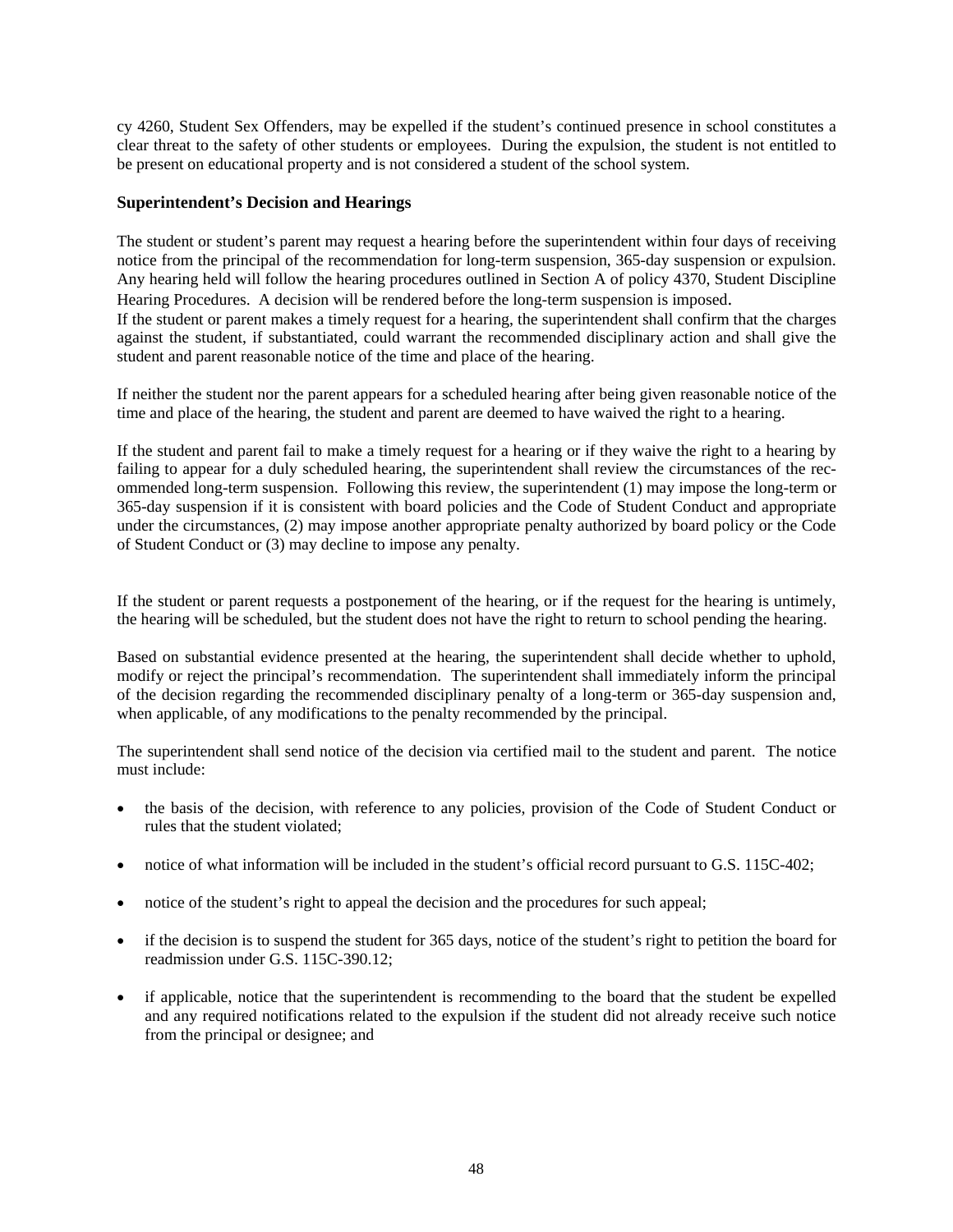if the student is to be suspended, notice of the superintendent's decision on whether to offer alternative education services to the student during the period of suspension, and, as applicable, a description of the services to be offered or the reason justifying the superintendent's decision to deny such services.

Following issuance of the decision, the superintendent shall implement the decision by authorizing the student's return to school upon the completion of any short-term suspension or by imposing the suspension reflected in the decision.

The superintendent shall offer alternative education services to any student who receives a long-term or 365 day suspension unless the superintendent provides a significant or important reason for declining to offer such services. Alternative education services are part-time or full-time programs that provide direct or computer-based instruction to allow the student to progress in one or more core academic courses. Such services may include programs described in policy 3470/4305, Alternative Learning Programs/Schools.

The student may appeal to the board the superintendent's decision not to provide alternative education services, as permitted by G.S.  $115C-45(c)(2)$ . Any appeal to the board must be made in writing within five days of receiving the superintendent's decision. The superintendent shall inform the board chairperson of the request for an appeal and arrange in a timely manner a hearing before the board. In advance of the hearing, the superintendent shall provide to the student and parent and to the board a written explanation for the denial of services along with any documents or other information supporting the decision. The hearing will be conducted pursuant to policy 2500, Hearings Before the Board. The board will provide to the student and parent and to the superintendent written notice of its decision within 30 days of receiving the appeal.

If the superintendent determines that expulsion is appropriate, the superintendent shall submit to the board a recommendation and the basis for the recommendation along with any proposal for alternative education services.

#### Suspension of Exceptional Children

Suspension of exceptional children shall comply with state and federal law and regulation.

#### Removal From School During the School Day

#### 1. Release to Parent or Guardian

When a student is suspended during the school day, the principal shall attempt to reach the student's parents/ guardians to inform them of the school's actions and to request that they come to school or make arrangements for the student to leave the school. If the principal cannot reach the parent/guardian, the student must remain on school property until the close of the school day unless the safety of the student or others would be seriously jeopardized.

#### 2. Mass Violation of School Rules

The principal may order students to leave the school premises immediately when he or she is faced with mass violations of school rules and it is not possible to keep the students on school grounds and restore or maintain order to protect school property or people on the school grounds.

#### Searches on School Property

Due process must prevail in all cases of search; however, school lockers are the property of the school and the student merely has the privilege of using them. School lockers and student cars parked on campus may be searched by school administrative personnel where there is reasonable suspicion or justifiable cause. The Currituck County Sheriff's Department may bring a "drug dog" on school campuses at unannounced times to search for illegal drugs and/or alcohol.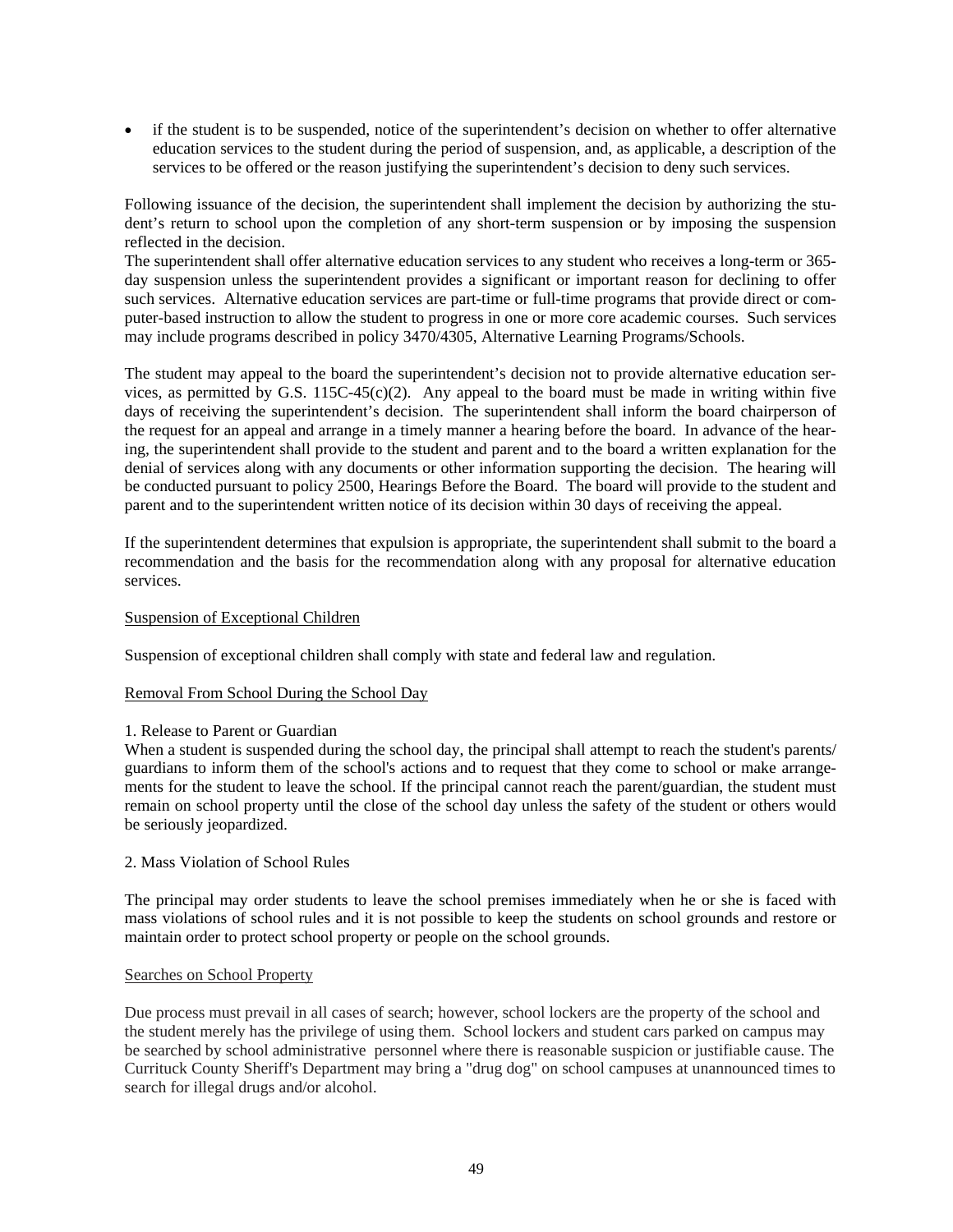## Other Policies and Procedures

#### *Clubs*

The Currituck County Board of Education recognizes the importance of student clubs in the schools and encourages such activities. Club activities are subject to approval by the principal and must adhere to the regulations outlines by Board Policy # 3620 & 3621.

#### *Field Trips*

Field trips are a **privilege** and have great potential in terms of enriching and extending educational experiences for students. Students must have the written permission of their parent(s) to accompany school personnel on field trips. The superintendent and director of transportation are to be advised of all planned field trips in advance.

Requests for overnight trips must be approved by the Board of Education.

#### *Errands*

The Board of Education discourages students being sent from school to run errands; however, when this becomes necessary, the Board requires that parental consent be obtained in advance.

#### *Freedom of Religion*

A student's religious beliefs are his/her own and should be respected; therefore, nothing shall permit the imposition of the religious beliefs and teachings of others on any subject.

#### *Fund-Raising*

It is the policy of the Currituck County Board of Education to limit fund-raising in the public schools. Fundraising activities should be conducted after the school day and funds must be used to enhance school programs.

#### *Constitutional Freedoms*

Students shall have the right to exercise all constitutional guarantees; however, exercise of these rights shall not interfere with either the freedom of others or the educational process in the schools. Secret organizations and publications are specifically prohibited. Publications made or published at a school should identify the author, editor, or publisher.

Student meetings on school grounds shall be authorized by the school principal and adhere to policy.

#### *Elementary and Middle School Promotion Ceremonies*

 Elementary and middle school promotion ceremonies are permitted under Board policy, but are not required. Principals will determine whether or not ceremonies are to be held. Where schools do hold promotion ceremonies, the emphasis will be on simplicity. Cost and time away from class will be kept to a minimum.

#### *Credits Earned at Institutions of Higher Learning*

It shall be the policy of the Board of Education to accept credits from institutions of higher learning earned by certain students identified as being exceptional or as having "special needs." These students will be permitted to enroll in such institutions upon the recommendation of the principal for the purposes of enrichment and/or to earn credits toward meeting high school graduation requirements. Any student entering the Adult High School Diploma Program or GED program must have the consent of the principal and superintendent.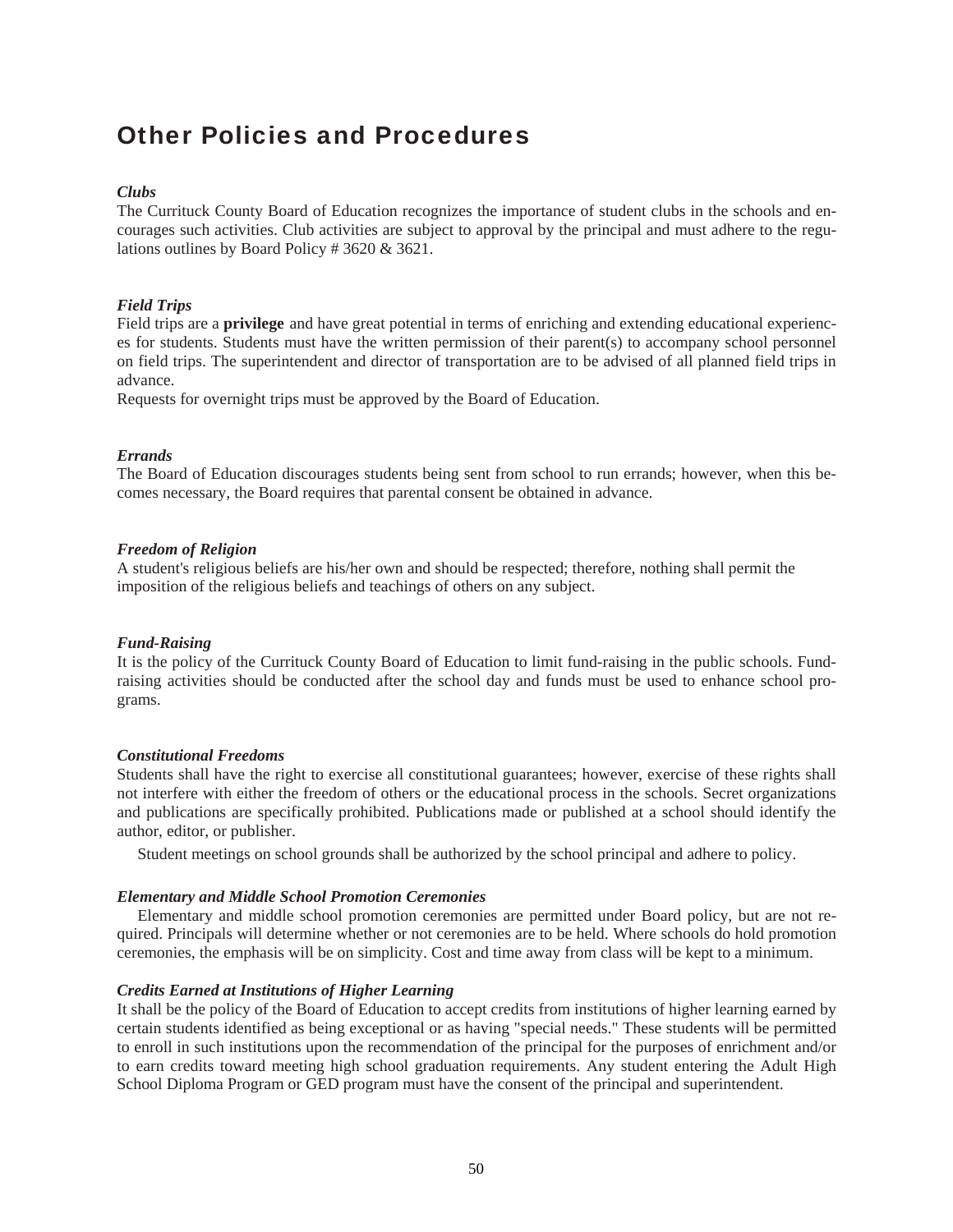#### *Health Education Program*

The Currituck County Schools System shall provide a comprehensive health education program that meets guidelines set by the state law and the State Board of Education. As required by law and beginning in seventh grade, reproductive health and safety education will include age-appropriate instruction on sexual abstinence until marriage, STDs, the human reproductive system, effective contraceptive methods for preventing pregnancy and awareness of sexual assault and sexual abuse. Parents will be informed of the health education program being presented and that they may withhold consent for their students to take part in the education program by notifying the school principal in writing.

### News Media Access

During the school year, students are likely to be exposed to various types of news media coverage (newspapers, television, etc.). If you do not wish for your child to be interviewed, photographed, and/or identified, **please contact the principal in writing expressing your child's restriction to the news media. Requests must be made annually**.

### Parental Involvement Policy *(#1310)*

The Currituck County Board of Education believes that the education of children is a cooperative effort between parents and schools. Parents are their children's first teachers. Involvement by parents improves the educational achievement of children. The Currituck County Schools will strive to involve parents in activities throughout the school year.

All school staff will invite all parents or guardians to annual conferences or meetings. The purpose of these meetings will be to discuss the programs and activities provided by the school. School staffs will solicit input from parents and include parents as members of their School Improvement Team. While schools may include different opportunities, schools will have available to the public their plan for parental involvement.

The Currituck County staff will also consult with individual parents of students being served. Parents will be given the opportunity to confer with their child's teacher(s) at convenient times for both teachers and parents. Parents will be encouraged to visit classrooms and to volunteer in school activities.

Title I funded schools will offer parent workshops designed to help parents in understanding such topics as the State's academic content standards, State student academic achievement standards, State and local academic assessments, and how to monitor a child's progress and work with educators to improve the achievement of their children. Please see online Policy 1320/3560 Title I Parent Involvement for details.

All schools will ensure that information related to school and parent programs, meetings, and other activities is sent to the parents in a format and, to the extent practicable, in a language that parents can understand. Teacher websites will also be used to include information that will assist parents in staying informed.

The Currituck County Schools provide an array of services for academically and/or intellectually capable students (AIG students) through the gifted and general education programs. Referrals may be made by teachers, parents, and students.

All visitors must report to the school's main office upon arrival at the school.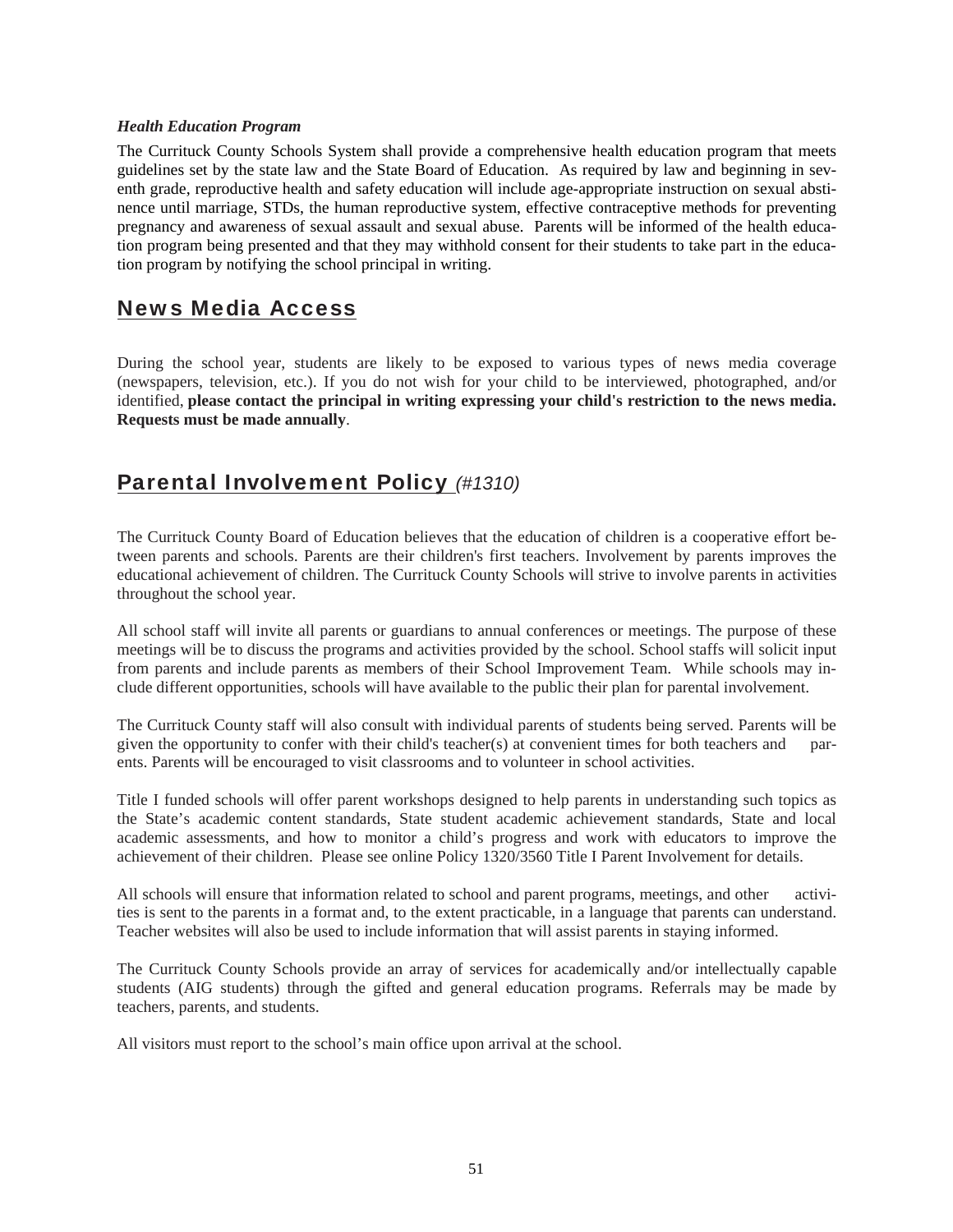### Procedures for Reconsideration of Instructional Resources

#### *(#3210)*

Occasional objections to some instructional or media resources may be voiced by the public despite the care taken in the selection process and despite the qualifications of persons selecting the resources. The term "instructional materials" does not include academic tests or assessments. The Currituck County Board of Education supports principles of intellectual freedom inherent in the First Amendment to the Constitution of the United States and expressed in the Library Bill of Rights of the American Library Association and the Students' Right to Read of the National Council of Teachers of English.

Complaints should be made to the building Principal. If the complaint is not resolved to the satisfaction of the complainant, the Principal will supply the complainant with a copy of Currituck County Board of Education Policy # 3210 and explain the process for initiating a written complaint.

### Use of Seclusion and Restraint *(#4308/7311)*

It is the policy of the Currituck County Board of Education to promote the safety of all students, staff, and visitors in its schools. To further this policy, school personnel may, in compliance with G.S. 115C-391.1 and state and local policies and procedures, employ reasonable restraint or seclusion techniques with students while on school grounds, during transportation to and from school or school related activities, or at school functions for other agencies providing educational or related services to students.

Principals shall notify parents of any prohibited use of seclusion, restraint, or aversive techniques and shall provide a written incident report within 30 days of any such incident as required by G.S. 115C-391.1

### Rules for Use of Seclusion and Restraint

The following rules will govern the use of seclusion and restraint by school personnel. The superintendent will develop administrative procedures and guidelines regarding training, use of such measures, and communication with parents when such measures occur. As used in this regulation, "school personnel" means employees of the Currituck County Board of Education and any persons working on school grounds or at a school function (1) under a contract or written agreement with the school system to provide educational or ralted services to students or (2) for another agency providing educational or related services to students. Violations of the standards established in this administrative regulation may result in disciplinary action, up to and including dismissal.

#### **A. PHYSICAL RESTRAINT**

Physical restraint means the use of physical force to restrict the free movement of all or a part of a student's body.

Physical restraint is permissible only when used in the following circumstances:

1. as reasonably needed to obtain possession of weapons or other dangerous objects on the person or within the control of a student;

- 2. as reasonably needed to maintain order or to prevent or break up a fight;
- 3. as reasonably needed for self-defense;
- 4. as reasonably needed to ensure the safety of any student, employee, volunteer, or other person present;
- 5. as reasonably needed to teach a skill, to calm or comfort a student, or to prevent self-injurious behavior;
- 6. as reasonably needed to escort a student safely from one area to another;
- 7.if used as provided for in an IEP, Section 504 plan, or behavior intervention plan; or

8.as reasonably needed to prevent imminent destruction to school or another person's property.

Except as set forth above, physical restraint of students is prohibited. In addition, physical restraint is specifically prohibited when used solely as a disciplinary consequence.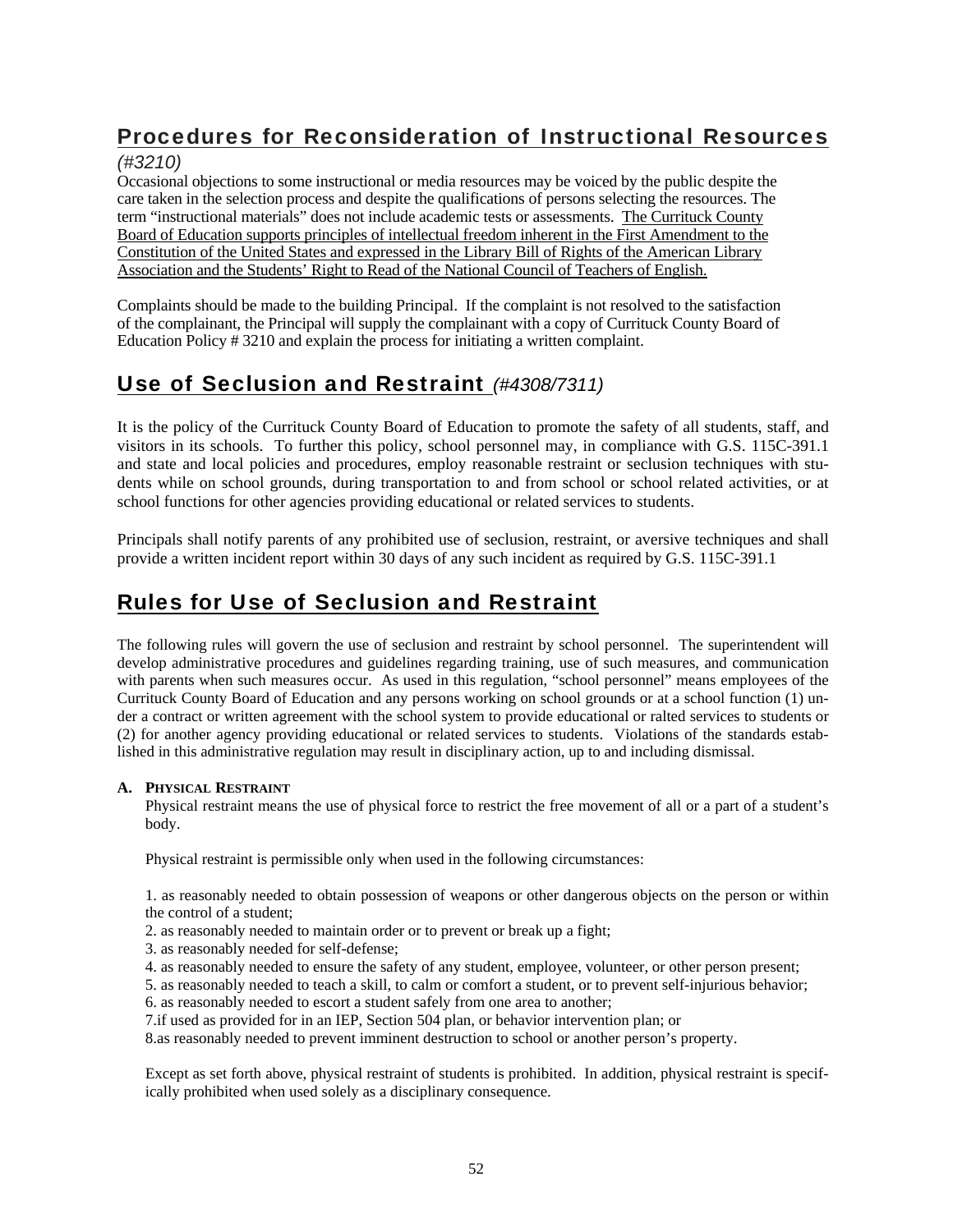#### **B. MECHANICAL RESTRAINT**

Mechanical restraint means the use of any device or material attached or adjacent to a student's body that restricts freedom of movement or normal access to any portion of the student's body and that the student cannot easily remove.

Mechanical restraint of a student by school personnel is permissible only in the following circumstances:

- 1. when properly used as an assistive technology device included in the student's IEP, Section 504 plan, or behavior intervention plan or as otherwise prescribed by a medical or related service provider;
- 2. when using seat belts or other safety restraints to secure a student during transportation;
- 3. as reasonably needed to obtain possession of weapons or other dangerous objects on the person or within the control of a student;
- 4. as reasonably needed for self-defense;
- 5. as reasonably needed to ensure the safety of any student, employee, volunteer, or other person.

Except as set forth above, mechanical restraint, including the tying, taping, or strapping down of a student is prohibited.

#### **C. SECLUSION**

Seclusion means the confinement of a student alone in an enclosed space from which the student is (a) physically prevented from leaving by locking hardware or other means or (b) incapable of leaving due to physical or intellectual capacity.

1. Seclusion of a student by school personnel may be used in the following circumstances:

a. as reasonably needed to respond to a person in control of a weapon or other dangerous object;

b. as reasonably needed to maintain order or prevent or break up a fight;

c. as reasonably needed for self-defense;

d. as reasonably needed when a student's behavior poses a threat of imminent physical harm to self or others or imminent substantial destruction of school or another person's property; or

e. when used as specified in the student's IEP, Section 504 plan, or behavior intervention plan,

2. Seclusion may be used only if all of the following conditions are met:

a. the student is monitored by an adult in close proximity who is able to see and hear the student at all times while the student is in seclusion;

b. the student is released from seclusion upon cessation of the behaviors that led to the seclusion or as otherwise specified in the student's IEP, Section 504 plan, or behavior intervention plan;

c. the confining space has been approved for such use by the superintendent or designee;

d. the space is appropriately lighted, ventilated, and heated or cooled; and

e. the space is free from objects that unreasonably expose the student or others to harm.

Except as set forth above, the use of seclusion is prohibited. In addition, seclusion is specifically prohibited when used solely as a disciplinary consequence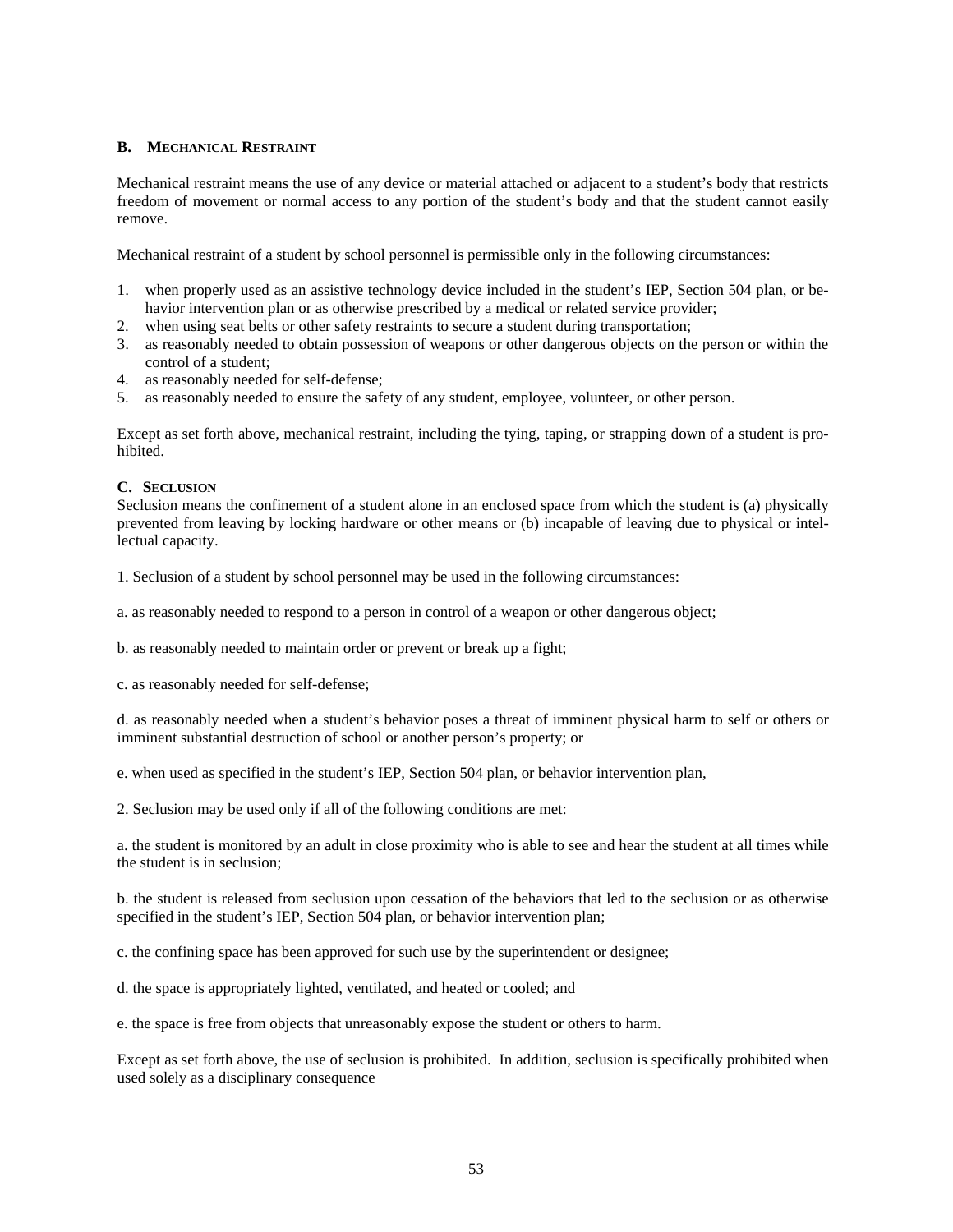#### **D. ISOLATION**

Isolation means a behavior management technique in which a student is placed alone in an enclosed space from which the student is not prevented from leaving.

Isolation is permitted as a behavior management technique provided that:

- 1. the isolation space is appropriately lighted, ventilated and heated or cooled;
- 2. the duration of the isolation is reasonable in light of the purpose for the isolation;
- 3. the student is reasonably monitored while in isolation; and
- 4. the isolation space is free from objects that unreasonably expose the student or others to harm.

#### **E. TIME-OUT**

Time-out means a behavior management technique in which a student is separated from other students for a limited period of time in a monitored setting. Teachers are authorized to use time-out to regulate behavior within their classrooms.

#### **F. AVERSIVE PROCEDURES**

Aversive procedure means a systematic physical or sensory intervention program for modifying the behavior of a student with a disability that causes or reasonably may be expected to cause one or more of the following:

- 1. significant physical harm, such as tissue damage, physical illness, or death;
- 2. serious and foreseeable long-term psychological impairment;
- 3. obvious repulsion on the part of observers who cannot reconcile such extreme procedures with acceptable standard practice.

Examples of aversive procedures are:

- 1. electric shock applied to the body;
- 2. extremely loud auditory stimuli;
- 3. forcible introduction of foul substances to the mouth, eyes, ears, nose or skin;
- 4. placement in a tub of cold water or shower;
- 5. slapping, pinching, hitting or pulling hair;
- 6. blindfolding or other forms of visual blocking;
- 7. unreasonable withholding of meals;
- 8. eating one's own vomit; or
- 9. denial of reasonable access to toileting facilities.

The use of aversive procedures in public schools is prohibited.

#### **G. NOTICE, REPORTING AND DOCUMENTATION**

- 1. School staff must promptly notify the principal or designee of any of the following:
	- a. any use of aversive procedures;
	- b. any prohibited use of mechanical restraint;
	- c. any use of physical restraint resulting in observable physical injury to a student;
	- d. any prohibited use of seclusion; or

e. any seclusion exceeding 10 minutes or beyond the amount of time specified on a student's behavior intervention plan.

2. Notice to Parents

When a principal or designee has personal or actual knowledge of any of the events listed in subsection G.1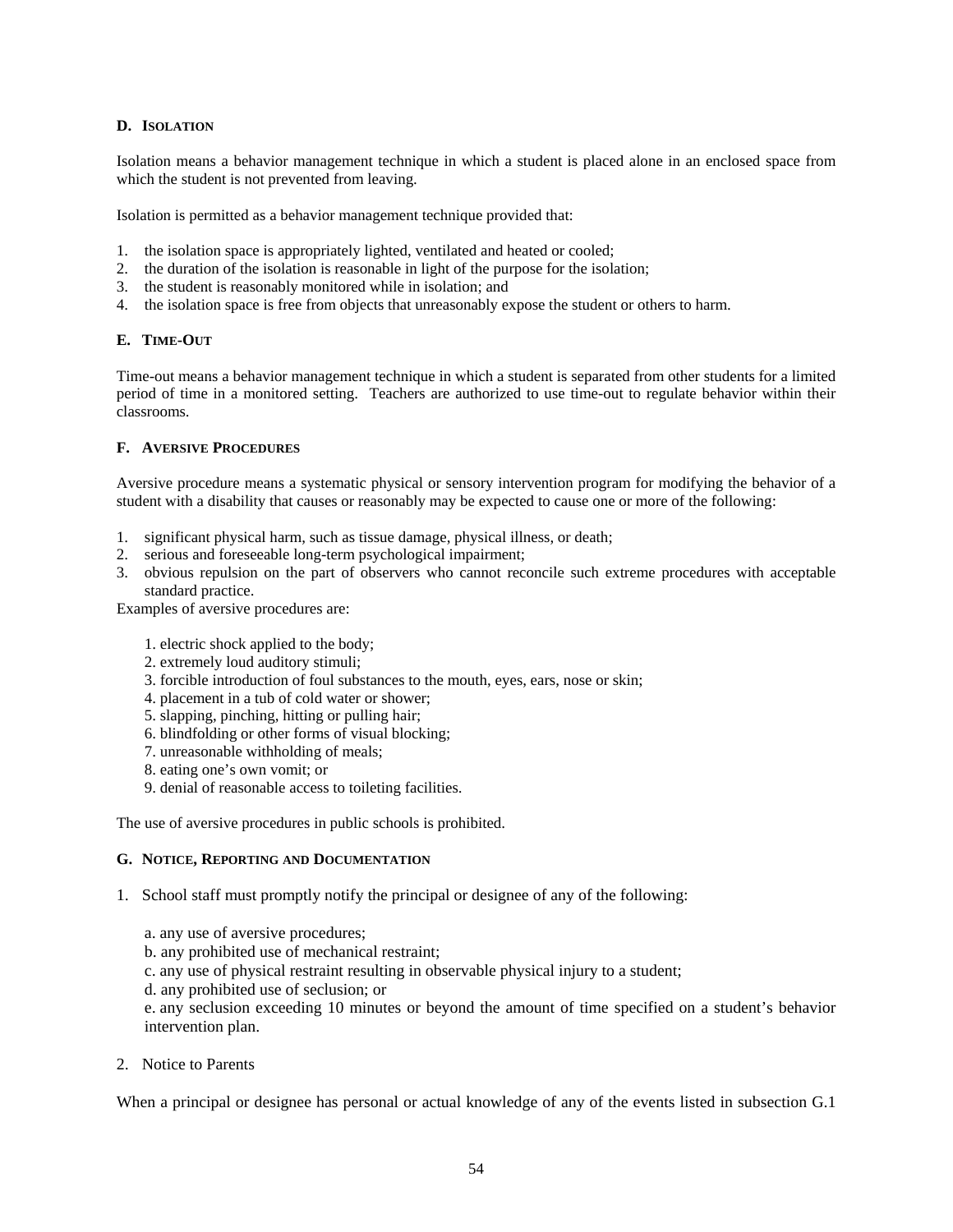above, he or she shall promptly notify the student's parent or guardian and shall provide the name of the school employee whom the parent or guardian may contact regarding the incident. When reasonably possible, notification will occur by the end of the workday during which the incident occurred. If the same day notice is not reasonable under the circumstances, notification will be made no later than the end of the following workday. Such notice shall be provided in addition to the written incident report required in subsection G.3, below.

#### 3. Written Report to Parents

Within a reasonable period of time not to exceed 30 days after any incident involving the use of physical restraint, mechanical restraint, seclusion, isolation, or aversive procedures, the principal or designee shall provide the parent or guardian with a written incident report. This report must include the following:

- a. the date, time of day, location, duration, and description of the incident and interventions;
- b. the events or events that led up to the incident;
- c. the nature and extent of any injury to the student; and
- d. the name of a school employee the parent or guardian can contact regarding the incident.

#### 4. Reporting to State Board

On behalf of the board, the superintendent will maintain a record of incidents reported under the procedure described in subsection G.3 above and will provide this information annually to the State Board of Education.

#### 5. Non-Retaliation for Reporting

An employee making a report alleging a prohibited use of physical or mechanical restraint, seclusion or aversive procedure will NOT be discharged, threatened or retaliated against through compensation, terms, conditions, location or privilege of employment unless the employee knew or should have known that the report was false.

### Communicable Diseases *(#4230)*

The Currituck County Board of Education strives to provide a safe and healthy environment for all students and employees. Employees are required to follow the school system's bloodborne pathogens exposure control plan that contains universal precautions and specific work practice controls relating to the handling, disposal, and cleanup of blood and other potentially infectious materials.

The board also strives to maintain a balance among the needs to educate all eligible students, to protect students' and employees' rights, and to control communicable diseases. Under certain circumstances, students with communicable diseases may pose a threat to the health and safety of other students and employees. Decisions regarding the educational status of students with communicable diseases will be made on a case-bycase basis in accordance with this policy.

In accordance with G.S. 130A-136, school principals shall report suspected cases of reportable diseases and conditions to the county health department. Such reports must be made in a manner consistent with the school system's Family Educational Rights and Privacy Act (FERPA) obligations. Confidentiality of such reports is protected by law. School principals are immune from liability under state law for making such reports in good faith.

The local health director is responsible for determining whether and which school personnel will be informed of the identity of students with communicable diseases or conditions required to be reported.

Within three days of the local health director notifying the superintendent that a student with AIDS, HIV in-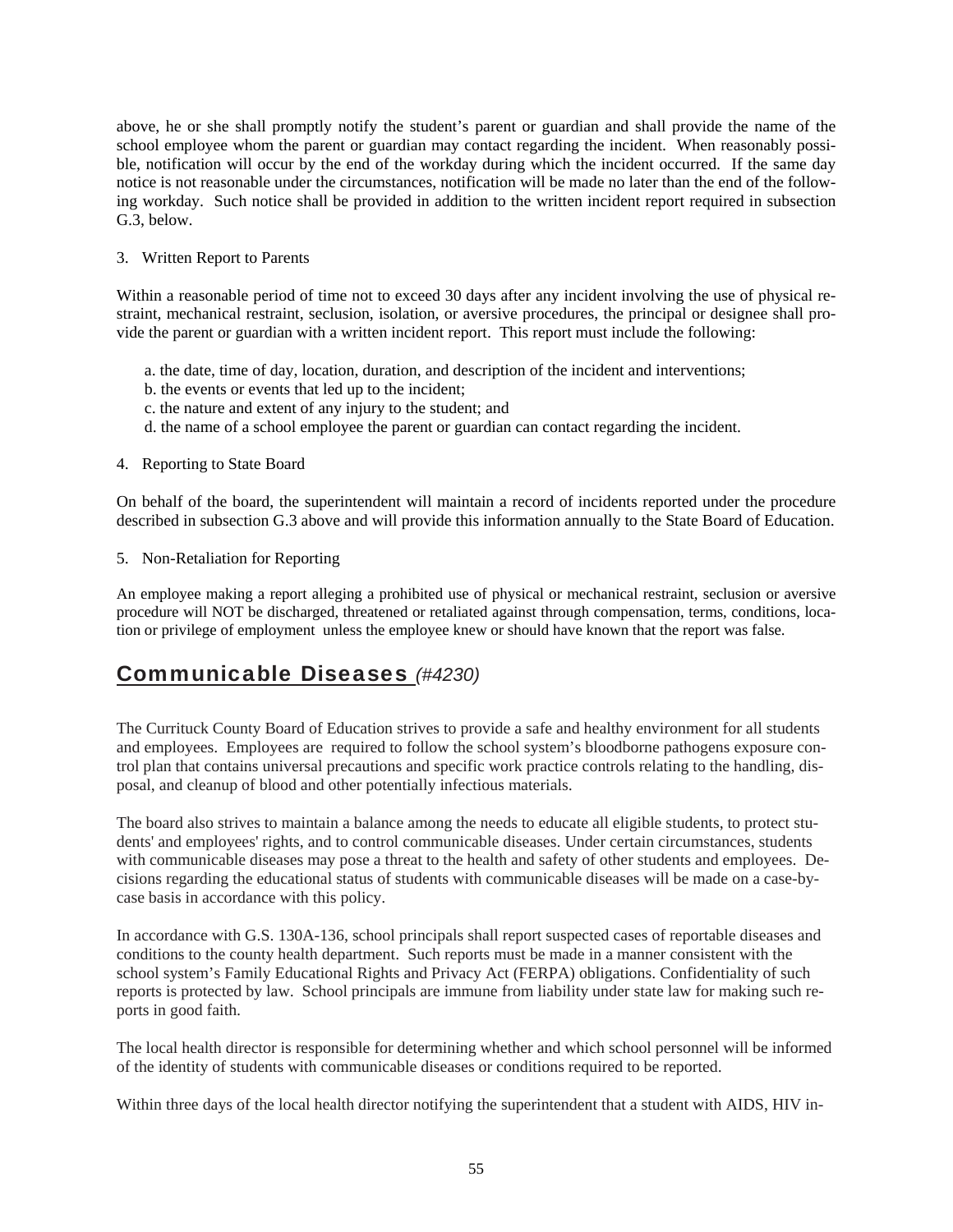fection, or hepatitis B infection may pose a significant risk for transmission, the superintendent, in consultation with the local health director, shall appoint an interdisciplinary committee in accordance with state health regulations and procedures established by the superintendent. The committee shall consult with the local health director regarding the risk of transmission and advise the superintendent regarding the placement of the student. The committee will include appropriate school system personnel, medical personnel, including the student's physician, when possible, and the student's parent or guardian and may include legal counsel to the board. The parent may request additional participants as necessary to appropriately evaluate the risk. The health director will be responsible for determining whether to add additional members requested by the parents. The superintendent shall inform the board whenever a committee has been formed and shall advise the board of the professional composition of the committee.

#### **HEAD LICE (***4230 R)*

Recognizing that head lice infestations are not a health hazard, a sign of un-cleanliness, or responsible for the spread of any disease, it is the practice of the Currituck County Schools to monitor and address nuisance health concerns in a manner consistent with the following objectives:

- 1. Protect the confidentiality of the student affected by the problem.
- 2. Protect the self-esteem and self-image of students.
- 3. Minimize absence due to unnecessary exclusion of students with head lice.
- 4. Reduce transmission of head lice.
- 5. Maximize the school nurse's ability to address more severe and/or significant health risks or concerns.

#### **PREVENTION MEASURES**

#### I. SCREENING

Any student suspected of having head lice (scratching scalp, reddened areas around hair line, etc.) should be referred to school nurse or designee for screening. Individual student screenings will be conducted upon request or at the discretion of the nurse. Screenings will be done in the privacy of the nurse's station.

#### II. EDUCATION

School nurses will be available to teachers and parents/guardians to provide information and instruction on prevention, detection, and treatment of head lice.

Training on prevention and treatment will be provided to staff annually.

Parent-friendly literature which includes information on prevention, detection, and treatment of lice will be distributed on a periodic basis during the school year.

#### **PROCEDURES AND REPORTING**

1. Students found to have live head lice will be sent home. Information for treatment will be given to parent/ guardian at the time the student is picked up from school. If the parent/guardian is unable to pick the student up, written recommendations for treatment will be sent home with the student.

2. Students will be excluded from school until cleared by nurse or designee that no live lice are present. If it is determined that live lice or significantly large numbers of nits are still present, the student will be refused admittance to school.

3. If isolated nits alone are found in hair following appropriate treatment, during the return to school re-check process, the parent will be asked to remove them on site prior to the student returning to class. The parent/ guardian will be advised to continue to check hair daily in order to identify and remove any remaining nits.

4. The school nurse or designee will provide follow-up screening checks (at least twice per week) for 2 weeks on students found to have nits alone during initial recheck, to insure that re-infestation has not occurred. Additional follow up screenings outside of this 2-week period may occur at the nurse's discretion.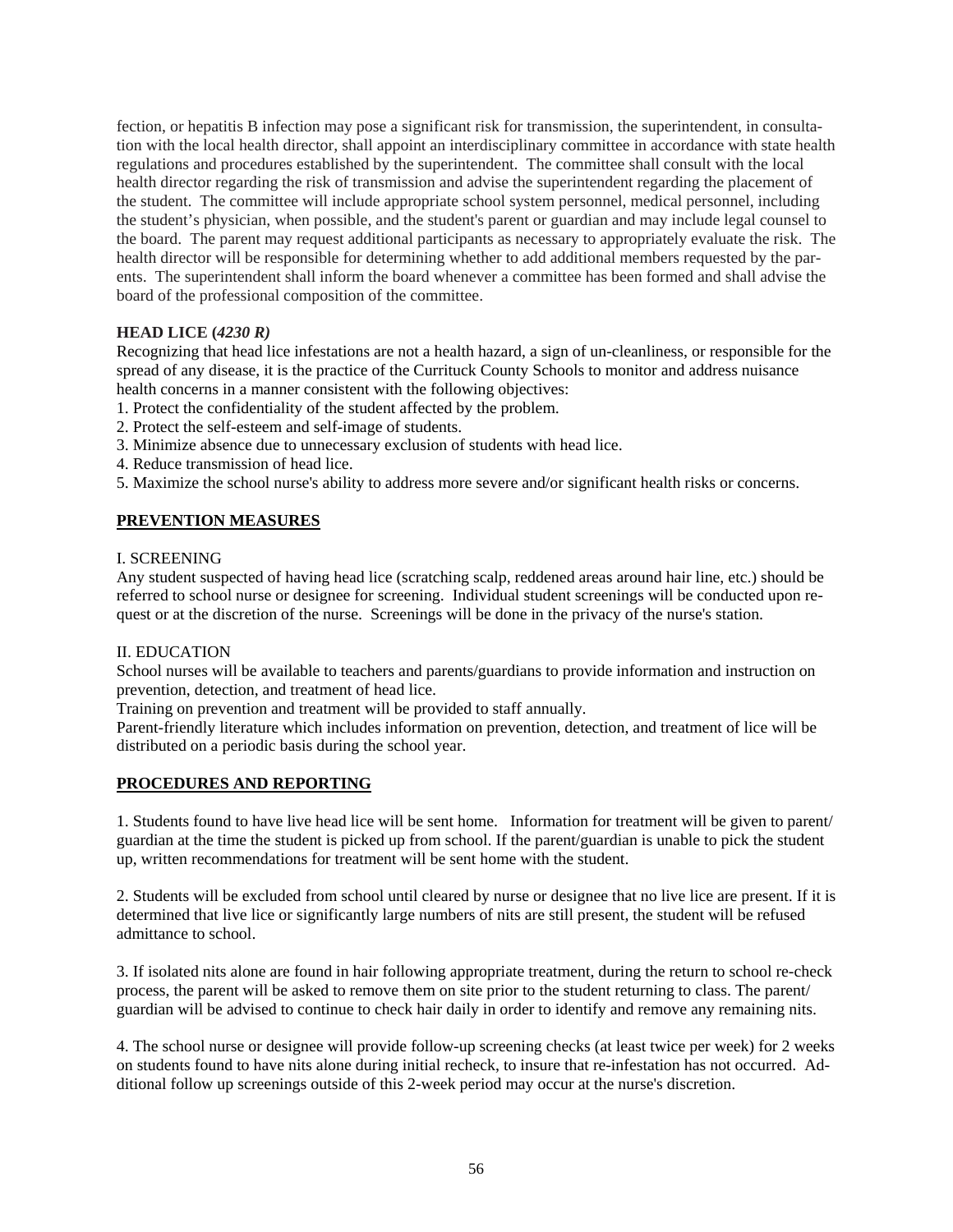5. If a case or cases of lice are found in a classroom, the principal will be informed. The entire class will be screened by the school nurse. Letters will be sent home to parents of students in the class where the case of lice has been confirmed. Information on prevention, detection, and treatment will be provided to parents of students involved in screenings in addition to or as part of the letter.

6. FERPA laws protect confidentiality for the student. Therefore, information regarding the student's condition and treatment will not be released to teachers, bus drivers, or other staff members.

### Support for Students with Diabetes and Asthma

North Carolina General Statute 115C-375.3 requires the development and implementation of individualized care plans for students with diabetes in the Currituck County Schools. Additionally, 115C-375.2 and permits students with asthma or students subject to anaphylactic reactions or both to possess and self administer asthma medication.

### Medication Policy *(#6125)*

The purpose of the policy is to assure that medication is administered in a safe and efficient manner. The primary responsibility for medical care and administration of medication rests with the student's parent or guardian.

To minimize disruptions to the school day, students should take medications at home rather than at school whenever feasible.

Pursuant to state law, school employees may administer medication prescribed by a doctor upon written request of the parents or guardians. Prescription medication administered during school hours by school personnel is discouraged.

Only school personnel, parents, or guardians will be allowed to administer medicine to the student. Students are prohibited from sharing medication with other students. Self-medication is allowed in accordance with the Currituck County Board of Education Policy #6125.

 If a health care provider decides it is necessary for a student to receive a drug or medication during the school day:

- A Permission to Administer Drug or Medication form must be completed by both the health care provider and the parent or guardian and be filed with the school. This includes Tylenol and other over-the-counter medications.
- $\Diamond$  A copy of this policy and a form on which to record the necessary information will be provided to parents or guardians who request administration of a drug or medication during the school day.
- $\Diamond$  The parent(s) or guardian(s) must take responsibility for supplying the drug or medication to the school. The drug or medication must be in a container labeled by the pharmacist, and the first dose must be given at home to help prevent an allergic reaction at school.
- $\Diamond$  The school retains the right to reject a request for the administration of a drug or medication.
- $\Diamond$  The only responsibility or liability assumed by the school system or its personnel is to comply with the instructions forwarded by the student's parent(s) or guardian(s) and health care provider.
- $\Diamond$  Only the principal or his/her designee will administer drugs and medications. An emergency information plan should be kept in the student's folder if the drug or medication is to be administered in an emergency situation.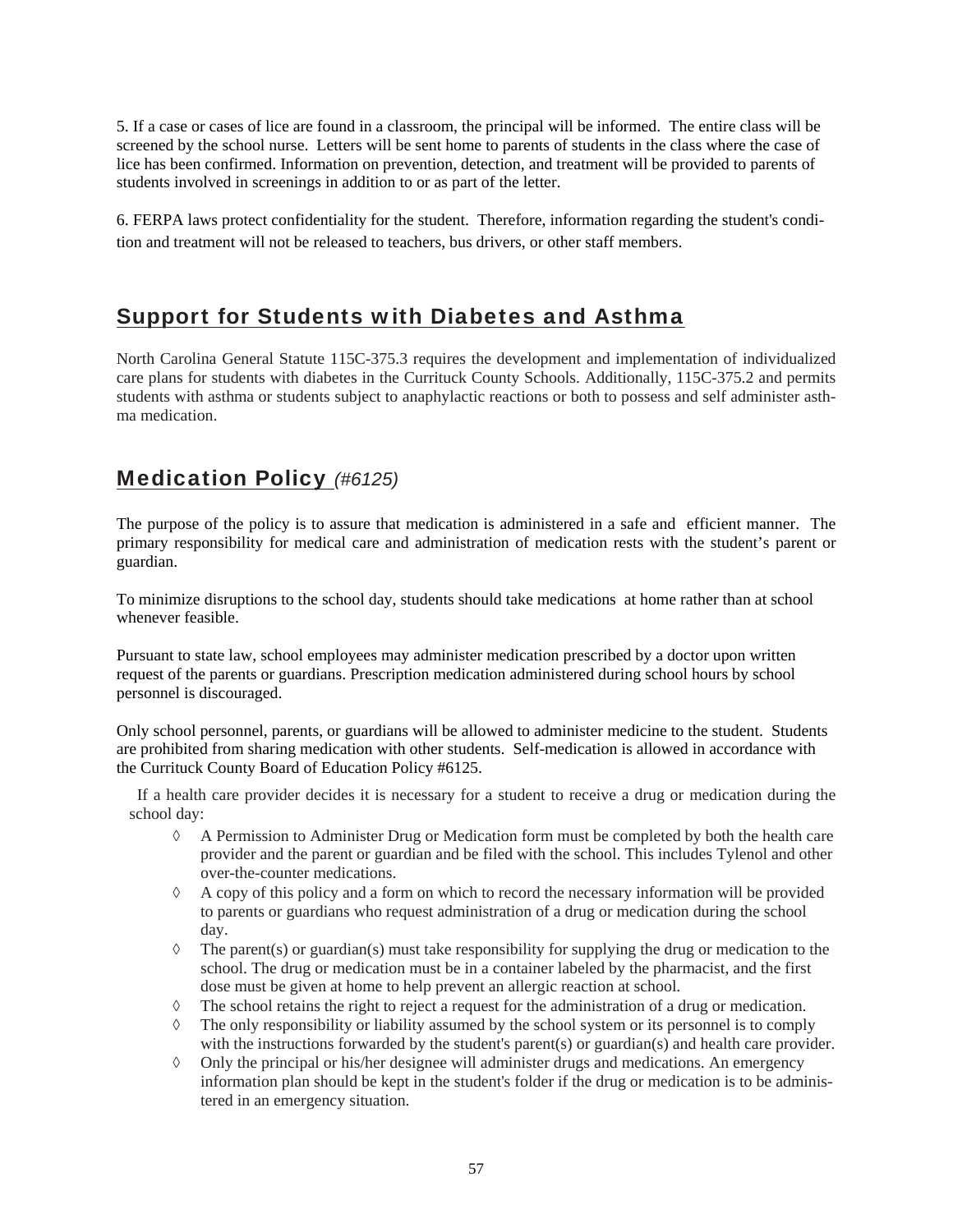- $\Diamond$  The parent(s) or guardian(s) of the student must assume responsibility for informing the principal who, in turn, will inform the designee of any changes in the student's health or change in a drug or medication.
- Students may be responsible for taking his/her own drug or medication provided approval from the school nurse or his/her designee is obtained. Additionally, a Release and Authorization for Student Self-Administration of Medication form must be completed by both the health care provider and the parent or guardian and be filed with the school relieving the school of such responsibility. It is understood that the school bears no responsibility for safeguarding the drugs and medications. Students deemed capable of self medication must also sign a contract to be kept on file with the school.

#### **EpiPen Notification**

The Board recognizes that the emergency administration of epinephrine can save the life of a student suffering from anaphylaxis. In preparation for such emergencies, schools shall seek to maintain at least two epinephrine auto-injectors for use on any student suspected of suffering from anaphylaxis. Administration of epinephrine in cases of suspected anaphylaxis will adhere to specific guidelines in Policy #6125 Administering Medicines to Students.

This policy does not require emergency epinephrine auto-injector devices to be available at activities held off school grounds during or after the school day, including field trips or off-site athletic events, or during transportation to or from school, except as may be required pursuant to an individual student's IEP, Section 504 Plan, or health or emergency plan.

### Information on Lawfully Abandoning a Newborn Baby

Under North Carolina law, we are required to give you information on the manner on which a parent may lawfully abandon a newborn baby with a responsible person.

The following people are *required by law* to take temporary custody of an infant under seven days of age voluntarily delivered by the infant's parent who does not express an intent to return for the infant:

 (1) A health care provider who is on duty or at a hospital or at a local church or district health department or at a nonprofit community health center;

(2) A law enforcement officer who is on duty or at a police station or sheriff's department;

(3) A social services worker who is on duty or at a local department of social services; or

 (4) A certified emergency medical service worker who is on duty or at a fire or emergency medical services station.

In addition, *any adult may, but is not required to*, take into temporary custody an infant under seven days of age voluntarily delivered by the infant's parent who does not express an intent to return for the infant.

In either case, the individual who takes the infant into custody *may* inquire as to the parents' identities and as to any relevant medical history, but the parent is *not* required to provide the information. A parent who follows these procedures for safe surrender of a newborn infant cannot be prosecuted for misdemeanor child abuse or child abandonment.

Anyone who is struggling with these issues is encouraged to speak to a teacher, parent, administrator, guidance counselor, or other responsible adult.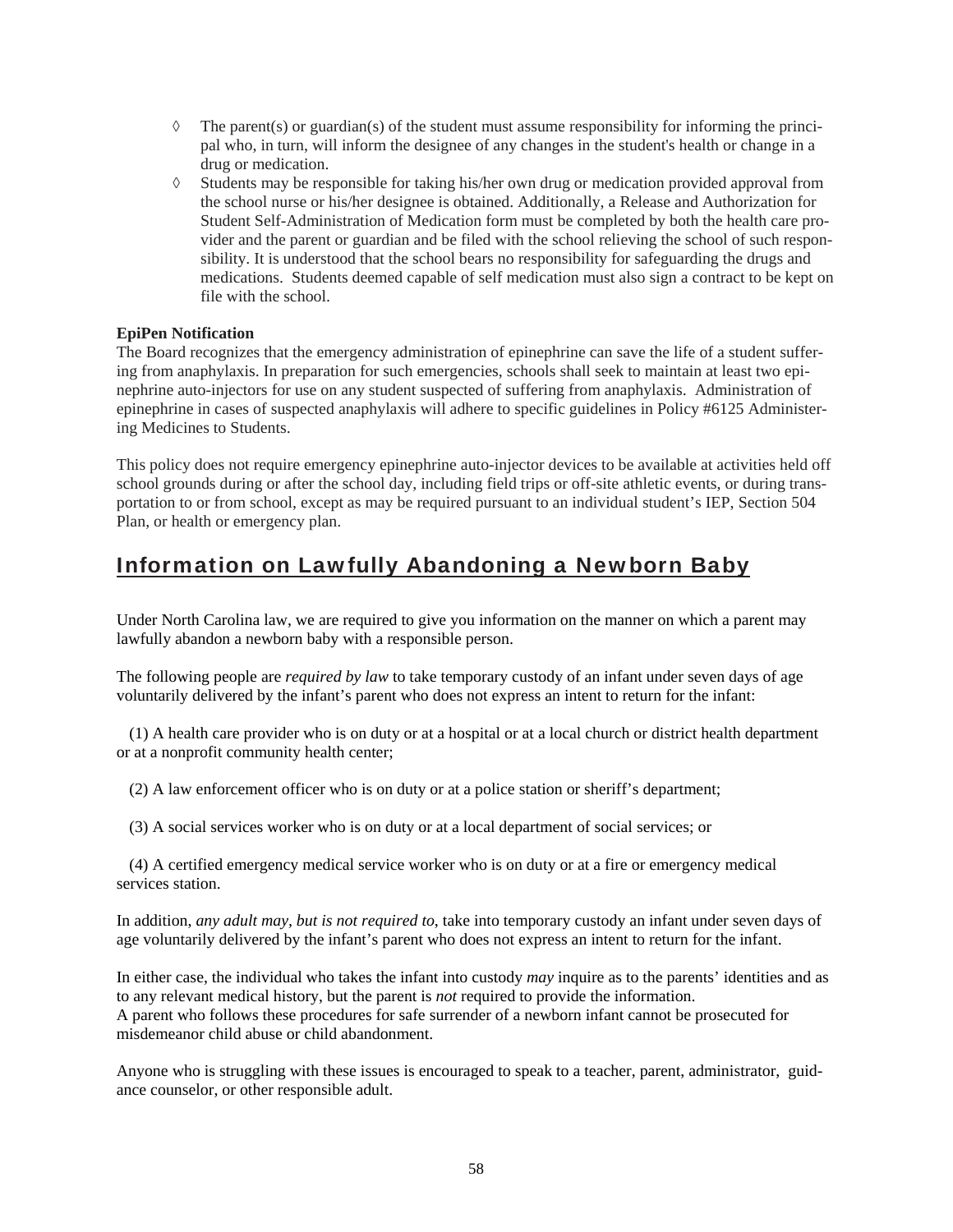## Child Abuse & Related Threats to Child Safety (4240)

The board is concerned with the health, safety, and welfare of all children and recognizes the legal and ethical obligations that school employees, contractors, and volunteers have to report known or suspected maltreatment of children. North Carolina has two separate systems that mandate reports to state authorities of suspected child abuse, neglect, dependency, or maltreatment and a third system for mandated reporting of certain crimes against juveniles to local law enforcement.

When a parent or other caretaker is suspected to have caused a child to be abused, neglected, or dependent, this information must be reported to the county child welfare agency. Suspected human trafficking, involuntary servitude, and sexual servitude of a child and death of a child as a result of maltreatment are special forms of child abuse under law and must be reported to the county child welfare agency, regardless of the relationship between the victim and the perpetrator. By contrast, suspected child maltreatment by a caregiver in a child care facility, including in a licensed preschool classroom or other licensed classroom or program operated by the school system, must be reported to the Department of Health and Human Services, Division of Child Development and Early Education. When the source of the harm or threat of harm to the child is uncertain, a report should be made to both the county child welfare agency and the Department of Health and Human Services, Division of Child Development and Early Education.

In addition, state law mandates reports to local law enforcement when a child is a victim of certain violent offenses, sexual offenses, or misdemeanor child abuse. An adult who knows or reasonably should have known of any of these offenses inflicted upon a child must report that information immediately.

The board of education supports all employees who in good faith make a report under North Carolina's mandated reporting laws.

The board is concerned with the health, safety, and welfare of all children and recognizes the legal and ethical obligations that school employees, contractors, and volunteers have to report known or suspected maltreatment of children.

When a parent or other caretaker is suspected to have caused a child to be abused, neglected, or dependent, this information must be reported to the county child welfare agency. Suspected human trafficking, involuntary servitude, and sexual servitude of a child and death of a child as a result of maltreatment are special forms of child abuse under law and must be reported to the county child welfare agency, regardless of the relationship between the victim and the perpetrator. By contrast, suspected child maltreatment by a caregiver in a child care facility, including in a licensed preschool classroom or other licensed classroom or program operated by the school system, must be reported to the Department of Health and Human Services, Division of Child Development and Early Education. When the source of the harm or threat of harm to the child is uncertain, a report should be made to both the county child welfare agency and the Department of Health and Human Services, Division of Child Development and Early Education.

In addition, state law mandates reports to local law enforcement when a child is a victim of certain violent offenses, sexual offenses, or misdemeanor child abuse. An adult who knows or reasonably should have known of any of these offenses inflicted upon a child must report that information immediately.

The board of education supports all employees who in good faith make a report under North Carolina's mandated reporting laws.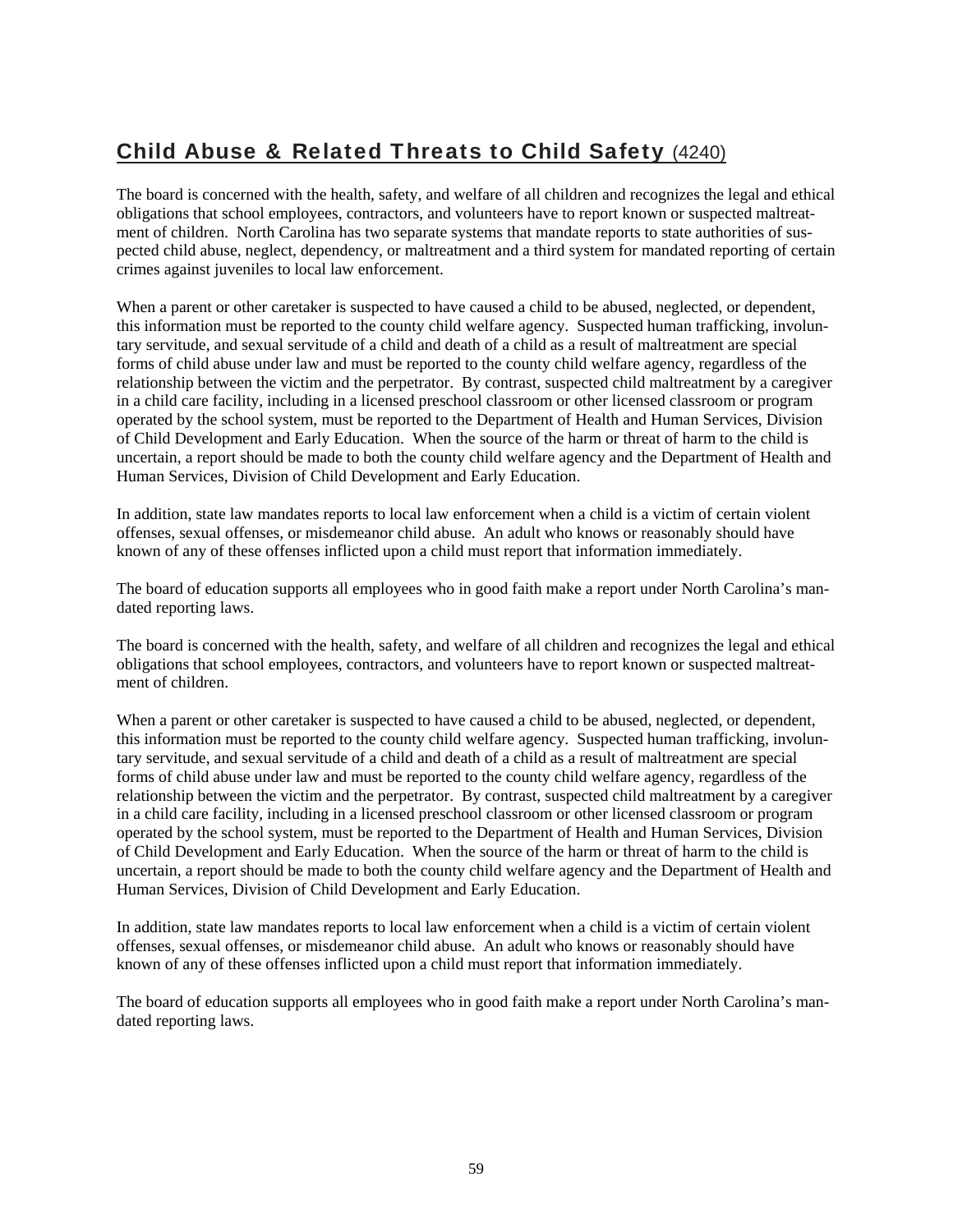### Notification of Asbestos Inspections

In the Fall of 1988, in compliance with the US Environmental Protection Agency (EPA) Asbestos Hazards Emergency Response Act (AHERA), we had inspections conducted in each of our school buildings for the purpose of identifying asbestos-containing building materials. The inspection findings and resulting asbestos Management Plans have been on file in each school administrative office since that time.

The EPA requires us to perform Periodic Surveillances of the asbestos materials every 6 months. No significant changes in the asbestos materials were noted during the 2019–2020 school year.

Our ten year state inspection took place in March of 2014, conducted by AHERA. Asbestos materials were found to be in satisfactory condition and it was determined that all schools were in compliance with AHERA regulations.

In addition to the ten year inspection, the EPA requires us to have the asbestos materials re-inspected by an accredited Asbestos Inspector or Management Planner every three years. The Management Planner then reviews the results of the re-inspection and recommends actions we should take to safely manage each of the identified asbestos materials in our buildings. The last inspection was conducted in December 2019.

The results of the Periodic Surveillances and Re-inspections are on file in the Management Plan in the School's administrative office. Everyone is welcome to view these anytime during normal school hours (Monday – Friday, 8:30 A.M. – 3:00 P.M.). The Asbestos Program is managed through our Maintenance Dept. Please feel free to call if you have any questions about asbestos in our buildings (252-232-2223).